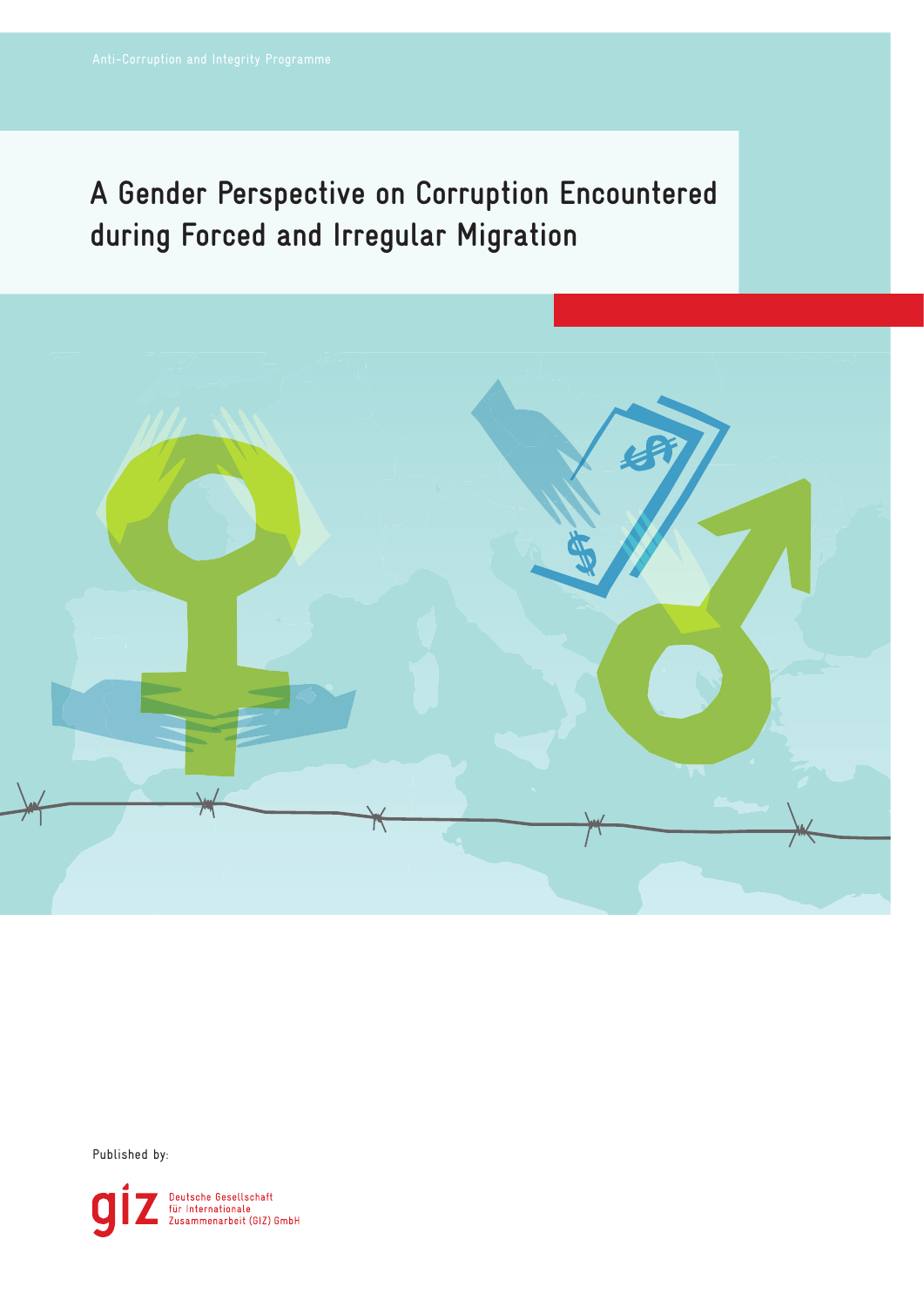# **A Gender Perspective on Corruption Encountered during Forced and Irregular Migration**

**September 2017**

**Authors: Ortrun Merkle\* Julia Reinold\* Melissa Siegel\***

\*Maastricht Graduate School of Governance

The publication "A Gender Perspective on Corruption Encountered during Forced and Irregular Migration" was commissioned by the Deutsche Gesellschaft für Internationale Zusammenarbeit (GIZ) GmbH, Anti-Corruption and Integrity Programme, on behalf of the German Federal Ministry for Economic Cooperation and Development (BMZ).

The contents of this publication do not represent the official position of neither BMZ nor GIZ.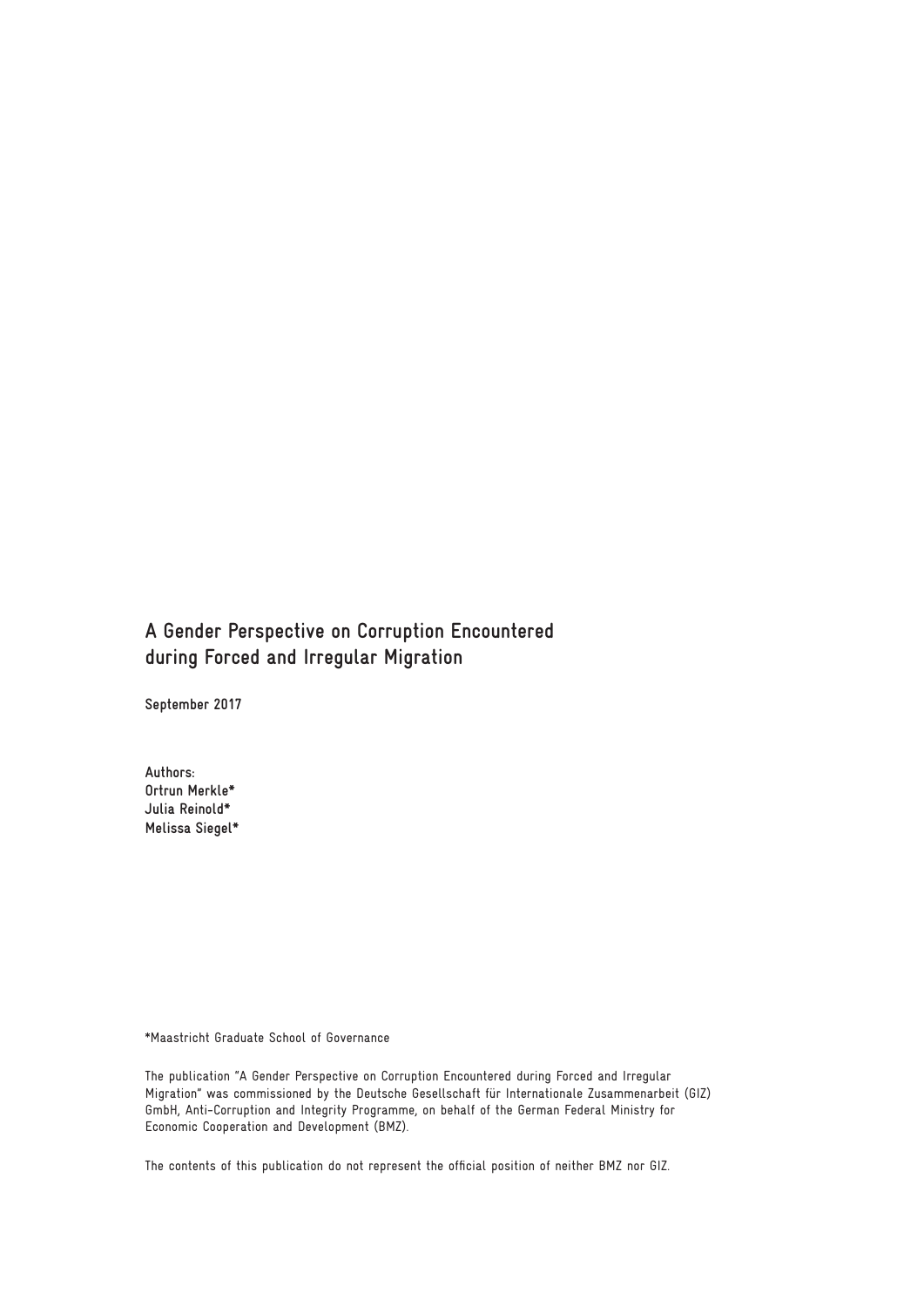# Table of Contents

| $1_{-}$                                                                   |    |
|---------------------------------------------------------------------------|----|
| Mapping the Conceptual Terrain: Gender, Corruption and Migration. 9<br>2. |    |
| 2.1. Gender - what are we talking about?                                  | 9  |
| 2.2. Corruption                                                           | 11 |
| 2.3. Migration                                                            | 12 |
| 3 <sub>1</sub>                                                            |    |
| 4.                                                                        |    |
| 5 <sub>1</sub>                                                            |    |
| 5.1. Migration and Gender - an Introduction                               | 19 |
| 5.2. Differences in Reasons for Migration                                 | 20 |
| 5.3. Migration Process                                                    | 21 |
| 5.3.1. Origin and Transit                                                 | 23 |
| 5.3.2. Humanitarian Assistance and Refugee Camps                          | 23 |
| 5.3.3. Arrival                                                            | 25 |
| 6.                                                                        | 25 |
| 6.1. Origin                                                               | 25 |
| 6.2. Transit                                                              | 27 |
| 6.3. Destination Countries                                                | 30 |
| 6.4. LGBTI Migration                                                      | 32 |
| 6.5. Sextortion                                                           | 33 |
| 6.6. Vulnerability and Intersectionality                                  | 37 |
| 7.                                                                        |    |
|                                                                           | 46 |
| Annex I - Search Terms Used to Guide the Structured Literature Review     | 55 |
| Annex II - Glossary of Migration Key Terms                                | 56 |
| Annex III - List of Interview Partners                                    | 58 |
| Annex IV - Interview Questionnaire - Experts                              | 60 |
| Annex V - Interview Questionnaire - Migrants                              | 61 |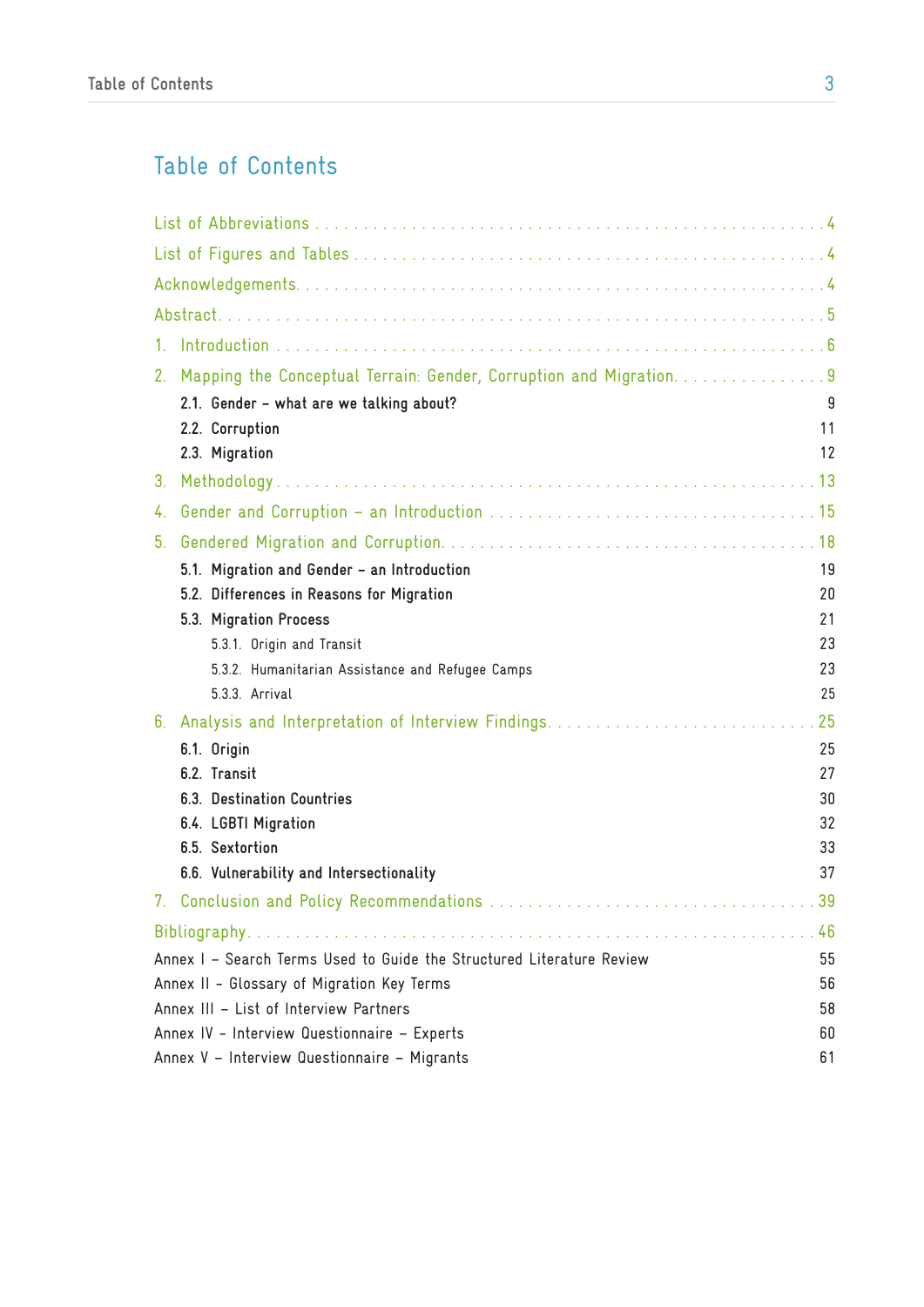# List of Abbreviations

| <b>ECOWAS</b> | Economic Community of West African States              |
|---------------|--------------------------------------------------------|
| <b>IAWJ</b>   | International Association of Women Judges              |
| <b>IOM</b>    | International Organization for Migration               |
| <b>LGBTI</b>  | Lesbian, gay, bisexual, transgender and intersex       |
| <b>NGO</b>    | Non-governmental organisation                          |
| <b>OCCRP</b>  | Organized Crime and Corruption Reporting Project       |
| <b>OECD</b>   | Organisation for Economic Co-operation and Development |
| <b>UN</b>     | United Nations                                         |
| <b>UNDP</b>   | United Nations Development Programme                   |
| <b>UNECE</b>  | United Nations Economic Commission for Europe          |
| <b>UNHCR</b>  | United Nations High Commissioner for Refugees          |
| <b>UNODC</b>  | United Nations Office on Drugs and Crime               |
| <b>US</b>     | United States                                          |

# List of Figures and Tables

| Table 1  | Research Questions                                   |    |
|----------|------------------------------------------------------|----|
| Table 2  | Forms of Corruption                                  | 11 |
| Figure 1 | Gender Inequality and Control of Corruption          | 15 |
| Figure 2 | Percentage of Women among All International Migrants |    |
|          | by Major Area of Destination, 1990-2015              | 18 |
| Figure 3 | Opportunities for Bribery during Migration           | 20 |
| Figure 4 | Examples of Sextortion                               | 35 |

# Acknowledgements

The authors are grateful to Clara Alberola, Vittorio Bruni, and Harres Yakubi for their invaluable research assistance in preparation of this report. We extend our gratitude to all the experts who took time to speak with us and shared their knowledge, and to all migrants who were willing to share their experiences with us. We also thank the GIZ staff for their review of the draft and Howard Hudson for editing this report.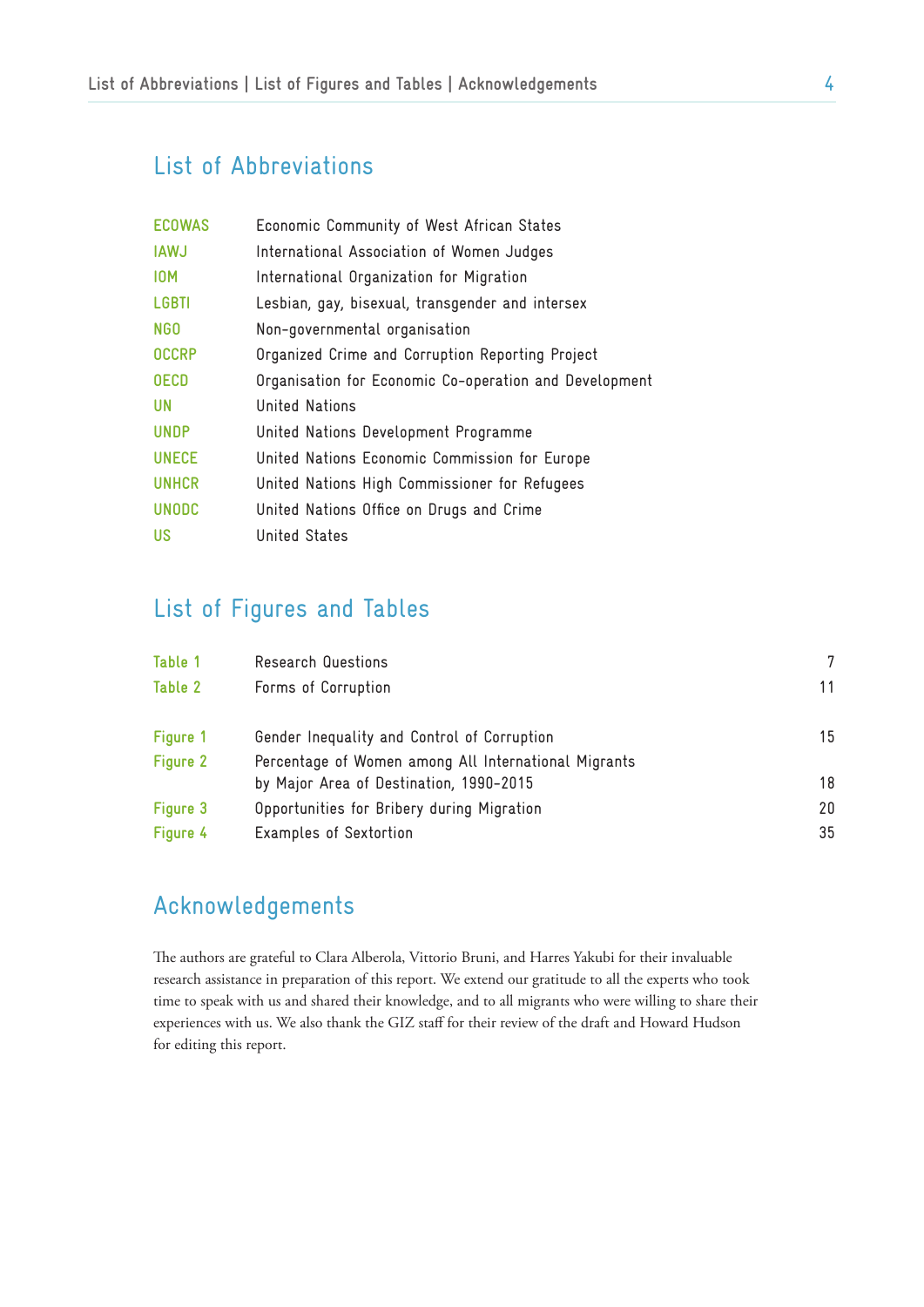# Abstract

Scholars and policymakers are starting to pay more attention to the links between migration and corruption. This study explores a specific area of these links, by examining the ways in which corruption affects the migration journeys of women – be they regular, irregular, forced or voluntary. It does so by looking at experiences of corruption in countries of origin, transit and destination. The analysis is based on desk research and interviews with stakeholders and migrants conducted between April and May 2017.

We find that corruption comes into play whenever legal options for migration are limited, and this seems to be a constant throughout all stages of the migration process of several migrant groups. While both men and women encounter corruption during the various stages of the migration process, this study finds that women are especially vulnerable to atypical forms of corruption, including sexual extortion ('sextortion') when their financial capital is limited. Women travelling alone are particularly vulnerable to different forms of corruption and sexual exploitation, which can have negative consequences on their short-, medium- and long-term mental and physical health.

The report concludes that sextortion, which occurs at the intersection of sexual violence and corruption must be clearly defined as a form of corruption and a criminal offence. The report continues with policy recommendations for the country of origin, transit and destination both in the realm of anti-corruption as well as women's empowerment and concludes with suggestions for further research.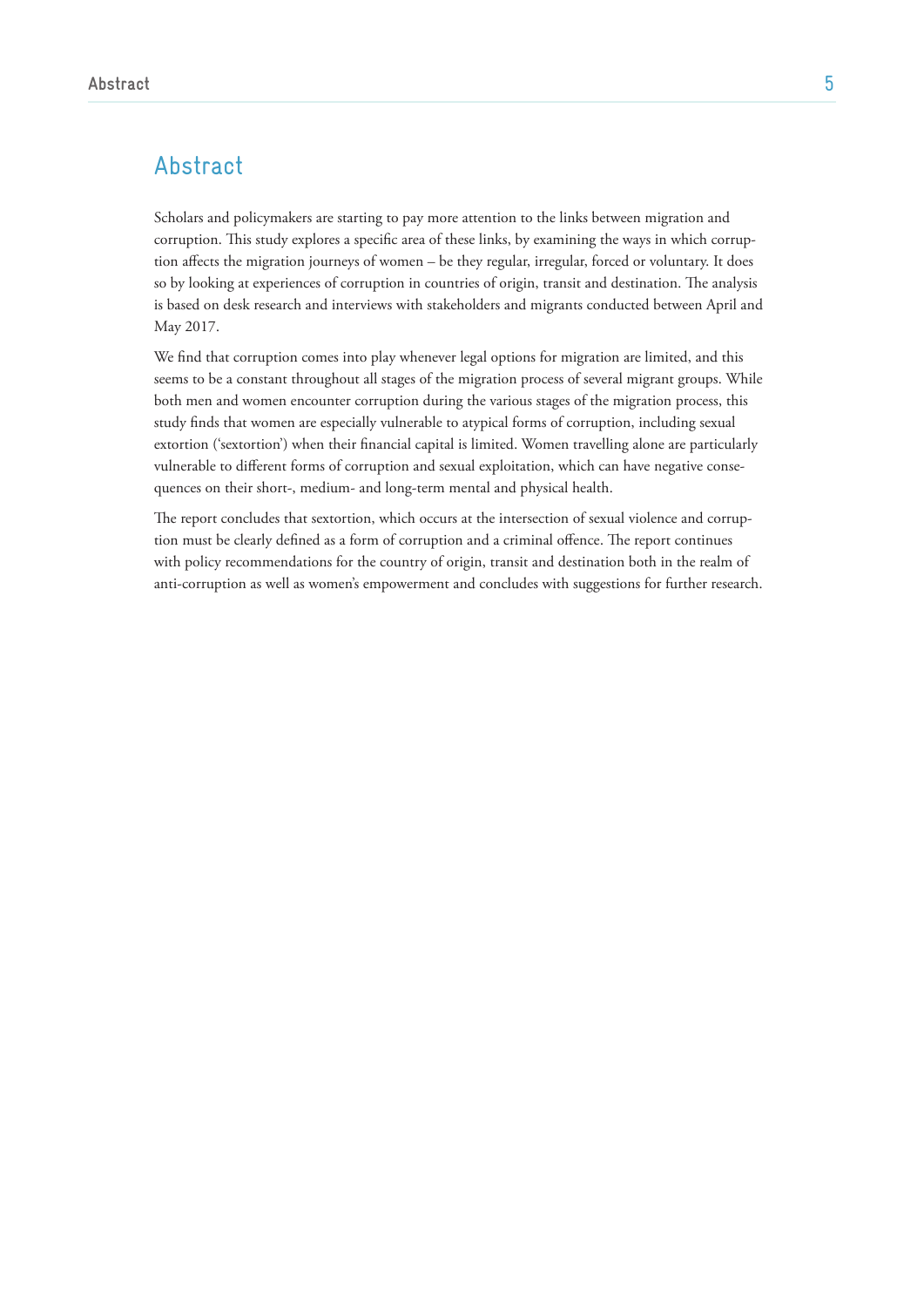# 1. Introduction

Corruption not only shapes migrant aspirations, it can also impact the entire migration process. Against this backdrop, the links between migration and corruption are gaining increased attention from scholars (Merkle, Reinold & Siegel, 2017; Carling, Paasche & Siegel, 2015). Anecdotal evidence suggests that female migrants are especially vulnerable to corruption. This study therefore adds a gender perspective on the corruption encountered during the migration process. The risk of abuse and exploitation seems highest among refugee women and female migrants with irregular status; therefore this study not only looks at female migration in general, but analyses the ways forced and irregular female migrants experience different forms of corruption during migration, with a special focus on sexual extortion ('sextortion'). In addition, it considers the ways lesbian, gay, bisexual, transgender and intersex (LGBTI) people encounter corruption during the migration process, because they appear especially vulnerable and because LGBTI migration is expected to further increase in the future (Maulik & Petrozzielo, 2016). A comprehensive gender perspective should naturally include aspects specific to male migration as well. Unfortunately, this is beyond the scope of this study.

#### The study has three specific objectives:

- **1.** To conduct scientific research on the forms and effects of corruption that directly and indirectly affect female migrants, as well as current measures to counter them;
- **2.** To answer a range of research questions on sexual extortion;
- **3.** To develop recommendations on how German Development Cooperation can integrate gender aspects into its sectoral anti-corruption approaches.

In order to fulfil these objectives, the following general research questions and a number of additional sub-questions have been developed.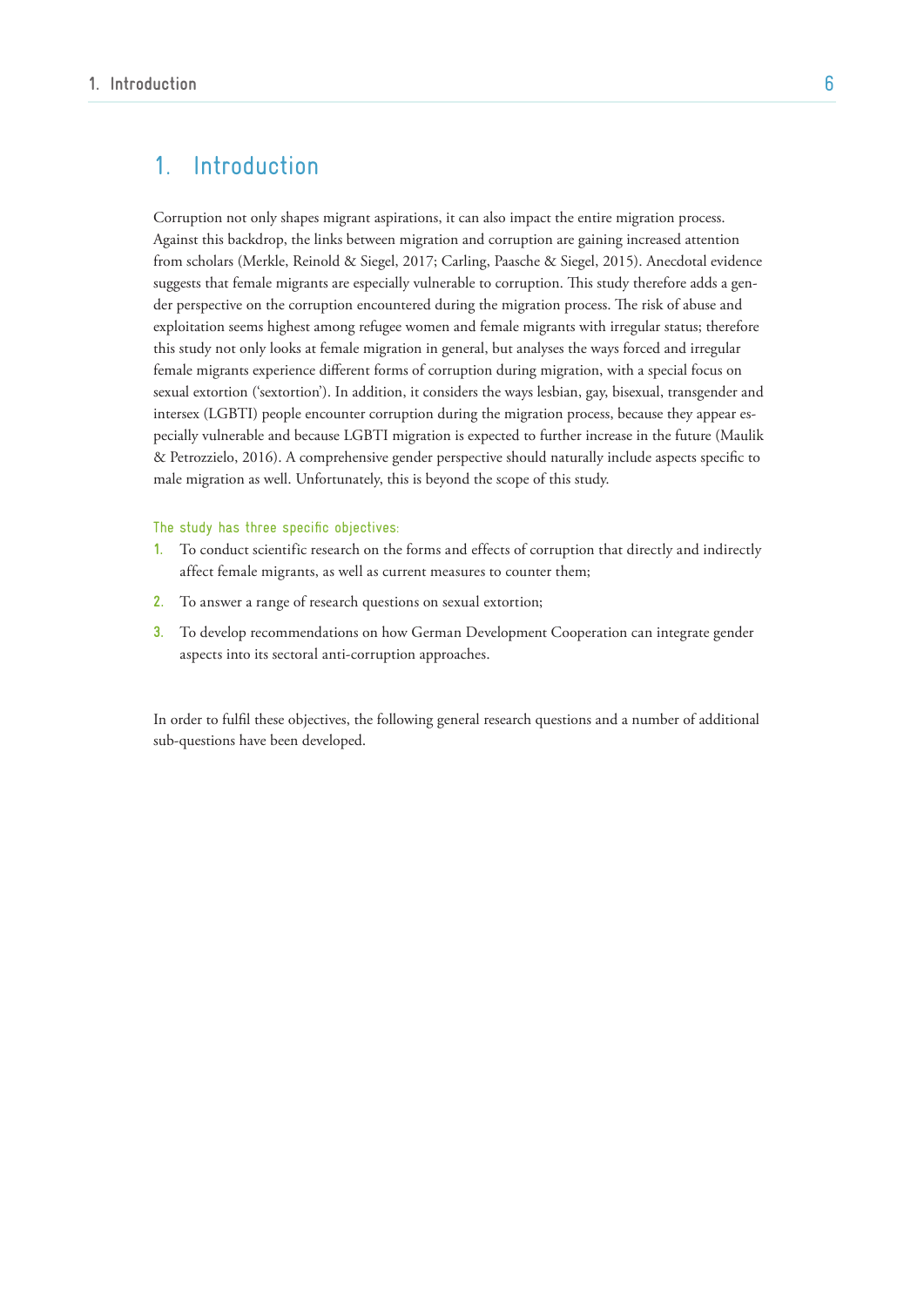# **1. Introduction** 7

Table 1: Research Questions

What are the forms and effects of corruption that women experience during (involuntary, irregular) migration?

- a. Which types of corruption have an impact on women during (involuntary, irregular) migration?
- b. Which direct effects does corruption have on women during the migration process?
- c. How are female migrants indirectly victimised by corruption?
- d. Where and when are female migrants most affected by corruption?
- e. Which actors are involved in corruption in the context of female migrants?
- f. Corruption in which institutions leads to direct and indirect victimisation of female migrants?
- g. Which institutions mitigate the effects of corruption on female migrants?
- h. How are different types of migration of women affected by corruption?
- 2. What are the forms and effects of corruption that women experience upon arrival at identified (intermediate/final) destinations?
	- a. Which forms of corruption do women experience in refugee camps?
	- b. Which actors and institutions increase or mitigate the (direct/indirect) victimisation through corruption of female migrants in refugee camps?
	- c. Which programmes are mitigating the (direct/indirect) victimisation through corruption of female migrants in refugee camps?
	- d. Which forms of corruption do women experience in host communities?
	- e. Which actors and institutions increase or mitigate the (direct/indirect) victimisation through corruption of female migrants in refugee camps?
- 3. To what extent can sexual extortion experienced by women be seen as a form of corruption? How do these findings contribute to the definition of sextortion as a form of corruption?

#### 4. What are the prevailing forms of sextortion?

- a. Where do women face the threat of sextortion (geography)?
- b. Which actors are involved in sextortion?
- c. What types of services are provided for sexual favours?
- d. Which groups of women are mostly affected by sextortion?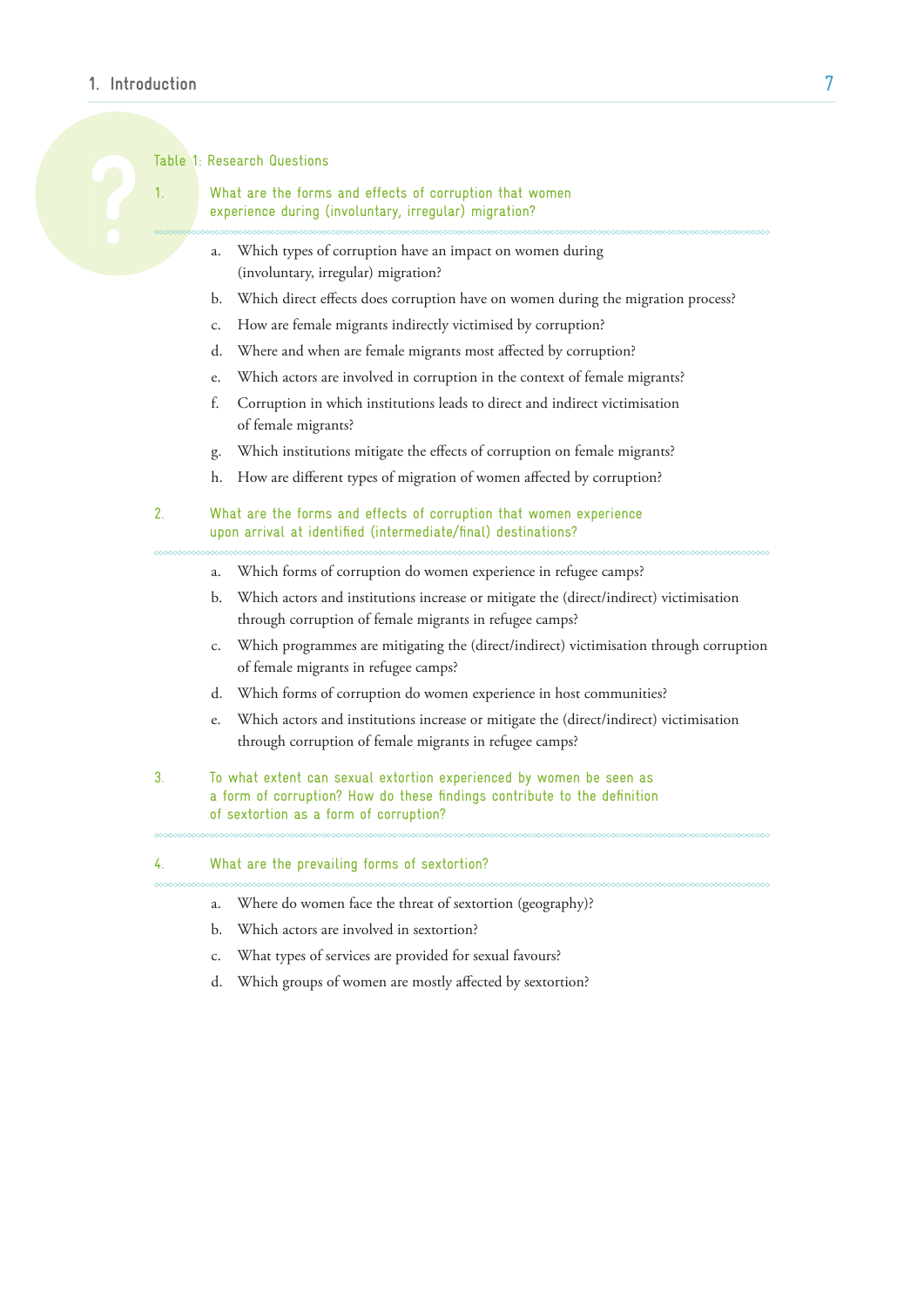| 5.             |                                                                                                                                                                                                                                                             | How do LGBTI experience corruption in the origin country, during transit<br>and upon arrival in the destination country? |
|----------------|-------------------------------------------------------------------------------------------------------------------------------------------------------------------------------------------------------------------------------------------------------------|--------------------------------------------------------------------------------------------------------------------------|
|                |                                                                                                                                                                                                                                                             |                                                                                                                          |
| 6.             | What measures can German Development Cooperation take to address<br>the problem of sexual extortion of women in the course of irregular migration?                                                                                                          |                                                                                                                          |
|                |                                                                                                                                                                                                                                                             |                                                                                                                          |
| 7 <sub>1</sub> | What are the opportunities for German Development Cooperation to support<br>or cooperate with (identified) existing measures regarding the sexual extortion of female<br>migrants? What are the opportunities to create parallel or complementary measures? |                                                                                                                          |
|                |                                                                                                                                                                                                                                                             |                                                                                                                          |
|                | a.                                                                                                                                                                                                                                                          | What are existing measures dealing with the sexual extortion of female migrants?                                         |
|                | b.                                                                                                                                                                                                                                                          | How can German Development Cooperation support/cooperate with these existing<br>measures?                                |

c. Which parallel or complementary measures can be created?

The paper is structured as follows: First, it defines the key concepts for this report, i.e. corruption, migration and gender. Second, it explains the methodology. Third, it reviews the existing literature and explores the links between gender and corruption, as well as gendered migration and corruption focusing particularly on women. Fourth, it analyses the findings of the interviews and the supporting desk research. Finally, it concludes and formulates policy recommendations.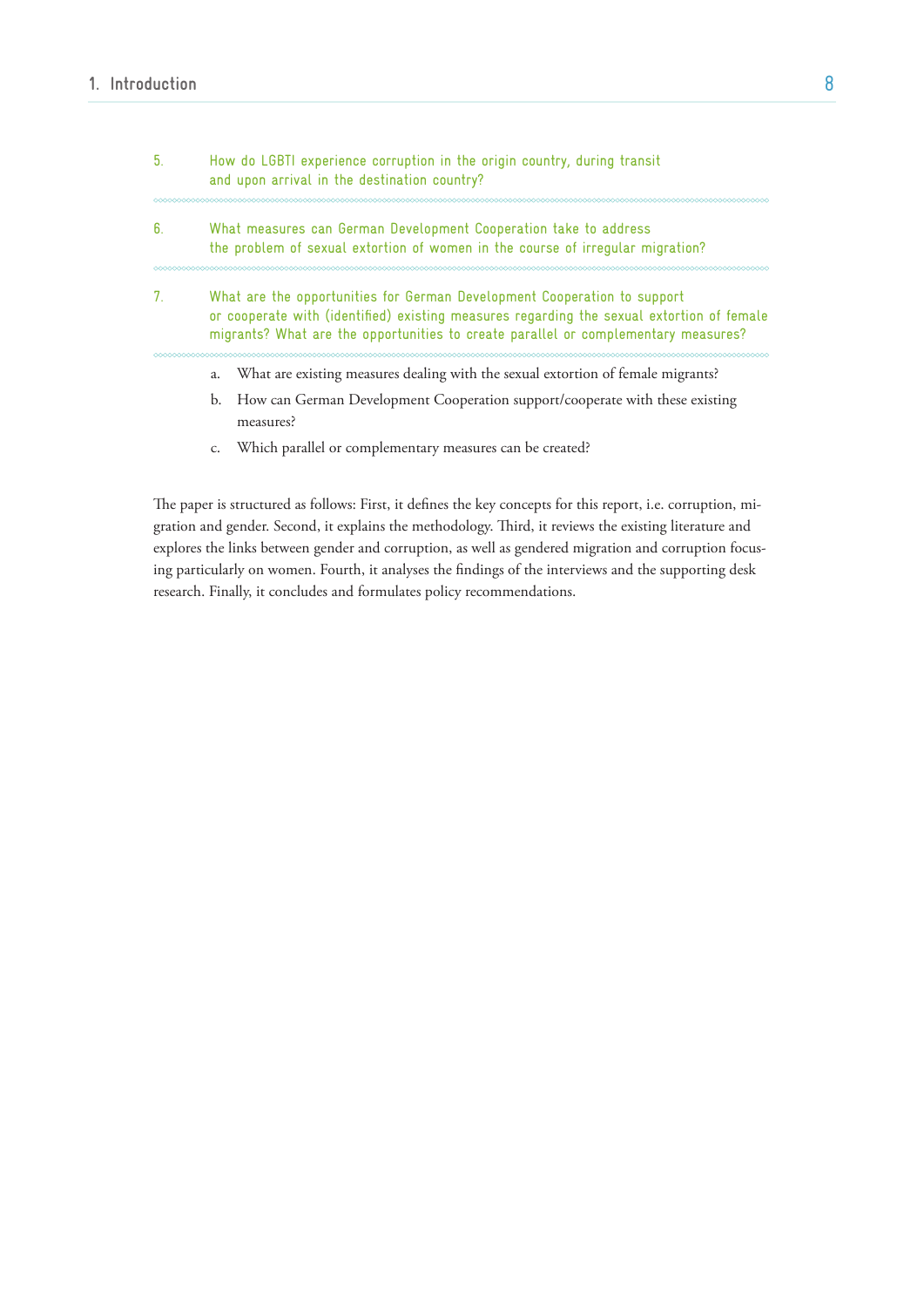# 2. Mapping the Conceptual Terrain: Gender, Corruption and Migration

# **2.1. Gender – what are we talking about?**

Gender refers to the socially constructed roles, activities, attributes and behaviours, personality traits, relationships, power and influence that a society conceptually attributes to men and women. Whilst sex refers to the biological differences between men and women in sexual and reproductive functions, gender refers to the differences in roles and opportunities associated with being male or female as well as the relationships between women and men (Prince, 2005). It is important to note that "[t]hese attributes, opportunities and relationships are socially constructed and are learned through socialization processes. They are context/time-specific and changeable. Gender determines what is expected, allowed and valued in a woman or a man in a given context. In most societies there are differences and inequalities between women and men in responsibilities assigned, activities undertaken, access to and control over resources, as well as decision-making opportunities" (UN Women Training Centre, 2017). Gender not only relates to the conceptual categories of woman and man; it is also linked to sexual identity and orientation (Parent et al., 2013). Therefore, this report also looks at the experiences of Lesbian, Gay, Bisexual, Transgender and Intersexed (LGBTI) people.

To fully understand gendered experiences, we must accept that inequalities do not arise solely through one system of oppression. Many different forms of oppression are interlinked and feed into one another to form an individual's experiences (Bastia, 2014). First developed by Crenshaw (1990), the concept of intersectionality argues that race, class and ethnicity are interconnected and interdependent categories of disadvantages rather than separate notions (Burman, 2003; Valentine, 2007).

" Theories of intersectionality hold that discrete forms of oppression shape, and are shaped by, one another, and a failure to recognise this results in both simplistic analyses and ill-conceived policy interventions. This approach still retains a notion of structural inequality and operates with groups as the subjects of equality policies rather than individuals, but is attentive to the cross-cutting nature of structures of oppression and the overlapping nature of groups. *(Squires, 2008, p. 55)*

Intersectionality has long been neglected in migration research. Not only was much of the research 'gender-blind', but "most of those who researched gender in migration, focused mainly on gender and/ or women with little incorporation of class, ethnicity or race as relevant axes of differentiation" (Bastia, 2014, p. 241). Research with an intersectional approach demonstrates, however, just how important it is to analyse multiple layers of disadvantage, especially in the context of violence against migrant women. Chiu (2016) determines how the interlinkage of gender with class, culture and migration can make women particularly vulnerable to intimate partner violence.<sup>1</sup> Burman (2003) shows the importance of intersectionality in the service provisions for ethnic minority women following domestic violence and identifies several issues that are fundamental to consider also in the service provision for female migrants and refugees. Rather than being treated by a subject specialist (e.g. medical personnel), ethnic

<sup>1</sup> Research on intimate partner violence (IPV) has shown that many different factors can be risk factors for IPV, such as disability (Hassouneh-Phillips & McNeff, 2005), which should also be explored in the context of migration. For an overview of causes of IPV see Jewkes (2002). For an overview of risk factors for sexual violence see WHO (2010).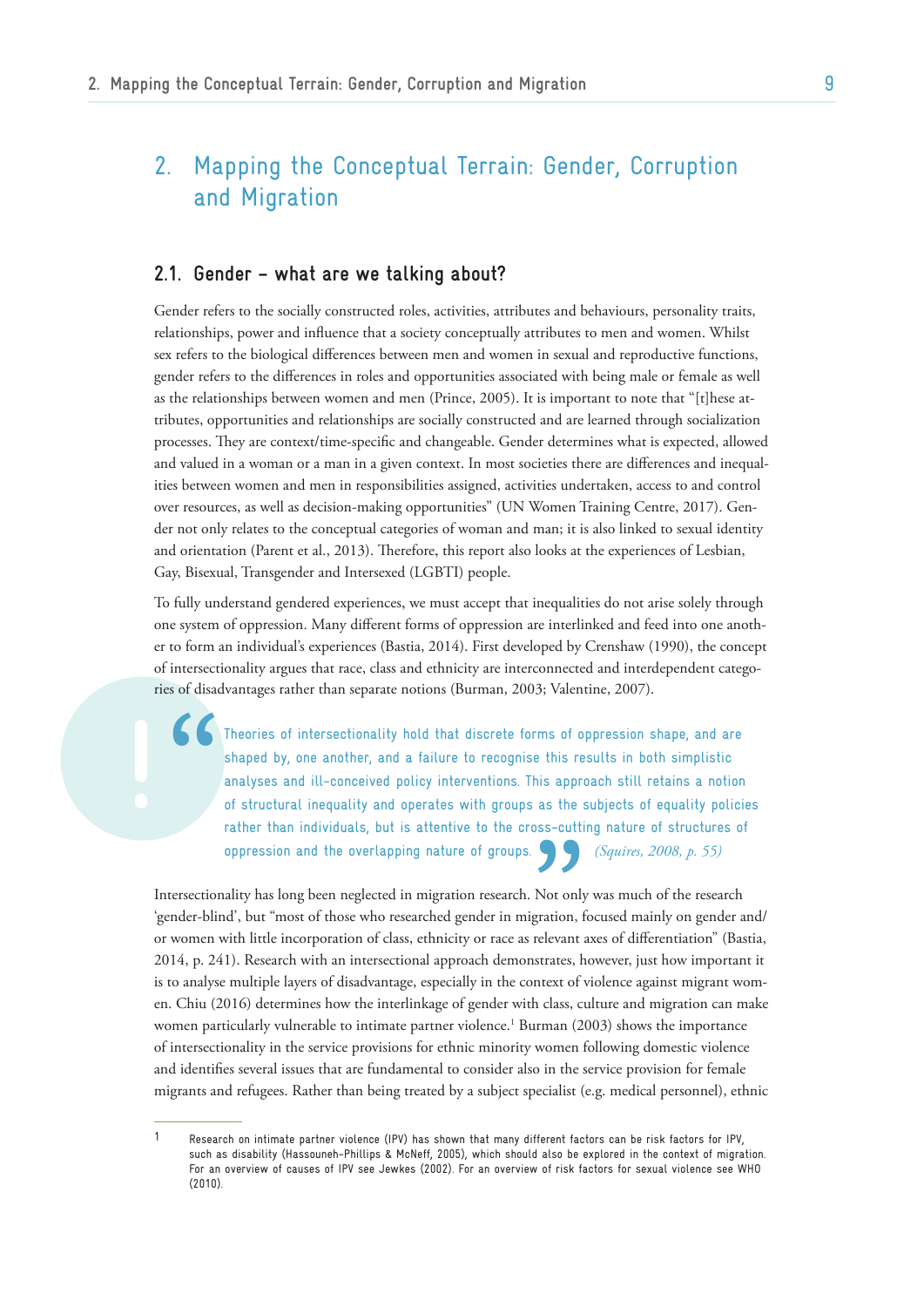minority women would be referred to cultural specialist volunteer organisations, which did not have the ability to deal with domestic abuse. In this case, the attempted culturally sensitive 'special' treatment excluded women from necessary care rather than giving them additional resources. This can be a pitfall also in migrant and refugee care, where the focus on ethnic and cultural background might prevent women from getting adequate help. Bastia (2011) shows that gender alone cannot explain the choices made by women on return from migration, for example in (re)negotiating their position in the family and society as a whole. Therefore, this report argues that it is essential to take an intersectional approach to gender to fully understand women's experiences.

Understanding gender also plays an essential role in refugees' and migrants' experiences of violence. "Gender-based violence is considered to be any harmful act directed against individuals or groups of individuals on the basis of their gender. It may include sexual violence, domestic violence, trafficking, forced/early marriage and harmful traditional practices" (OHCHR, 2014, p.1). "The term 'gender-based' is used because such violence is shaped by gender roles and status in society"(Russo & Pirlott, 2006, S. 181). While gender-based violence is often synonymous with violence against women and girls it is crucial to note that gender-based violence against men and boys also needs to be addressed (Carpenter, 2006). In the context of migration and corruption, sexual violence occurs all too frequently.

" Sexual violence [is defined as] – any sexual act, attempt to obtain a sexual act, unwanted sexual comments or advances, or acts to traffic, or otherwise directed against a person's sexuality using coercion, by any person regardless of their relationship to the victim, in any setting including but not limited to home and work. *(WHO, 2010, p.11)***<sup>2</sup>**

<sup>2</sup> Coercion can be physical force but may also "involve psychological intimidation, blackmail or other threats – for instance, the threat of physical harm, of being dismissed from a job or of not obtaining a job that is sought" (Jewkes et al., 2002).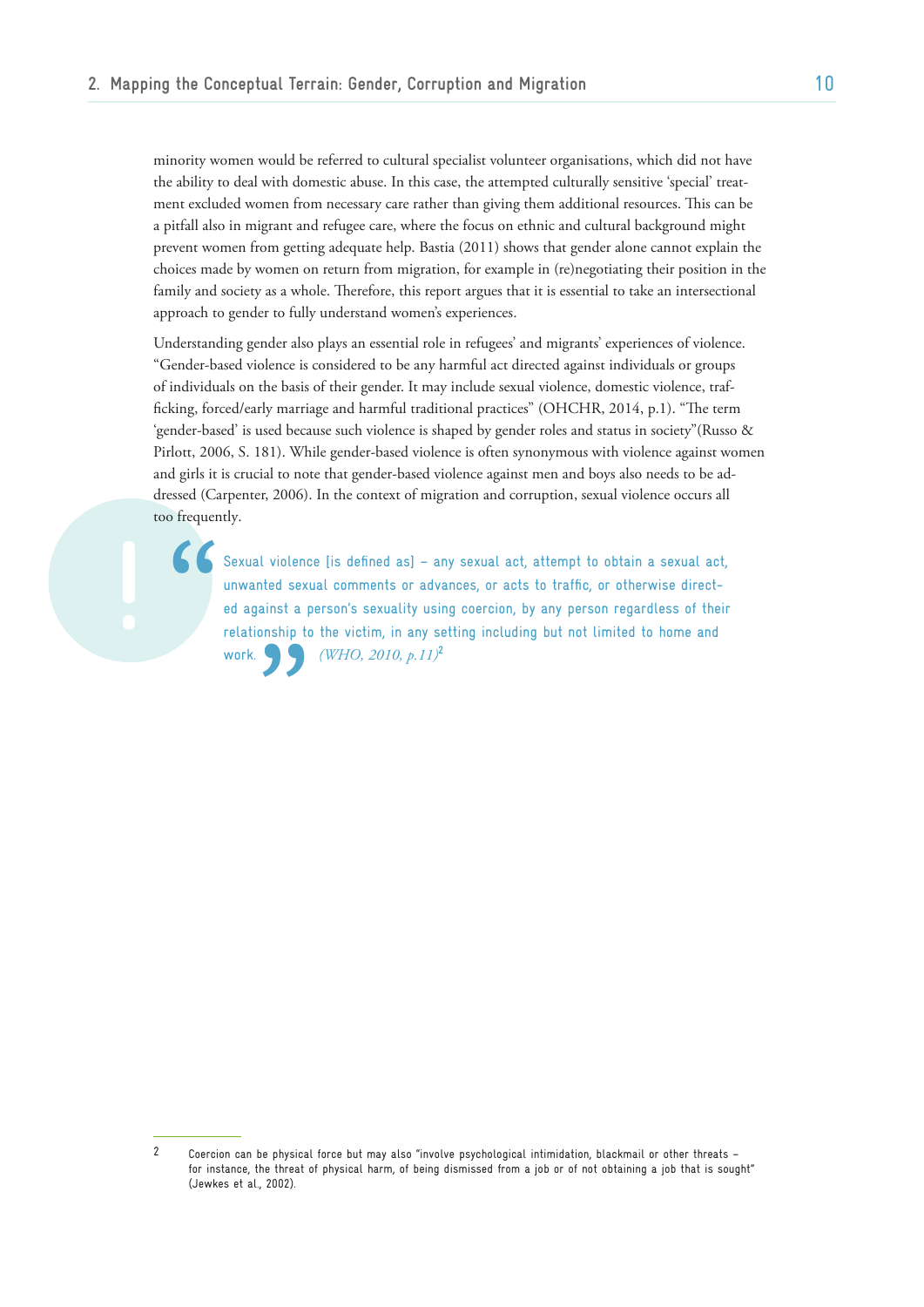# **2.2. Corruption**

Corruption worldwide costs billions of US dollars (Hameed & Magpile, 2014; UNODC & World Bank, 2007), while also eroding state institutions and the social fabric of societies (Rose-Ackerman, 2012). It undermines trust in political and economic systems, has been linked to environmental degradation (Kahn, 2005; Robbins, 2000) and various health issues (Holmberg & Rothstein, 2011), and can be a driver of conflict (e.g. Le Billon, 2012; Orre & Mathisen, 2008).

In the context of development cooperation, corruption is usually defined as "the abuse of entrusted authority for illicit gain" (Norad, 2008, p.11). It can be differentiated in terms of political (grand) and bureaucratic (petty) corruption; the former include the highest political decision makers while the latter cover policy implementers (J. Andvig, Fjeldstad, Amundsen, Søreide, & Sissener, 2000). Both levels include bribery and extortion, nepotism, official theft, fraud, patronage and conflict of interest, (Johnston, 2005). Therefore, for this report we are using a broad understanding of corruption (for an overview of forms of corruption included in this research see Table 2.) Another important note is that 'illicit gain' in the context of corruption not only means monetary gain (Bayley, 1966), but also includes other benefits for an individual, group or family member or the political party. Corrupt acts normally require at least two parties, who may participate either willingly or not. Davis (2004) lists three possible interactions: 1) a willing cooperation between bribe payer and receiver, 2) a forceful extraction of bribes, or 3) a bribe payer anticipating future benefits. Another differentiation, especially in judicial and police corruption, is where corruption involves the extortion of payments from the innocent and the giving of bribes by those facing punishment, thus promoting impunity (J. C. Andvig & Fjeldstad, 2008).

| <b>Type of Corruption Definition</b> |                                                                                                              | Group of Terms                                                                                                 |
|--------------------------------------|--------------------------------------------------------------------------------------------------------------|----------------------------------------------------------------------------------------------------------------|
| <b>Bribery</b>                       | Payment (in money or kind) that is giv-<br>en or taken in a corrupt relationship                             | Kickbacks, gratuities, "commercial<br>arrangements, baksheesh, sweeteners,<br>pay-offs, speed- or grease money |
| <b>Embezzlement</b>                  | Theft of resources by people who are<br>put to administer it                                                 | Straddling, official theft                                                                                     |
| Fraud                                | Fconomic crime that involves some kind<br>of trickery, swindle or deceit                                     | Involvement in illegal trade networks,<br>counterfeit, racketing, forgery,<br>smuggling                        |
| <b>Extortion</b>                     | Money and other resources extracted<br>by the use of coercion, violence or the<br>threats to use force       | Blackmail, protection or security<br>money, informal taxation, sextortion<br>(sexual extortion)                |
| <b>Favouritism</b>                   | Mechanism of power abuse implying<br>'privatisation' and a highly biased<br>distribution of state resources. | Cronyism, nepotism, clientelism, bias,<br>patronage                                                            |

#### Table 2: Forms of Corruption

Source: adapted from Andvig et al. (2001, S. 8ff)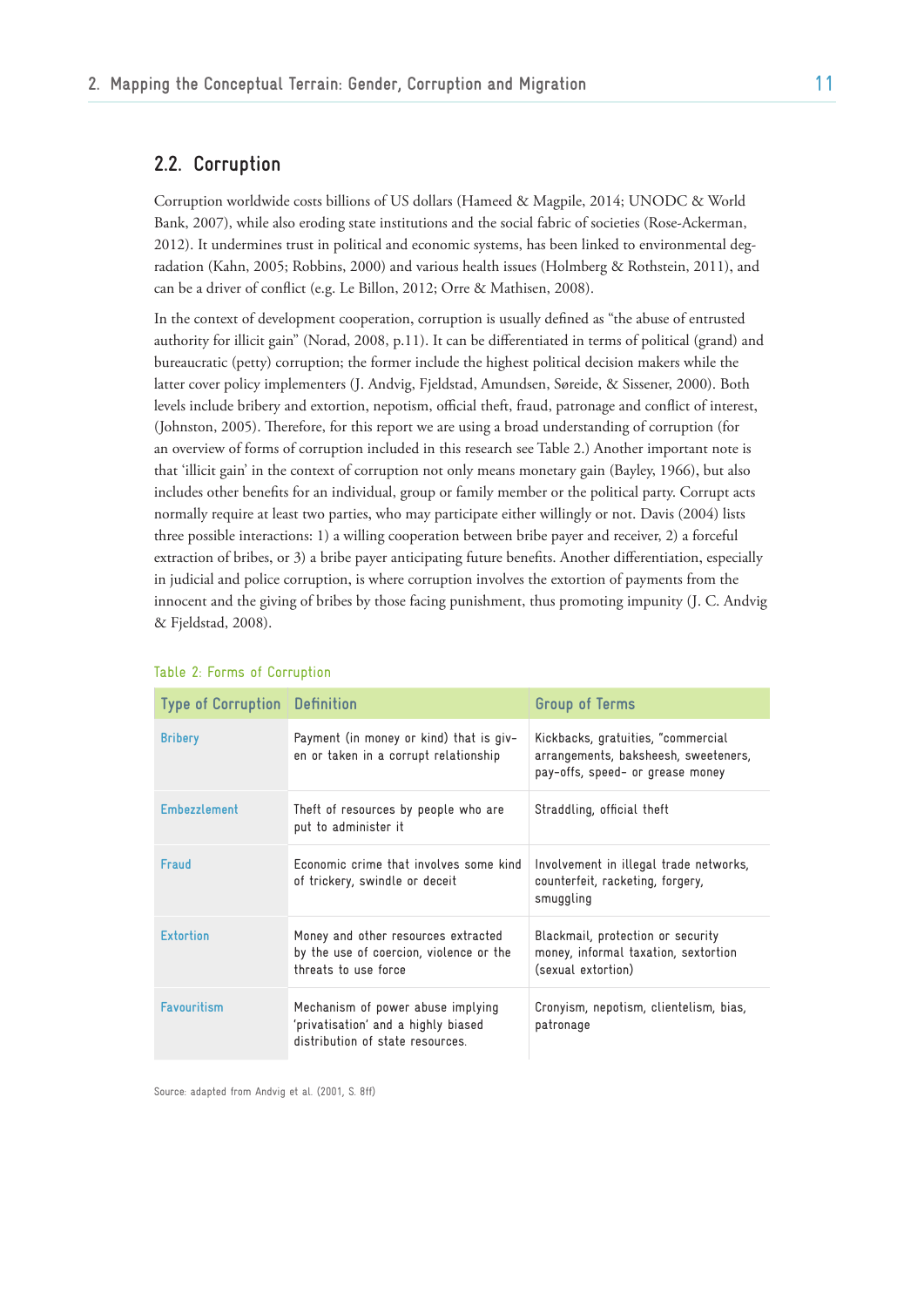Corruption by definition takes place "behind closed doors" and is therefore difficult to measure. Many authors have tried to find objective measures of corruption, including conviction rates (Fiorino, Galli, & Petrarca, 2012; Hill, 2003) and press reports (Rehren, 1996), but the most commonly used measures are still subjective ones, such as perception of corruption (e.g. Transparency International's Corruption Perceptions Index) or participation in corrupt acts (Morris, 2008, S. 390). Other measures<sup>3</sup> of corruption that are commonly used are public sector diagnostics (i.e. studies measuring the strength of government institutions), private sector surveys and multi-country tools, which use a mix of perception data and information about existing anti-corruption laws (UNDP, 2008). One major shortcoming of the existing data is that very little of the research done so far has looked at the variation of corruption "between or within societies" but rather focused on explaining "variations in whole countries' scores on one-dimensional corruption indices" (Johnston, 2005, S. 19). This also means that existing measures do not take into consideration gendered differences, or levels of poverty (Hossain, Nyami Musembi, & Hughes, 2010). Therefore, while the existing measures of corruption can be useful for this study to determine the overall level of corruption in the country of origin, transit or arrival they only provide very limited information on the exact role corruption plays. At this point, studying how corruption affects female migrants during migration and upon arrival by asking for actual corruption experiences seems the most appropriate line of inquiry.

# **2.3. Migration**

The International Organization for Migration (IOM) defines migration as "movement of a person or a group of persons, either across an international border, or within a State. It is a population movement, encompassing any kind of movement of people, whatever its length, composition and causes; it includes migration of refugees, displaced persons, economic migrants, and persons moving for other purposes, including family reunification" (IOM, 2011). In contrast to the perception that mainly poor people migrate, migrants need to be able to draw from a certain amount of resources, a fact that often precludes the poorest from human mobility.

Different migrant groups can be identified, even though the line between them is not always clearcut. In this study, an important distinction is made between regular and irregular migrants. Irregular migrants, also known as undocumented, illegal or clandestine migrants, are those lacking legal status. This can be a consequence of illegally entering the transit or destination country or visa expiration (IOM, 2011). Hence, what might have begun as regular migration can become irregular migration and vice versa. According to IOM (2010) estimates, irregular migration accounted for approximately 10-15 per cent of total migration flows in 2010.

We should also distinguish between voluntary and forced migration. Those who, according to their own preferences, decide to move mainly for better opportunities are called voluntary migrants (IOM, 2011). On the other hand, forced migrants have to leave their homes due to reasons beyond their control. While this distinction is debated in academia (Carling & Talleraas, 2016) it is essential in the context of development cooperation. For the purpose of this report, forced displacement is defined as conflict-induced forced migration<sup>4</sup> (for a detailed discussion see Merkle, Reinold, Siegel et al., 2017). This is crucial since this form of forced displacement, in line with the 1951 Refugee Convention, has important legal implications for states and forcibly displaced individuals (refugees and asylum seekers) themselves, which must be taken into account in the context of development cooperation.

<sup>3</sup> For a discussion of shortcomings and advantages of different corruption measurements see Kis-Katos & Schulze (2013) and Sequeira (2012).

<sup>4</sup> Other forms of forced migration are disaster (e.g. Bose & Lundstrom, 2014) and development-induced (e.g. Robinson, 2003) displacement.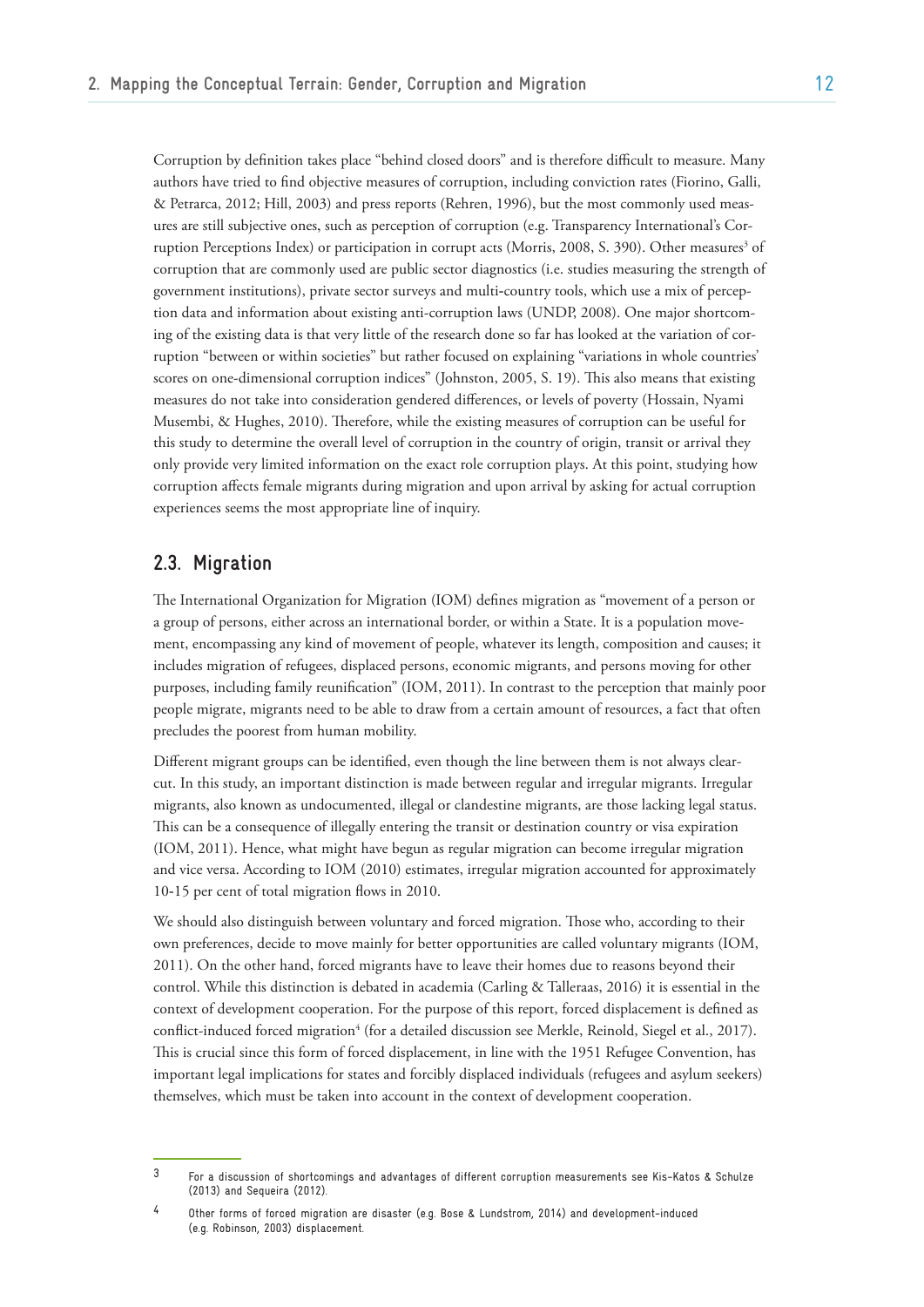International borders are crossed when migrating from one country to another. This "situation between emigration and settlements, that is characterized by migrants' indefinite stays, legal or illegal" is defined by Papadopoulou-Kourkoula (2008) as transit migration. There is, however, no internationally agreed upon definition of how long this situation can last, and whether the intention to migrate onwards and seek opportunities already makes this a state of transit (UNECE, 2012). Where possible, this report distinguishes between the various groups of migrants, yet in many cases it will refer to migration in general. This is because population movements, especially during transit, are often mixed and different migrant groups (regular, irregular, forced, voluntary) cannot easily be distinguished from one another. (For a glossary of key migration terms please refer to Annex II.)

Research shows that migrants are often well connected through social networks and often follow routes taken previously by relatives (Townsend & Oomen, 2015). The existence of such social networks increases the likelihood to migrate, and at the same time raise the expected benefits and lower the costs of the migration journey (McKenzie & Rapoport, 2007).

# 3. Methodology

This study follows a qualitative research approach and is based on an academic literature review, semi-structured interviews with stakeholders and female migrants, as well as a desk research supporting the information provided by stakeholders and migrants. Interviews were conducted between April and May 2017.

### **Academic Literature Review**

To identify academic literature, systematic searches for literature using the Maastricht University Library search engine and Google Scholar<sup>5</sup> were conducted (see Annex I for an overview of the search terms used). The review includes literature about the key thematic areas corruption, migration and gender. Each article identified has been added to a systematic database of resources.

## **Interviews with Stakeholders and Female Migrants**

To complement the literature review, 43 semi-structured interviews with stakeholders and female migrants were conducted (see Annex II for an overview of all interviews and Annex III for the interview guides). Possible stakeholders were identified based on the literature review, additional desk research, and existing networks of the research team. They include scholars, policymakers, representatives of local, national and supranational government organisations, international organisations, non-governmental organisations and other practitioners in the field of corruption, migration and/or gender. Where possible, female migrants were interviewed to achieve a better understanding of how certain forms of corruption affect their migration experience or the migration experiences of their friends and acquaintances. Migrants were identified with the help of stakeholders. Interviews were conducted in person as well as over telephone or Skype, depending on time and distance. Stakeholders could choose whether or not to remain anonymous while all migrant interviews are anonymised.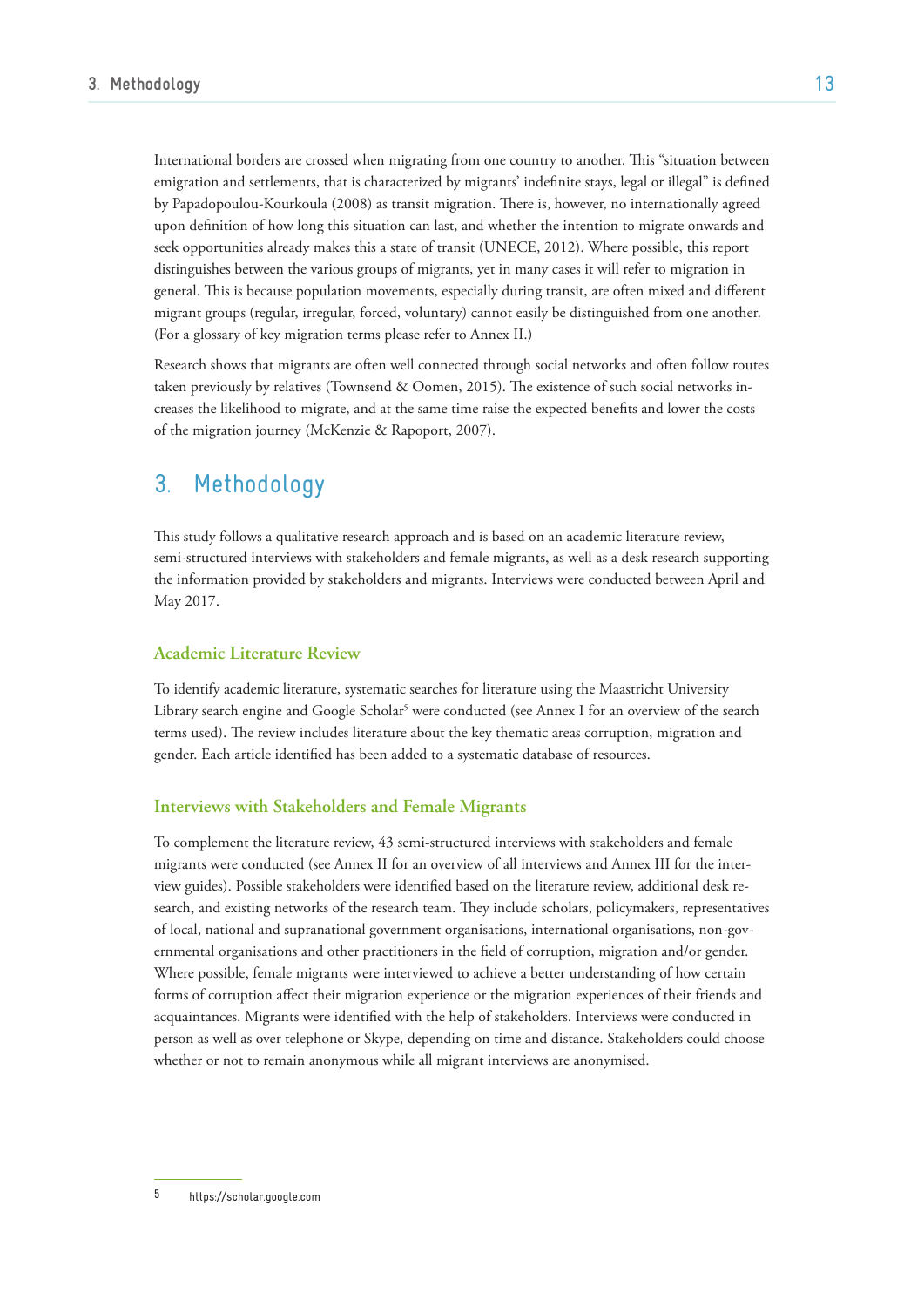It is important to note that the response rate for stakeholder interviews was very low. The research team contacted more than 150 possible interview partners, of which only 35 agreed to be interviewed during the course of the research. A possible explanation for this is that most of the contacted stakeholders did not feel informed enough about this relatively new research area. Given the sensitivity of the topic it was similarly difficult to recruit migrants for interviews. In total, the research team interviewed seven female migrants and one male migrant, spread across four European countries. Interviews have been randomly numbered throughout the report. Unless noted otherwise, interview numbers refer to stakeholder interviews.

Due to the sensitive nature of the research, this project has been examined and approved by the Ethical Review Committee Inner City faculties (ERCIC) of Maastricht University.

## **Additional Desk Research**

The desk research that supported the interview findings was based on a review of documents including academic articles, grey literature such as government and NGO reports, investigative journalism, news articles, blog entries, as well as legal and policy documents.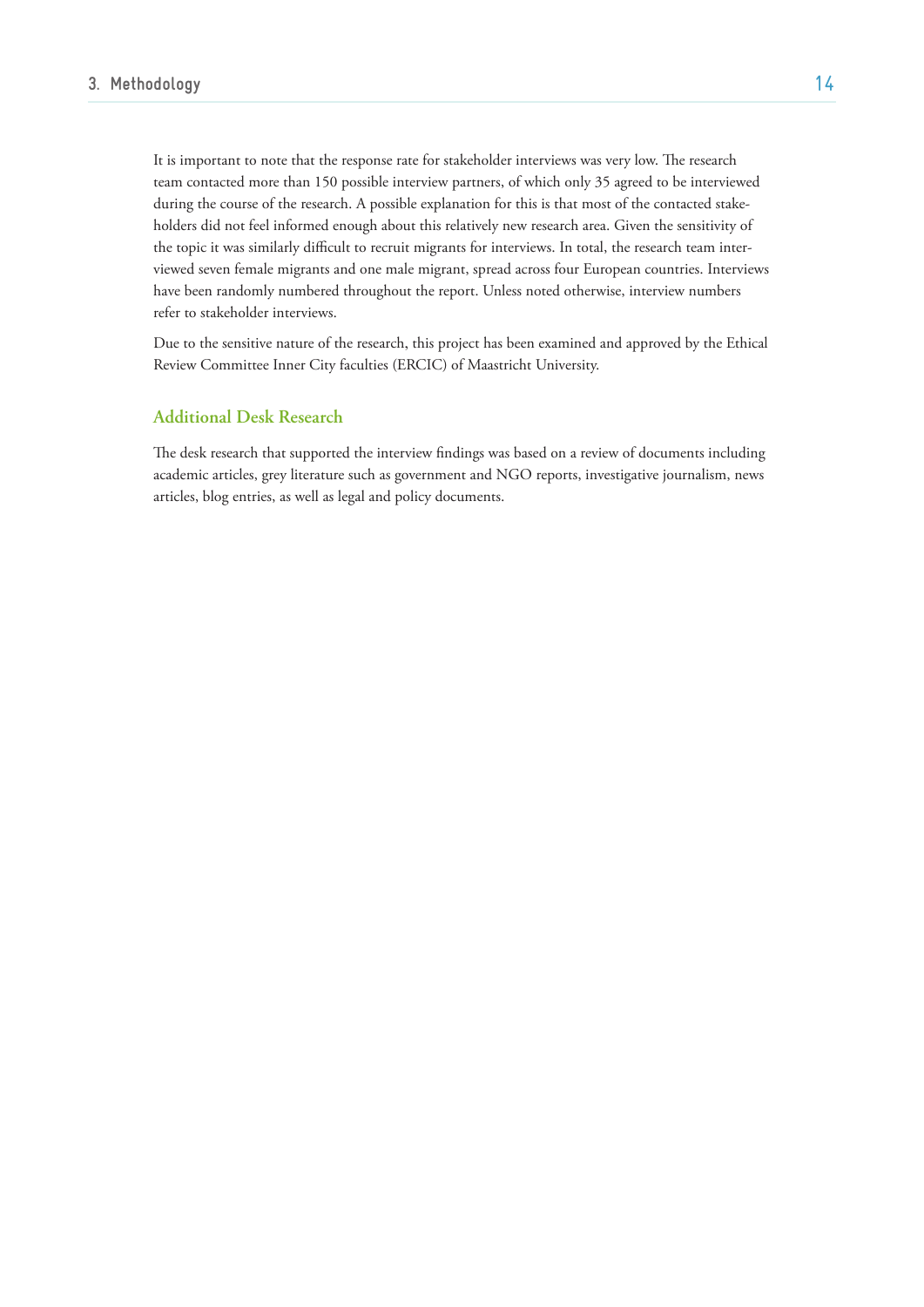# 4. Gender and Corruption – an Introduction

Gender has only recently been included in the discussion of causes and effects of corruption. A first look at the data shows that there seems to be a correlation between gender inequality and corruption; yet, this data tells us nothing about the causality of the relationship.



Source: Gender Inequality Index (GII), 2015; Control of Corruption: Worldwide Governance Indicators, 2015

Two seminal papers by Dollar et al. (2001) and Swamy et al. (2001) explored for the first time how levels of corruption might be impacted by gender. Analysing a considerable number of studies they find that higher numbers of women in parliament are linked to lower levels of corruption.

Since then three essential questions have been identified in the literature. Are women by nature less corrupt? How can they help in fighting corruption? What are the effects of corruption on women and how are they different from men?

The idea that women are inherently less corrupt than men is largely based on behavioural studies, showing that women have higher scores on integrity tests (Ones & Viswesvaran, 1998), and showcase higher norms of ethical behaviour (Glover, Bumpus, Logan, & Ciesla, 1997; Reiss & Mitra, 1998). Dollar et al. (2001) hypothesise that women are more likely to sacrifice personal gains for the common good and are therefore less prone to be involved in corrupt behaviour. Other studies argue that women are less corrupt because of differences in self-control (Swamy et al., 2001), risk aversion (Byrnes, Miller, & Schafer, 1999; Eckel & Füllbrunn, 2015; Harris, Jenkins, & Glaser, 2006) and a lower willingness to engage with criminal or corrupt officials (Frank, Lambsdorff, & Boehm, 2011). Yet, the argument that women are inherently less corrupt has been increasingly criticised for reinforcing gender stereotypes and oversimplifying the relationship.

Continuing to investigate the relationship between corruption and female political participation, Sung (2003) argues that this is not a causal relationship. Rather, low levels of corruption and high levels of women's political participation should be attributed to "the presence of functioning liberal democratic institutions" (p.719). This argument is furthered by Esarey and Chirillo (2013), who show that female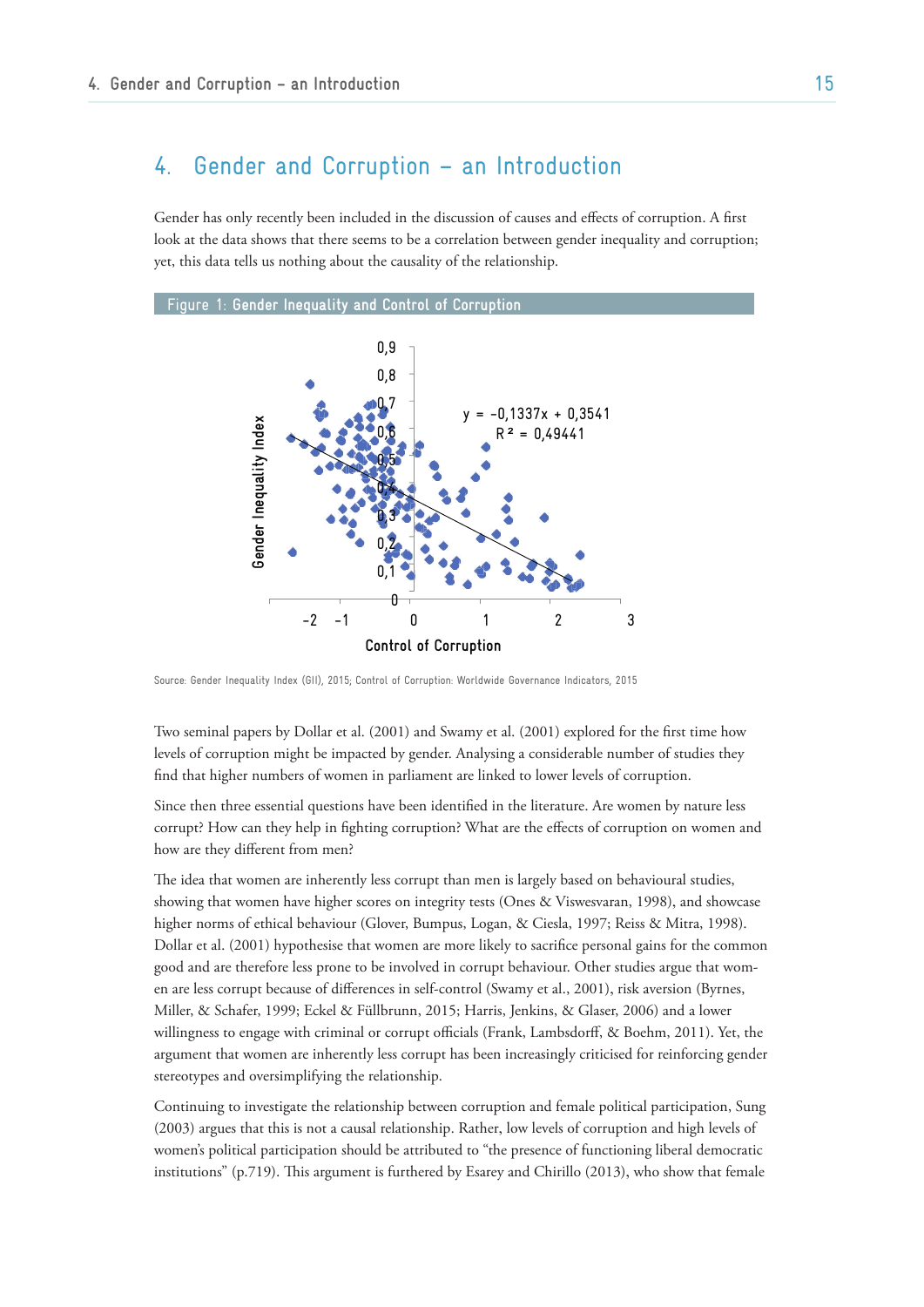participation only has an impact on corruption levels when strong political institutions already exist. It might even be the case that only less corrupt governments are actually willing to include women in decision making roles (Wängnerud, 2014), e.g. because they are based more on merit than on tight networks. Looking at gender differences in attitudes towards corruption, Alhassan-Alolo (2007) showed that male and female public servants in Ghana have similar attitudes toward corruption and are equally likely to engage in it. He hypothesises that the question if an individual engages in corruption is a question of opportunity, networks and social norms, rather than one of gender differences. Alatas et al. (2009) came to similar conclusions. Using an experimental study in India and Indonesia the authors find that there are no significant gender differences in the attitudes towards corruption. Vijayalakshmi (2008) also finds that there is no difference in rent-seeking attitudes or actual levels of corruption between male and female elected representatives in India.

Many scholars also argue that it is simply a question of access to opportunities for corrupt behaviour (e.g. Alhassan-Alolo, 2007; Bjarnegård, 2013; Goetz, 2007). For many aspects of corruption a network is essential, e.g. clientelism in democratic structures by definition contains a network (Stokes, 2007). Women often do not have access to these clientelistic networks (Bjarnegård, 2013), as this corruption normally relies on 'homosocial' capital, a type of social capital built on the relationships of men.

This focus on the inherent gender differences in susceptibility to corruption is not just a theoretical discussion but has fundamental impacts on women's lives and anti-corruption initiatives.

The myth of inherently less corrupt women leads to the reinforcement of gender stereotypes (UNDP, 2012), where "[t]he very traits that traditionally branded women as deficient in moral development, their concern to help and to please, are now seen as a functional for good governance reforms in developing and transitional societies" (Goetz, 2007, S. 91). Hazarika (2016) continues this argument and notes that "traits ascribed to women once viewed as making for moral weakness are now seen as cornerstones of moral strength, that is, the definition of morality has changed. It may make little sense to consider women morally superior if notions of morality are mutable. Perhaps it is more useful to speak of honesty than morality" (p.8). Echazu (2010) argues that differences in corruption are much more rooted in power imbalances. Where one group is dominant the other group will be much more intolerant of this group's misbehaviour. Without changing the system, simply increasing the number of women might therefore even have the opposite effect and lead to *more* corruption. The verdict is still out on the role women that can and should play in anti-corruption; however, it is clear that this discussion has deflected attention from the big question of gendered impacts of corruption (Goetz, 2007; UNDP, 2012).

To comprehend the effects of corruption, one first has to understand that the effects of corruption on an individual can be direct and indirect. A direct effect can be any event where an individual is directly participating in a corrupt act, e.g. paying a monetary bribe to receive a government service. However, equally important are the indirect effects corruption can have, since a corrupt act not only affects the parties involved but "its externalities usually *indirectly* affect third parties, including the general population, taxpayers, specific professions, or communities"(Boehm & Sierra, 2015, S. 2).

One main reason why men and women can be affected differently by corruption, both directly and indirectly, are the unequal power relationships within societies and resulting gender roles. Where some roles are typically dominated by men, others are assigned to women and each of them will lead to different exposures to corruption. If men typically carry out certain activities, they are more exposed to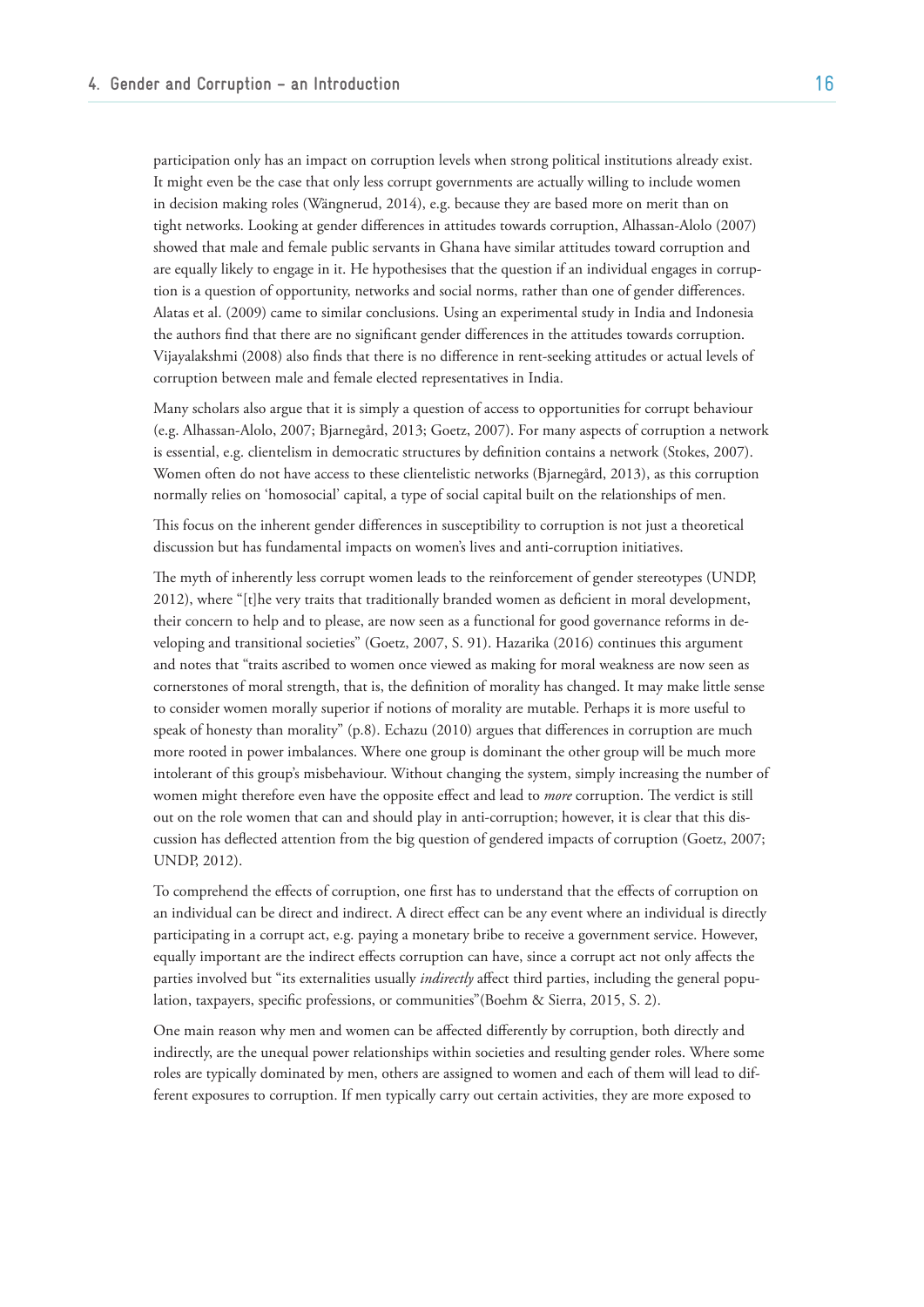corruption in this sphere in absolute terms; however, women can "still be proportionally more vulnerable" (Boehm & Sierra, 2015, S. 2). Ellis, Manuel and Blackden (2006) for example show that women are targeted more frequently by corruption, even though significantly more men work in the private sector in Uganda. Unfortunately, there is little data available on the question why women are often more vulnerable to corruption than men as this goes beyond the question of exposure to corruption (Boehm & Sierra, 2015).

Several areas have been identified where the effect of corruption differs for women and men. Corruption disproportionately affects the poor, by taking up a larger share of their income (Hunt & Laszlo, 2012; Justesen & Bjørnskov, 2014). Gender plays a large role in poverty, where "[l]ower proportions of women than men have their own cash income from labour as a result of the unequal division of paid and unpaid work" and women, especially when they have dependent children and no partners are more likely to be poor than men (United Nations, 2015, p. xiv). Access to basic public services is an area where women are affected differently. Control over household resources lies with men, so women in developing countries often do not have the financial resources to pay for bribes and so are frequently denied services (Nyami Musembi, 2007). As women spend more time in the health care system, during pregnancy and child care, they are also more exposed to corruption in this sector than men (Transparency International, 2010). The type of corruption that women and girls are exposed to can also differ, for instance in the education sector in high corruption countries girls frequently face demands for sexual acts which makes school attendance increasingly difficult (Leach, Dunne, & Salvi, 2014). In addition, women may face sexual extortion in the work place (Transparency International, 2016).

Economic, social and political roles are largely shaped by gender and so corruption can also be experienced differently in these areas.

In the context of migrants and refugees, it is therefore essential to not only look at the gendered effects of corruption, but to understand that a multitude of factors in society and characteristics of the female migrant shape where and when she is more vulnerable to corruption.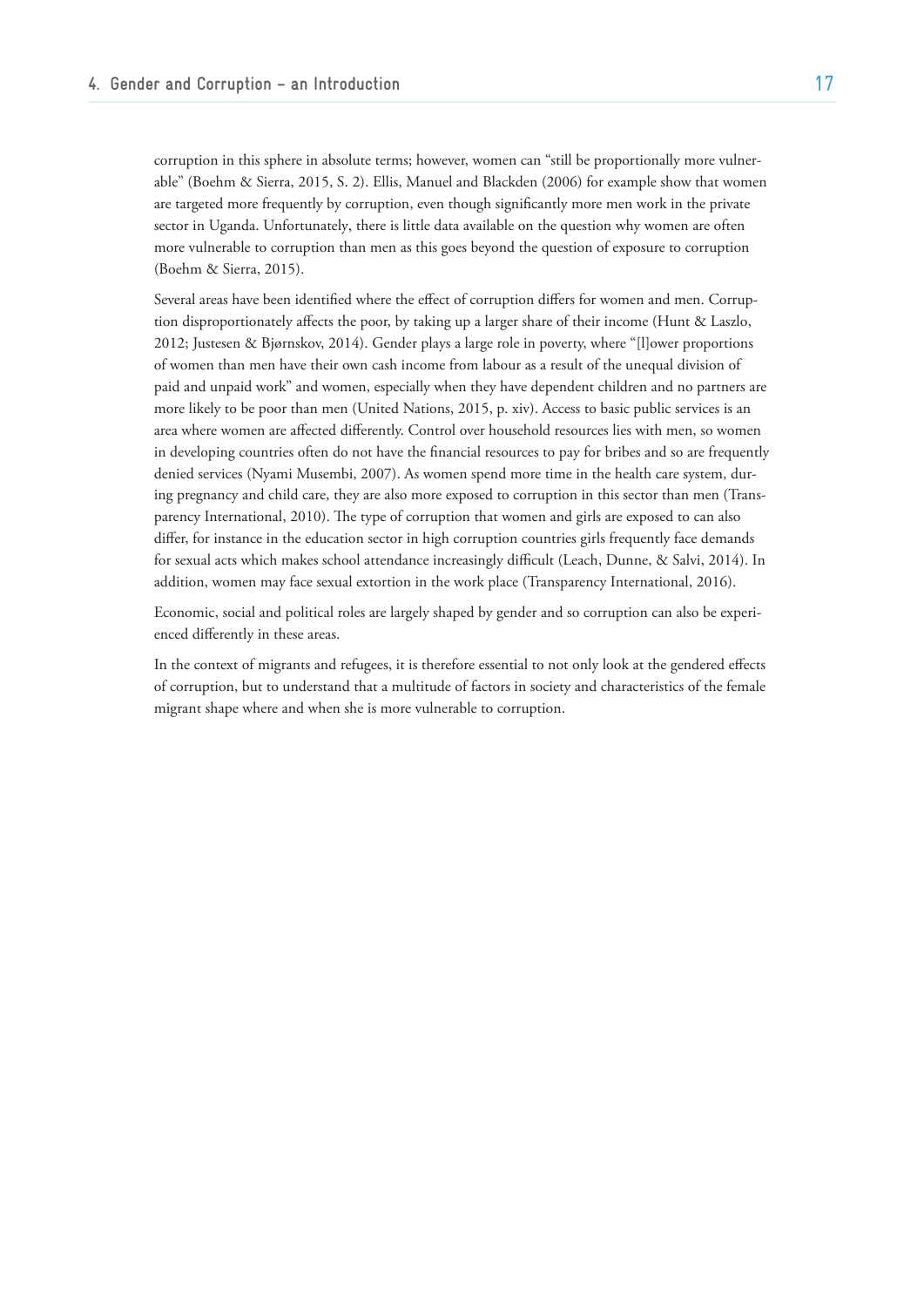# 5. Gendered Migration and Corruption

## **5.1. Migration and Gender – an Introduction**

Earlier studies on migration focused primarily on male (labour) migration, while female migration was more associated with marriage migration and family reunification and therefore of lesser interest (Fleury, 2016). Female migration is not a new phenomenon, but scholars have only recently devoted attention to the topic, in line with the rising numbers and reasons for female migration (Fleury, 2016; Donato & Gabaccia, 2016; Castles, de Haas & Miller, 2014). Today, female migration dominates in some regions: in the Americas, for instance, particularly in the Southern Cone and Andean areas (Rico, 2006). In addition, female migrants predominantly work in so-called 'female jobs' such as domestic work, care and entertainment (Castles, de Haas & Miller, 2014).  $^6$ 

Approximately half of the world's migrant population is female. In many receiving countries the rate of increase of female migration by now exceeds that of male migration, which is referred to as the femor increase or remate imgration by now exceeds that or male imgration, which is referred to as the rem-<br>inisation of migration (Fleury, 2016). The share of migrant men and women differs among regions. In the Northern hemisphere women constituted around 51.9 per cent of all migrants in 2015 compared to only 43.3 per cent in the South. Looking at developing regions, the share of women among all migrants dropped from 46.4 per cent in 1990 to 43.4 per cent in 2015.  $(\text{return}, \text{z010})$ . The share of inigrant first and women differentially Bangladesh, Oman and Qatar were among the  $\frac{1}{\sqrt{2}}$  of  $\frac{1}{\sqrt{2}}$  $\frac{10}{10}$  as the reference  $\log \text{all}$ 



*Source*: United Nations, Department of Economic and Social Affairs, Population Division (2015). *Note*: LAC refers to Latin America and the Caribbean, while NA refers to Northern America.

Source: UN DESA (2016, p.8)

 $\mathsf{in}$  and  $\mathsf{in}$  migrants were between the ages of  $\mathsf{in}$ 20 and 64 (figure I.8). Of the 177 million international migrants of working age, the

 $^6$  For a discussion on domestic and care work see for instance Anderson (2000; 2007) and Cox (2006); for discussions focused on Asia see Huang, Yeoh & Rahman (2005) and Huang, Thang & Toyota (2012).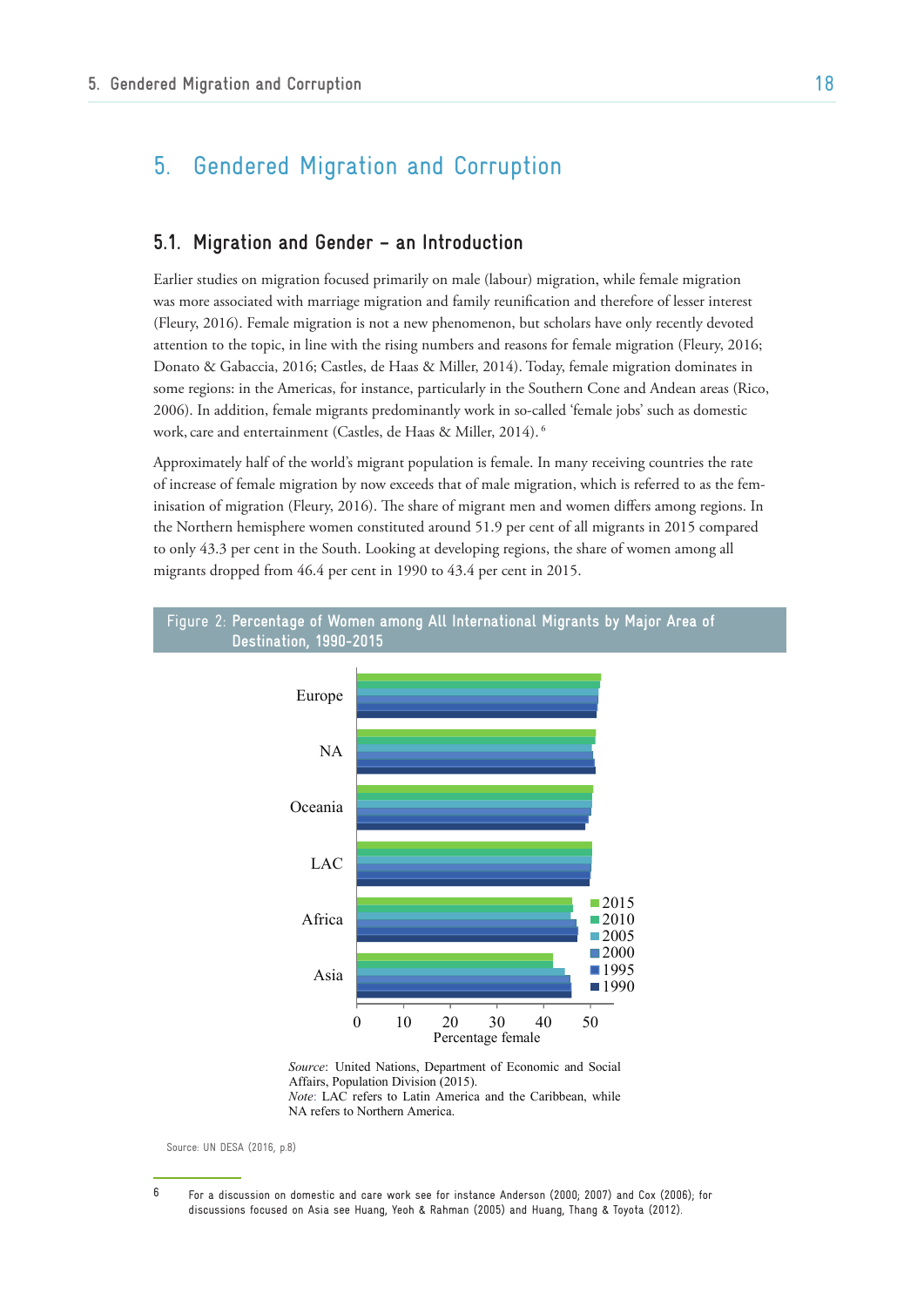Another point to highlight is that women and men can be affected differently by migration. Women might experience social stigma when migrating without a partner or husband (Malkin 2004). At the same time, migration can also serve as a chance to become economically independent, and has been linked to women's empowerment and changing gender roles (Lopez-Ekra et al., 2011; Lodigiani & Salomone, 2015). Increased economic independence has also helped women to escape abusive relationships (Taylor, Moran-Taylor & Ruiz, 2005); however, women often end up in precarious work environments in host communities, such as bars and domestic work. This increases their vulnerability to exploitation (Tacoli & Mabala, 2010). From another perspective, just how easy and accepted it is for women to migrate is linked to the nature of the society in which they live. A more patriarchal society makes it more difficult, as migration is more tied to a husband or partner, in contrast to more matriarchal societies (Massey, Fischer & Capoferro, 2006).

## **5.2. Differences in Reasons for Migration**

Women migrate for many reasons: for work, for marriage, for education, for family reunification and as refugees (Castles et al., 2014; Fleury, 2016). Furthermore, the lines between different forms of migration can be blurred and migration motivations can change over time. Evidence suggests that "[m] igration patterns are highly gendered, in terms of the causes and consequences of movement" (Ghosh, 2009, p.8). As already pointed out, historically speaking women migrated primarily to join their husbands after marriage or as part of voluntary family movements. Nowadays, motivations for women to migrate are more diverse and include economic considerations such as job and education opportunities (Gosh, 2009; Fleury, 2016). It has been established that it is common among poor women to migrate in search of improved opportunities. One should note, however, that this does not apply for the poorest because one needs capital to sustain the migration. Not only financial capital is important in this regard, but also social capital and networks (Fleury, 2016; Castles et al., 2014).

Ghosh (2009) points out that female migrants are more disadvantaged than men regarding these resources. Having employment is positively associated with migration, and migration rates increase with educational level. Furthermore, gender norms can affect migration aspirations, particularly in cases where women face structural inequalities and discrimination (Fleury, 2016). In turn, migration has been found to have a positive effect on women's empowerment (Fleury, 2016). As gender equality improves in a country, women are more likely to migrate, while men's probability to migrate decreases. Moreover, there is a negative correlation between gender equality and low-skilled male migration, and a highly positive correlation with the migration of high-skilled women. Irrespective of gender, the modernisation of a society affects the mobility of workers and is therefore correlated positively to the migration of low-skilled workers (Baudassé & Brazillier, 2014).

Additionally, discriminatory social norms can hinder women from migrating. Gender inequality manifested in social norms can have negative effects on female migration (while male migration levels remain unaffected). This indicates a difference in men's and women's incentives to migrate. Gender inequality in social institutions moreover limits women's access to resources, power and opportunities, thus shaping their migration motivations (Barbieri & Carr, 2005) and often preventing them from realizing their migration aspirations at all (Ferrand & Tuccio, 2015).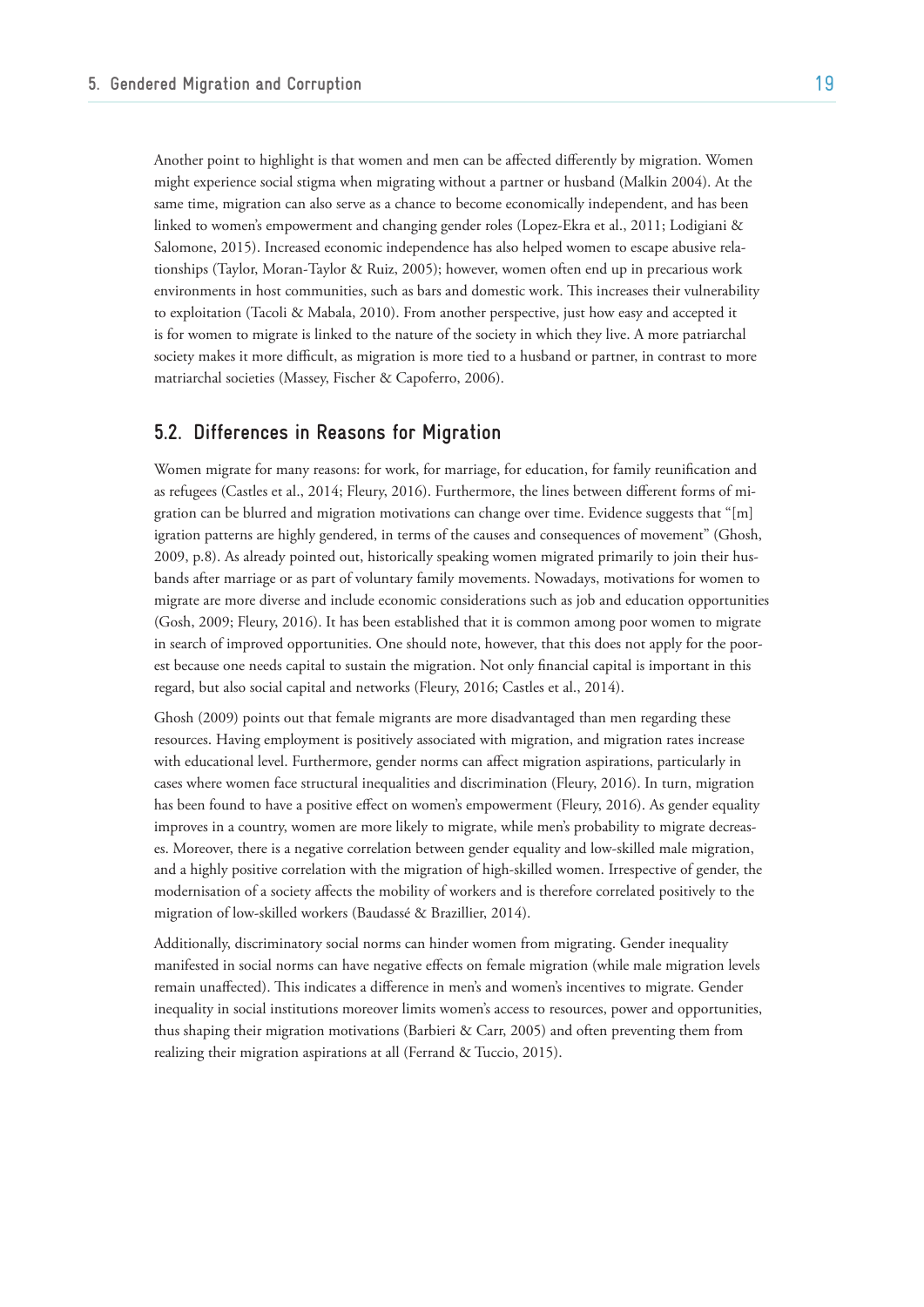## **5.3. Migration Process**

Figure 3: Opportunities for Bribery during Migration

### **Opportunities for Bribery**

- To exit refugee camps, guards and security personnel are often bribed.
- Corruption in the issuance of falsified or fraudulent identity or travel documents may require bribing the relevant public administration in charge, or bribery may be required to facilitate the use of such fraudulent documents (e.g. by lack of scrutiny).
- Documentation fraud may involve the purchase of passports and visas through corrupt offcials in embassies.
- Another common scheme is 'visa smuggling', often involving the creation of fictitious companies to sponsor an illegal immigrant.
- 'Approved destination status' allows for multiple people to enter using one legitimate visa.
- Bribery of customs offcials, immigration officers or border police at border crossings of transit and destination countries is usually necessary, even with falsified documentation.
- Bribery of transportation of cials who stop vehicles to inspect cargo will be required to avoid detection or to pass check-points.
- Corruption in the form of bribery or coercion can induce or intimidate law enforcement offcials to look the other way (and not open investigations or initiate prosecutions).
- Corruption in the form of bribery or coercion can induce or intimidate members of the judiciary to not convict smugglers or other participants of the illicit scheme.
- Immigration officials may be bribed to fail to implement a deportation order.
- Offcials may also be bribed to facilitate the illegal housing and employment of immigrants upon arrival.

#### Source: OECD, 2015

Migration, and in particular irregular migration can be facilitated by several forms of corruption. Figure 3 lists several situations where bribery may be necessary for women and men in the migration process. Common examples are bribing administrative employees and immigration officials to obtain travel documents, or to be able to stay in the host country; border guards to be able to cross the border; law enforcement officers to prevent investigation or prosecution (OECD, 2015). In the following, we will explain occurrences of corruption that are specific to the experience of women, and show how women are affected differently and point to their vulnerabilities during each stage of the migration process, looking especially at forced displacement and irregular migration. We are aware that the realities of migration can be much more complex and that distinguishing between the three stages can be difficult. Nevertheless, it is a useful tool to arrive at a better understanding of the migration process.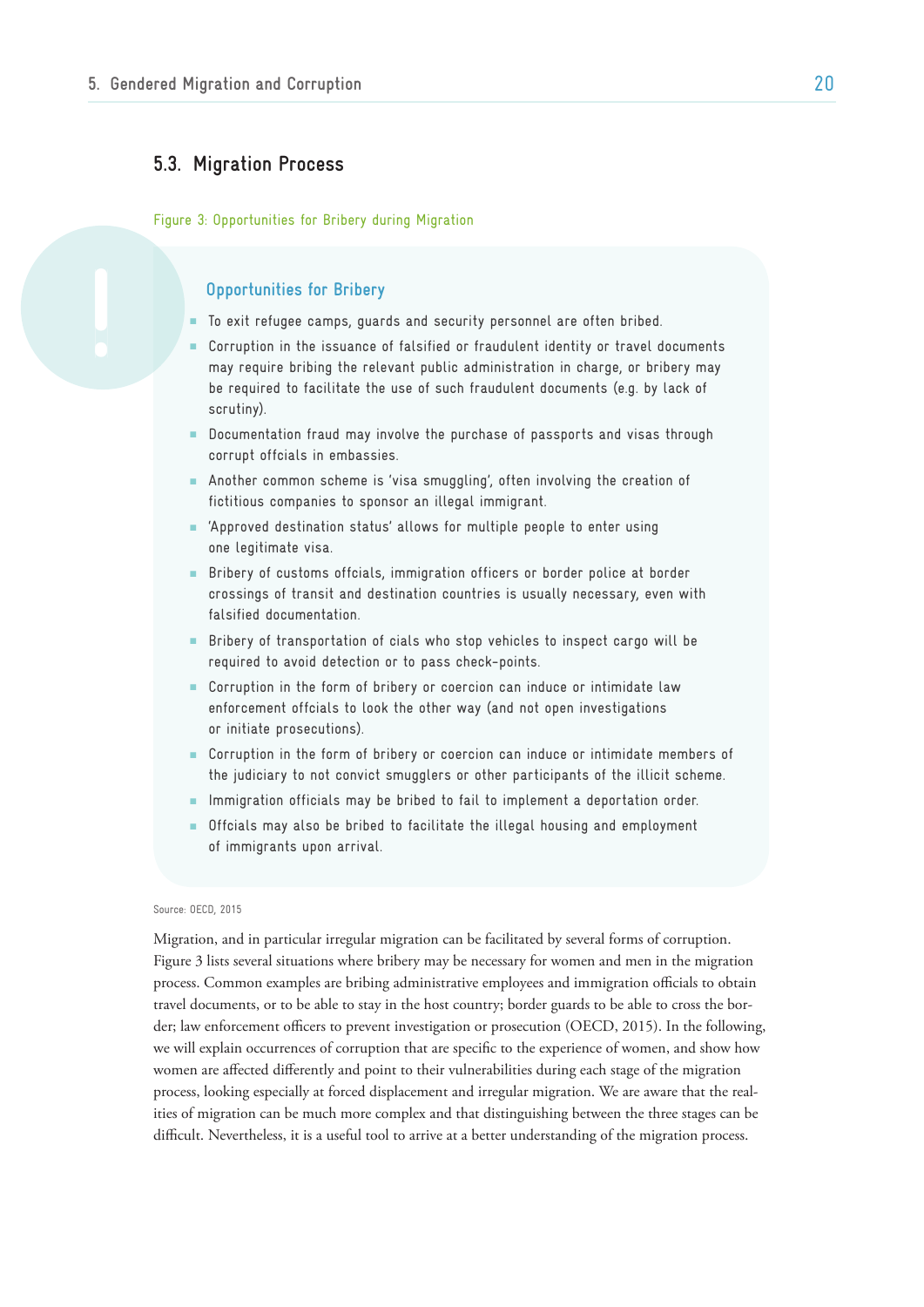### **5.3.1. Origin and Transit**

In comparison, women seem to encounter more challenges during the migration process than men (Ghosh, 2009). Social norms and consequent legal restrictions can impact the mobility of women, particularly in the country of origin (Fleury, 2016). For instance, certain countries restrict or prohibit independent female migration. This implies for instance that they depend on the permission of their husbands, fathers or other male household members to apply for travel documents. Consequently, men can prevent female international migration in these countries (Fleury, 2016; Ghosh, 2009). Such restrictive policies can increase irregular migration, for instance through smuggling, and thus the vulnerability of women to human trafficking (Ghosh, 2009). In countries with high gender discrimination, women are further disadvantaged in terms of education and training. This not only affects job opportunities in the receiving country, but also access to information about the migration process – thus fuelling false expectations. Hence, women are generally found to depend more on middlemen to organise the migration process, which increases their risks of exploitation (Ghosh, 2009; Fleury, 2016; Kawar, 2003). As women have fewer (financial) assets in general, they can be forced to take on large loans to enable the migration process, leading to greater liabilities and an increased risk of debt bondage (Ghosh, 2009). Other costs relevant to the migration process include passport costs. Female migrants often report exploitative fees being charged, as well as being abused physically and sexually by middlemen, recruiters, police officers, border officers and other authorities (Ghosh, 2009). Samuels et al. (2012) report that as part of the migration process to India middlemen organise for Bangladeshi migrant women to do sexual favours to border guards without their prior knowledge or consent. Female migrants in general are extremely vulnerable "because of the greater possibilities of violence against them" (Ghosh, 2009, p.16). The risk of abuse and exploitation is highest among refugee women and female migrants with irregular status who are travelling alone (Ghosh, 2009; Fleury, 2016; Amnesty International, 2016; Wong et al., 2008).

According to Amnesty International (2016), female refugees "face violence, assault, exploitation and sexual harassment at every stage of their journey, including on European soil" (para.1). It has been reported that in most transit countries they have experienced "physical abuse and financial exploitation, being groped or pressured to have sex by smugglers, security staff or other refugees" (ibid.).

Natural disaster and development-induced forced migration involves less threats, but can similarly affect migrant women. In such cases, women often have a difficult time proving that they deserve compensation for being displaced because (developing) countries often follow the "male breadwinner model". Women may not have formal land rights or other recognised property, which makes it difficult to convince authorities that they are the sole breadwinners deserving compensation (Ghosh, 2009). Nevertheless, women have been found to exhibit greater flexibility and faster ways to adapt to changing conditions than men (Ghosh, 2009).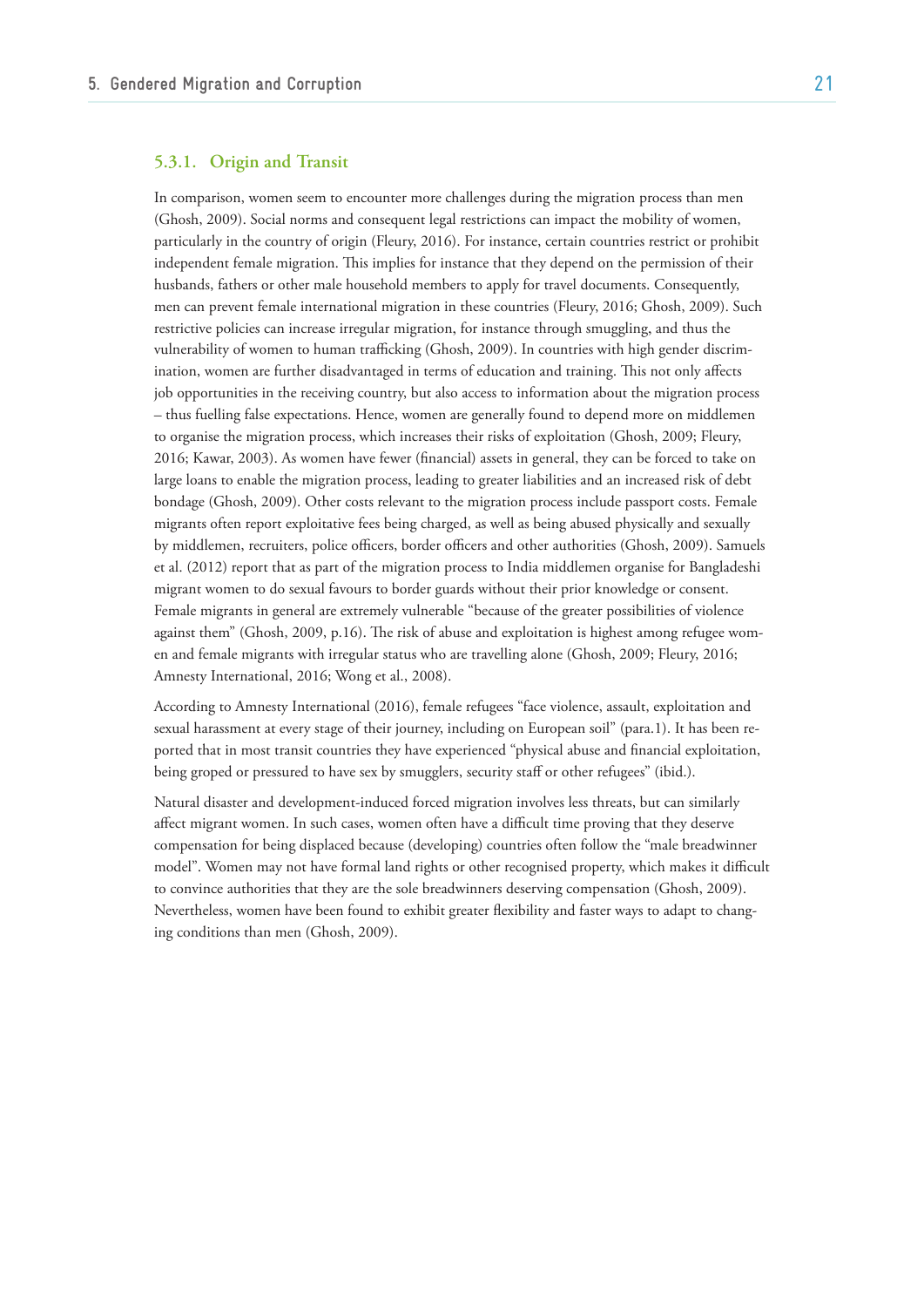#### **Human Smuggling and Trafficking**

Corruption facilitates human smuggling, including refugee smuggling. Examples for this are bribery, coercion, extortion and fraud (OECD, 2015). Human smuggling refers to any form of assisted (voluntary) irregular migration. Smuggled women not only face unsafe conditions during transit, but are also at risk of extortion as well as physical and sexual abuse. It has been reported that women are offered free journeys or discounts in exchange for sexual favours (Amnesty International, 2016). In addition, due to their dependence on middlemen they are vulnerable to debt bondage and of being forced to work, for instance in the sex industry (Ghosh, 2009).

According to the 1951 Geneva Convention, one should not punish refugees for illegally entering or residing in a country. This principle in a way encourages irregular migration of asylum seekers. Refugee smuggling is a form of human smuggling that concerns asylum seekers and refugees specifically, even though the smuggling process as such does not differ from other forms of smuggling. Smuggling can also be a means to depart from refugee camps, with undesirable conditions for women (OECD, 2015).

Similarly, corruption plays an important role in facilitating human trafficking. Human trafficking is defined as the "recruitment, transportation, transfer, harbouring or receipt of persons, by means of the threat or use of force or other forms of coercion, of abduction, of fraud, of deception, of the abuse of power or of a position of vulnerability or of the giving or receiving of payments or benefits to achieve the consent of a person having control over another person, for the purpose of exploitation [… including] the prostitution of others or other forms of sexual exploitation, forced labour or services, slavery or practices similar to slavery, servitude or the removal of organs" (UNODC, 2004, Annex II). Hence, it does not happen voluntarily. Women and girls are at a higher risk of becoming victims of human trafficking (Castles et al., 2014). While attention has been brought to exploring the links between migration and corruption only recently, a quite significant body of literature already exists that analyses the relationship between human trafficking and corruption. Both human trafficking and smuggling are made possible, for instance, by means of bribing border guards, customs officials, consular officers and other diplomatic personal (Shelley, 2014). Border guard corruption depends on the guards' age and income as well as importance, size and type of crossing point (Rusev, 2013). Human trafficking is, however, beyond the scope of this paper since women have limited influence on the migration process.

One should note however that human smuggling and trafficking are often confused, despite the clear differences. In the context of smuggling, persons are willing to migrate irregularly; in cases where legal migration is not an option, for instance (Shelley, 2014; Castles et al., 2014). The lines between trafficking and smuggling can be blurred because clients of smugglers are at risk of exploitation and because victims of human trafficking assumedly have a limited amount of agency. A journey that starts out as smuggling can end up in trafficking. Human trafficking and smuggling, as well as related fees, appear to increase in line with the strictness of migration policies and border controls (Castles et al., 2014). Reducing corruption in origin, transit and destination countries is considered important to address human trafficking and smuggling (Bales, 2011; Rusev, 2013; Shelley, 2014). Moreover, developing more legal migration and reducing migration pressures is considered key to fighting human trafficking and smuggling, so that individuals no longer have to rely on these practices (Carling, 2016).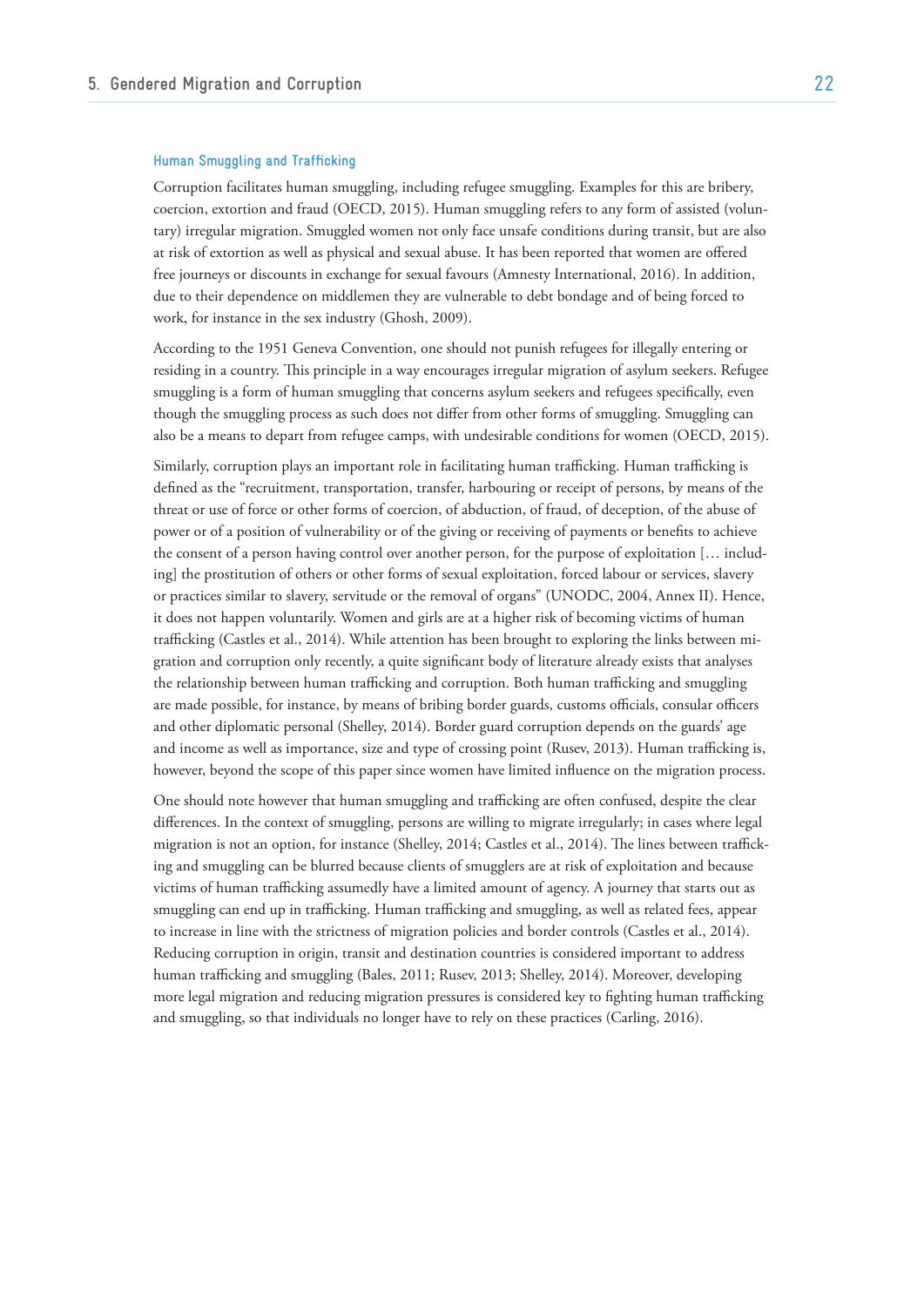### **5.3.2. Humanitarian Assistance and Refugee Camps**

This section discusses how displaced women can experience different forms of corruption in the context of humanitarian assistance or when living in refugee camps. Countries affected by emergencies such as natural disasters and conflict are often poor and face high levels of corruption (Chêne, 2009). In this context inflows of aid resources can actually increase corrupt practices, which then negatively impact the quality and quantity of humanitarian assistance. Women are assumed to be most affected by such emergencies – not least because they often lack information regarding their rights. Hence, they are also most affected by corruption in the context of humanitarian aid. It has been reported that Syrian refugees in Lebanon had to pay bribes for humanitarian aid (OCCRP, 2014). Furthermore, limited financial resources make them vulnerable to sexual exploitation, in particular because of patriarchal attitudes, gender discrimination, and the fact that it is oftentimes men who deliver basic services (e.g. shelter, food distribution, health services, and education). Transactional sex therefore can become a survival strategy (Chêne, 2009; UNHCR & Save the Children, 2002; Ghosh, 2009; Amnesty International, 2016). Single and widowed women are most vulnerable to sexual exploitation for aid because they are not protected by male household members (Chêne, 2009). Having male household members, however, does not necessarily protect women from exploitation. UNHCR and Save the Children (2002) report cases of men having to offer their female (under aged) family members to humanitarian aid workers in exchange for access to aid.

Corruption and sexual exploitation curtails women's and girl's access to basic services and can lead to severe physiological, psychological and social consequences for them (Chêne, 2009). Other possible forms of violence include sexual assault, rape, forced marriage, sterilisation, forced prostitution, military sexual slavery, and human trafficking (Ghosh, 2009). In a study on the Calais refugee camp, researchers found that the presence of smugglers within the camp leads to fears of sexual exploitation, with roughly 73 per cent of women saying they felt unsafe in the camp (Hangul et al., 2016).

### **5.3.3. Arrival**

Female labour migrants often work in positions traditionally performed by women, including domestic work and sex work (Fleury, 2016; Farah, 2006). Domestic work in most cases implies low social standing, lack of proper contractual arrangements, and highly personalised relationships with employers (Piper, 2005; Kofman et al., 2005). In turn, this often leads to poor working conditions and a high prevalence of physical, psychological, and sexual abuse (Piper, 2005). Sex workers often receive little support from receiving societies, especially when the dominant culture in the country is patriarchal. Zhidkova et al. (2016) report on patriarchal attitudes to sexuality in Turkey, whereby sex workers are socially stigmatised, and where the focus is on public health and morality rather than protection of migrant women. In the case of victims of trafficking, female migrants will often find themselves criminalised and without appropriate help from authorities – because of a combination of the low societal status of women, and low-salaried officials taking bribes (Boyd, 2006).

Although females are rarely the subject of targeted immigration policies, they can also be found in more skilled positions such as the health sector, even though they a form minority there (Ghosh, 2009; Fleury, 2016; Piper, 2005). A lot of research has been done on the migration of nurses, for instance (Fleury, 2016). Upon arrival in the destination country, female migrants are more likely to be unemployed or underemployed compared to male migrants and the female native population (Gosh, 2009; Fleury, 2016). Possible explanations for this are issues regarding the recognition of qualifications and professional experience, language barriers, and double discrimination. Double discrimination implies that all women are subject to gender-specific stereotypes, which can affect their employment situation.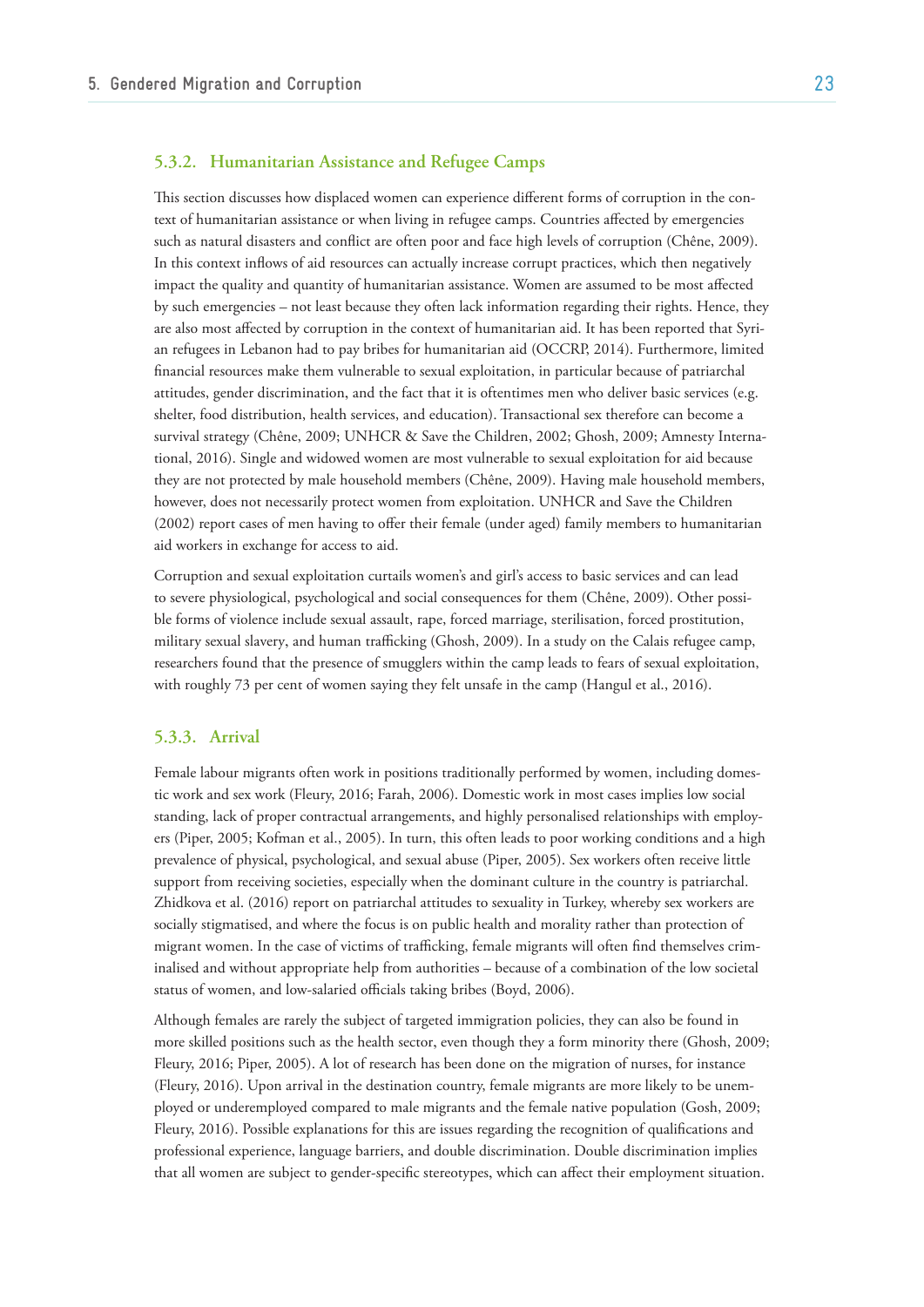Employers, for instance, may not regard women as primary breadwinners and assume that they only want to work temporarily before starting a family (Castles et al., 2014). In the case of migrant women this is combined with stereotypes against migrants, ethnic and racial groups, and a weak legal standing (Gosh, 2009; Castles et al., 2014; Piper, 2005). As a consequence, female migrants often have the worst paying jobs and are at risk of "isolation, abuse, or sexual violence" (Ghosh, 2009, p.24).

Immigration laws often regard male migrants as principal migrants, while female and underage migrants are seen as dependents. This has important implications for their rights regarding work and residence and can lead to deportation in case of relationship breakup (Ghosh, 2009). Women who followed their partners under dependency visas, for instance, might not be allowed to work for a defined period of time under certain national laws. In addition, this situation can lead to women's qualifications and skills not being recognised sufficiently and push them into underemployment once they have the right to work. This again can have an impact on their access to settlement services (Ghosh, 2009).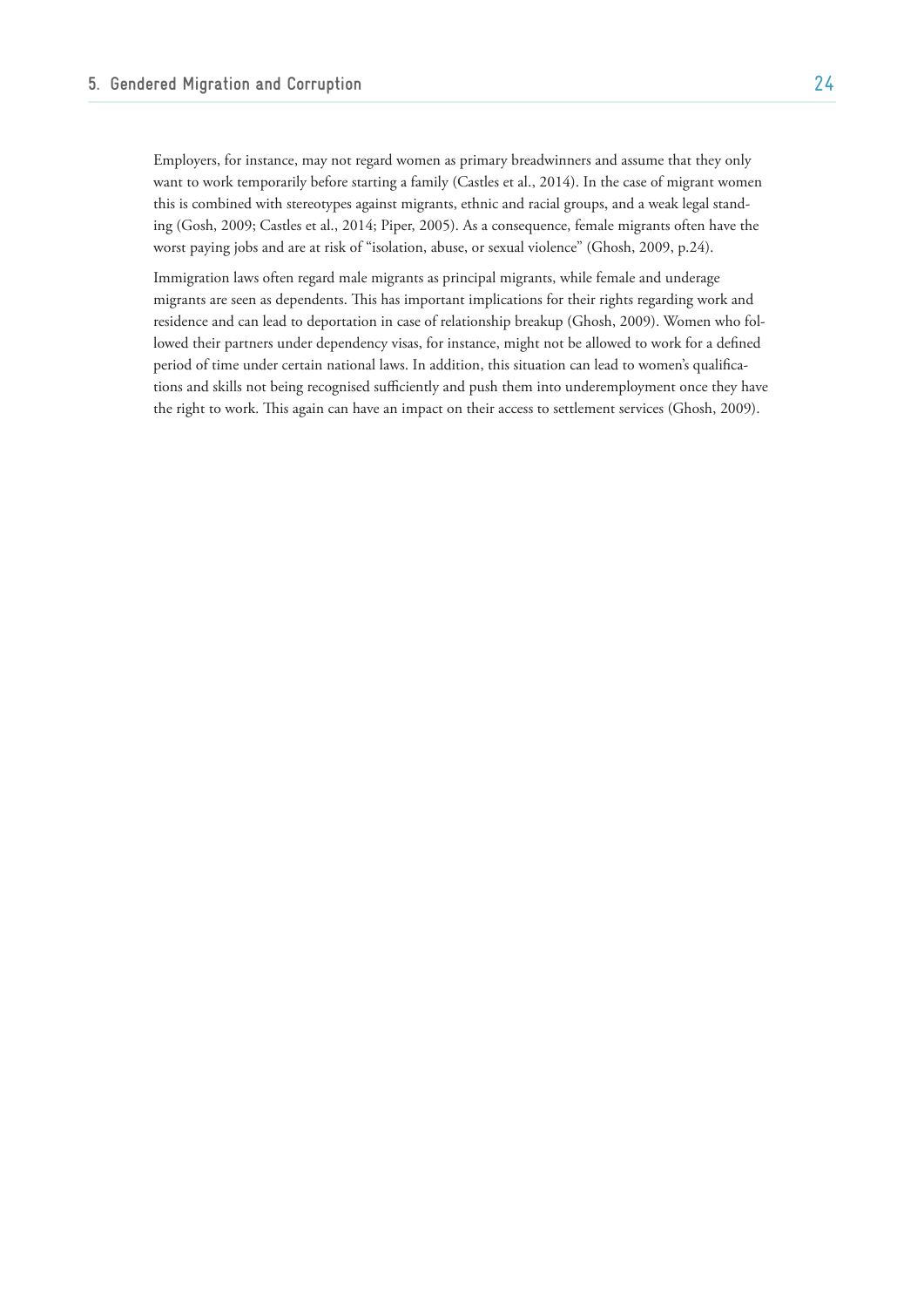# 6. Analysis and Interpretation of Interview Findings

The following section discusses the most important findings of the interviews with stakeholders and female migrants, in terms of how female migrants encounter different forms of corruption during the migration process, including origin, transit and arrival, while acknowledging that the lines between the individual phases can be fluid. It is important to emphasise that men also face difficulties and that experiences of men and women can be very similar. Still, our interviews show that women seem to be at higher risk of encountering other forms of corruption, in addition to the forms of corruption experienced by male migrants during the migration process, in particular sexual extortion, or "sextortion". In addition, it is important to note that corruption during migration often takes place in an irregular/ illegal environment, which makes the issue difficult to detect and to address.

The analysis will first discuss the three stages of the migration process, discussing the migration experiences of LGBTI persons as a special case. Subsequently, the issue of sextortion will be discussed. Finally, it examines which factors contribute to women's increased vulnerability to corruption, including sexual extortion.

# **6.1. Origin**

Our interviews confirm that corruption can facilitate and/or speed up the migration process including both regular and irregular migration (Interviews 11; 35; 21; 26). Common examples of corruption are bribery and fraud when authentic and/or fake travel and identification documents are issued (Interviews 35; 21; 26). In the case of women this is particularly the case in countries where women cannot obtain travel documents without the consent of their husbands or another male family member.

On the macro level, corruption within a nation state can break down social protection systems and democratic institutions. The resulting inadequacy of the state to allow the appropriate flourishing of citizens can be a push factor, encouraging citizens to seek opportunities elsewhere (Interviews 29; 4). One interview respondent, a former sex worker, indicated that high levels of governmental and institutional corruption in Nigeria often push Nigerians into criminal activities, in an attempt to make a living (as explained by migrant women in Europe). In addition, states where levels of corruption are high tend to allow the development of trafficking and smuggling networks, which also influence the decision and conditions of migration (Interview 16).

Getting access to smugglers and actually being smuggled is also linked to corruption because in many cases, in order to exit the country migrants need someone who knows the route and has a vehicle (Interviews 11; 11; 35). It has been reported that women pay smugglers for going to embassies instead of themselves to receive necessary documents. The fact that some embassies provide official documents without the physical presence of the women concerned constitutes in many cases an act of corruption (Interview 41). Also, many women never gain physical possession of these documents, even though they have paid large sums of money for them to the smugglers (Interviews 10; 39). This continues in the destination country, whereby smugglers (as was also reported for traffickers) often hold on to documents to force women into prostitution. In general interviewees agree that the issue of smuggling becomes more and more important as other migration routes close down, as a consequence of securitisation, for example.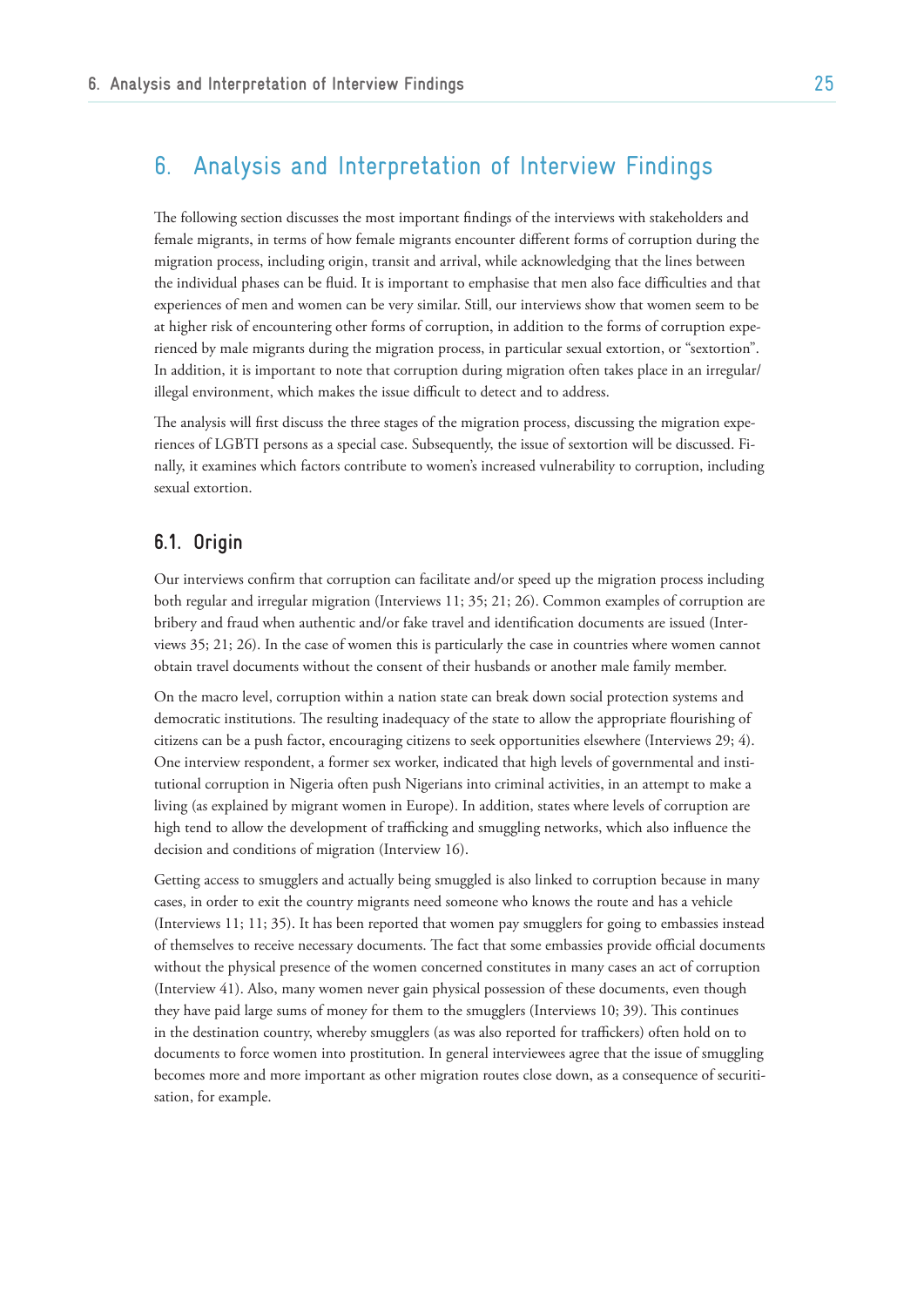Gendered forms of corruption can already be experienced in the origin country. Several interviews show that women use contraception before leaving their origin countries in anticipation of sexual abuse during the journey (Interviews 27; 23; 30). In countries where contraception is illegal or difficult to obtain because of social, religious, or cultural taboos or lack of resources, getting access to contraception can be linked to corruption. Using inadequate contraception can have negative effects on women's health (Interview 23). It is remarkable that most often women from East Africa, particularly Ethiopia, Somalia and Eritrea, were reported to take such preventative measures (Interview 27; 23), especially when preparing for transit through Libya (Interview 30). They are, however, not the only ones; other interviewees also report cases from West Africa (Interview 23). Another phenomenon associated especially with Eritrean women is paying the journey with organs because of a lack of other means to fund the journey (Interview 8). It is important to note that a large share of Eritrean migrants are young males, since they are the ones affected by forced military service (Interview 1). Interviews also identified large differences in experience of corruption for women and men travelling alone. Most often young men are leaving the country with the *support* of their families; women travelling alone are usually leaving *against* their families' wishes. Women have been reported to most often migrate alone (without adult male family members) when they or their daughters are facing female genital mutilation or forced marriage. Many women also reported to be forced or tricked into the hands of traffickers. What all of these women have in common in their journey is the lack of family (financial) support, which has long-lasting effects for the women (Interview 10). For one, where families often scrape together all the funds they can get to support a young man's migration journey, women often leave without any financial support of the family. This makes them especially vulnerable to sexual exploitation as their "body is the only capital they have to offer" (Interviews 10; 39). The lack of psychological support from the family is also a large problem for many of the women, both throughout their journey and upon arrival in the destination country (Interview 43).

Different countries of origin are also associated with different risks of becoming a victim of corruption (Interviews 4; 21; 26; 33; 31). As noted by many interviewees, in some countries, corruption is a normal and widespread practice and therefore the likelihood of becoming a victim of corrupt practices is very high even before leaving the country. This is the situation in Syria, for instance, where internal migration is highly constrained and corruption affects internally displaced persons (IDPs). To move around Syria, families must seek the protection of "smuggling services" and too often during these journeys women and girls are victims of corruption and sextortion (Interview 31). Within the context of Syria, for example, interviewees report that different armed groups that control supplies and basic goods in many regions of the country ask families for extra payments, such as sexual acts, forced marriage of girls, and the joining of armed groups of the boys in the family (Interview 31). In Nigeria at the same time many women and girls are tricked or forced into smuggling networks by relatives or acquaintances<sup>7</sup>.

<sup>7</sup> Due to the widespread use of 'aunty', 'sister', etc. also for non-blood related individuals it is sometimes difficult to distinguish the exact relationship the trafficked woman has with the person she is talking about. Yet, the use of aunt, e.g., frequently signifies a hierarchical relationship where a younger woman has to follow and trust the advice of the older. This has also been confirmed in the expert interviews.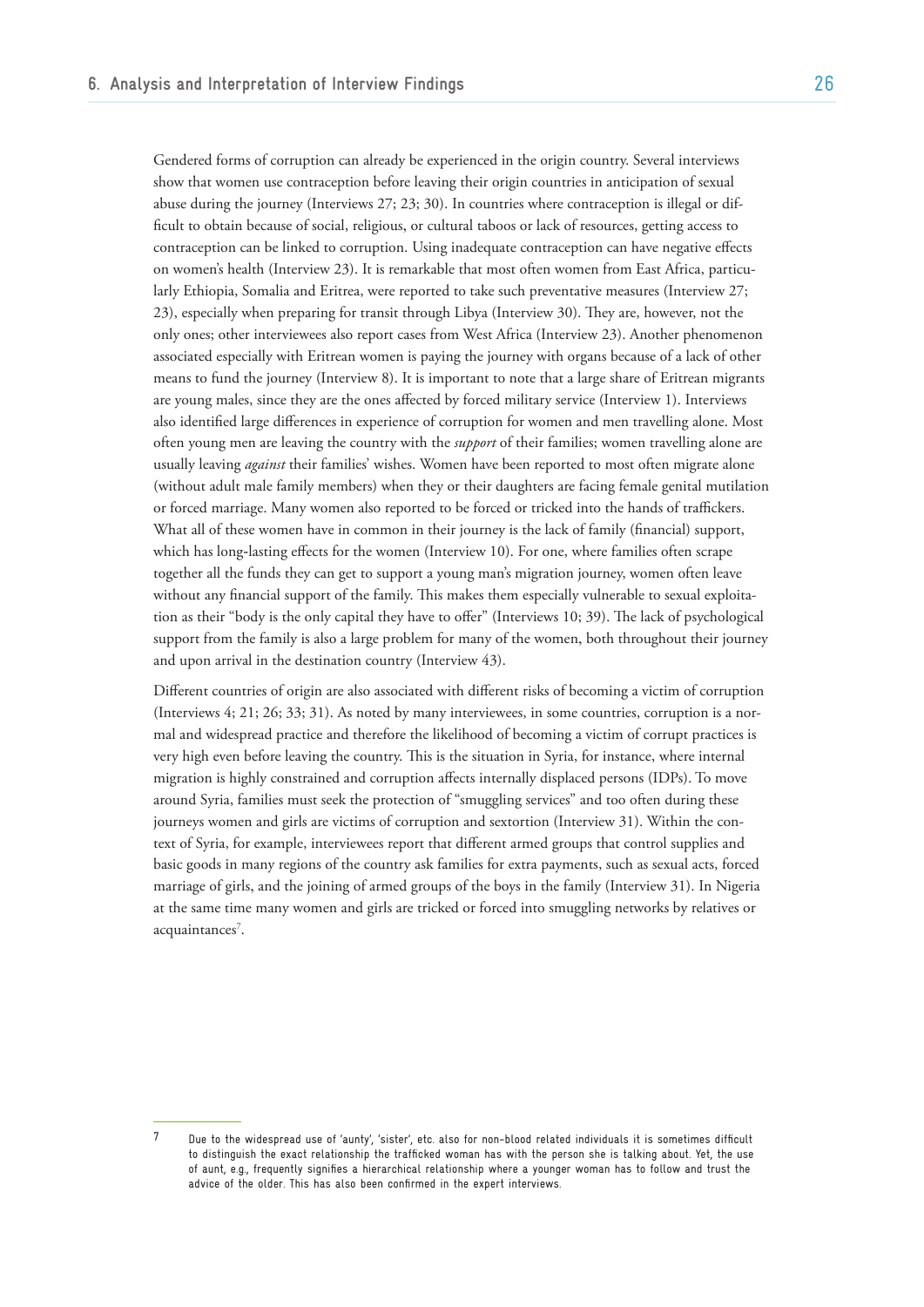

"But then in my second year of high school, we do not have much money, my mom does not live with my dad, they separated when I was young. So, the responsibility was just towards my mother. […] So, she [the aunt] said that she wanted to help me to get some food for school and some money for the school fees. I said ok, she said I had to travel with her to her house. [...] I spent two days inside [the aunt's house in another city] she said the money that she is supposed to give me she lends them out to a friend in [distant city]. She does not have chances to go there but I should go instead. […] I went there […] a lady came out and picked me to her house. So, it was nice then. I spent in her house two days. The first night I told her to give me the money that I wanted to go back to school, that is what my aunt told me and she said that she would give me the money. I waited. After four days, she told me that she wanted to take me back to my aunt's house in X, I said ok and took my bag. I followed her and we entered the bus; I did not even know that the bus was not going south to Nigeria but to another country. That is how I left Nigeria […]" (migrant woman, Europe).

Similar stories were told by other women and in expert interviews, where either parents forced a girl to go with a smuggler or they were tricked by "aunts" and "sisters" into a smuggling network.

The vulnerability women face in terms of corruption here is often the result of patriarchal structures in the origin countries, which assign different roles to men and women/boys and girls and also include clear family hierarchical structures that need to be respected. The fact that women have to adhere to decisions of family members and elders makes them more vulnerable to being forced into trafficking networks. At the same time, in societies where women and girls are often valued less, they have to use corruption to fulfil migration aspirations as legal channels and/or financial resources are not available.

# **6.2. Transit**

All interviewees see the transit process as the time where corruption has the largest role for both men and women. "Corruption is big in all parts of transit routes and if you don't have money you are very likely to be the victim of violence and sexual violence", one respondent noted (Interview 32).

According to the majority of interviews from regular and irregular migrants, both men and women seem to be most vulnerable to corruption during transit (Interview 13; migrant women, Europe). They can be asked to pay bribes at any stage of the journey, for instance for receiving information, for being allowed to continue their journey, or for a police or border officer to turn a blind eye to fake documents. In the ECOWAS region where citizens from Member States have the right to free movement, it has been reported that migrants arrive in their destination without having any money left because they had to pay bribes to be allowed to cross the internal borders or continue travel if they did not possess certain travel documents (Interviews 11; 1). Turkish police and border officials have been reported to let asylum seekers on the way to Europe pass for bribes as low as £8 (O'Brien, 2016). Other asylum seekers travelling through Bulgaria tell similar stories of abuse and extortion from police officers (Foster, 2015). In the case of Mexico, one migrant told us that Latin American women work in prostitution upon arrival in the south of Mexico, to save money and be able to bribe police officers and cartels on their journey through Mexico (Interview 27). Our migrant interviews also confirm that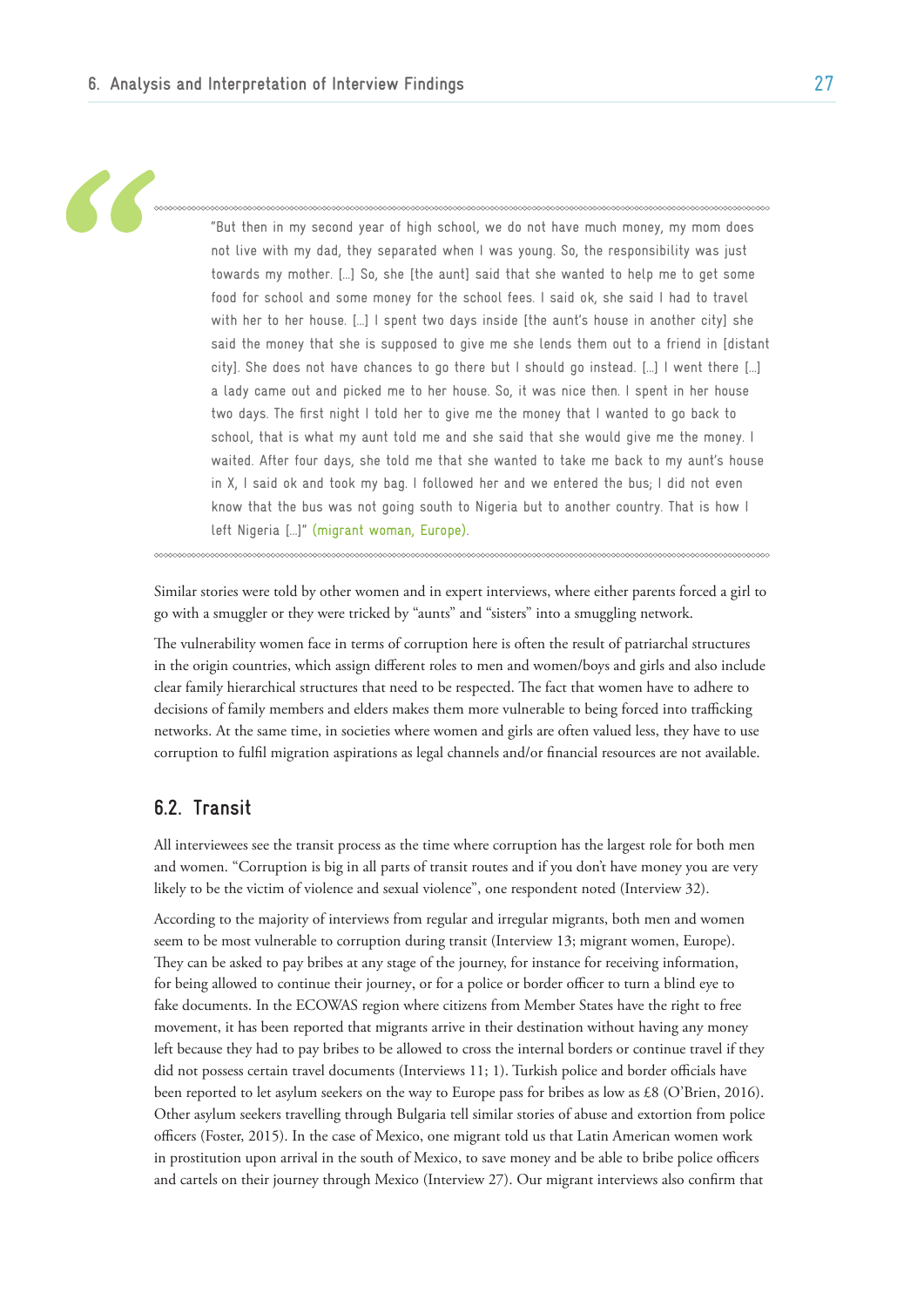corruption is necessary at "all borders, when you come, if you didn't give them money, they would beat you, search you" (migrant woman, Europe). Often smugglers and traffickers also have been reported to pay off border police with the girls that they are trafficking (Interviews 26; 31; 7; 4). Overall, the interviews confirmed that the very nature of a transit situation can lend itself to corruption. As one interviewed expert noted, transit journeys are often chaotic and full of opportunities for corruption (Interview 36).

Interviewees report that women face sexual extortion continuously throughout transit. As one migrant rights activist and a migrant himself, describes it: "For us, men, we give them money but for women it's the double price. They always have to pay this double price". The same interviewee reports that migrant vehicles would always need to have to transport at least a couple of women in order to be able to cross the border. "We travel in pick-ups, and there always needs to be at least two women in each pick up: when there are women in a connection, there are more chances to cross. In Tamanrasset in Algeria, the police [came] and [took] the women and [left] with them, it's often policemen" (Interview 6). Another interviewee, an irregular migrant from Nigeria, reported that women were most severely affected by corruption and violence during transit. She noted that border guards and soldiers would ask women to take their clothes off, harass them and often rape them, and that this was most frequent when crossing borders (migrant woman, Europe). Similar experiences were reported from other former Nigerian sex workers, who reported having been used to pay soldiers at the various checkpoints along the route (Interviews 13; migrant women, Europe).



"In the desert [on the way to Libya] there is a lot of blockage in the desert. Any blockage by the military you have to pay. They ask you for money before you can cross. Then if you do not have the money, if you are a lady they will demand sex, if you are a guy, they would beat you. Even though you paid the money they will still beat you, if they are hungry or something like that, they will still beat you." (migrant man, Europe).

Moreover, the women interviewed for this report described Libya as the worst location on their journey, a place where they had no freedom and where they were forced into prostitution to make money. It was clear that both men and women were under immense strain during transit, however the reported difference in regards to corruption at checkpoints was that women were generally sexually abused, whilst men were beaten (Interviews migrant women, Europe; 13). According to one migrant interview, many people died along the route and in Libya: "everybody was in a bad situation. Because if you are not strong, if God is not with you, I bet you would also be bad. Even some people died in the journey".

Interviewees also reported that they hear frequently that smugglers abuse their position and sexually extort women (Interviews 11; 17). "In Mexico, it is common that if women want to cross the border illegally to the US, they have to  $-$  in most cases  $-$  engage in sexual activities with the coyotes, the men who are in charge of bringing them across the border" (Interview 27). Depending on the route, migrants are literally at smugglers' mercy. For instance, when crossing the Sahara, migrants have no option but to stay with the smugglers since running away would result in death because of the harsh environmental conditions (Interview 11) and because of the presence of bandits across the region (Interview 6).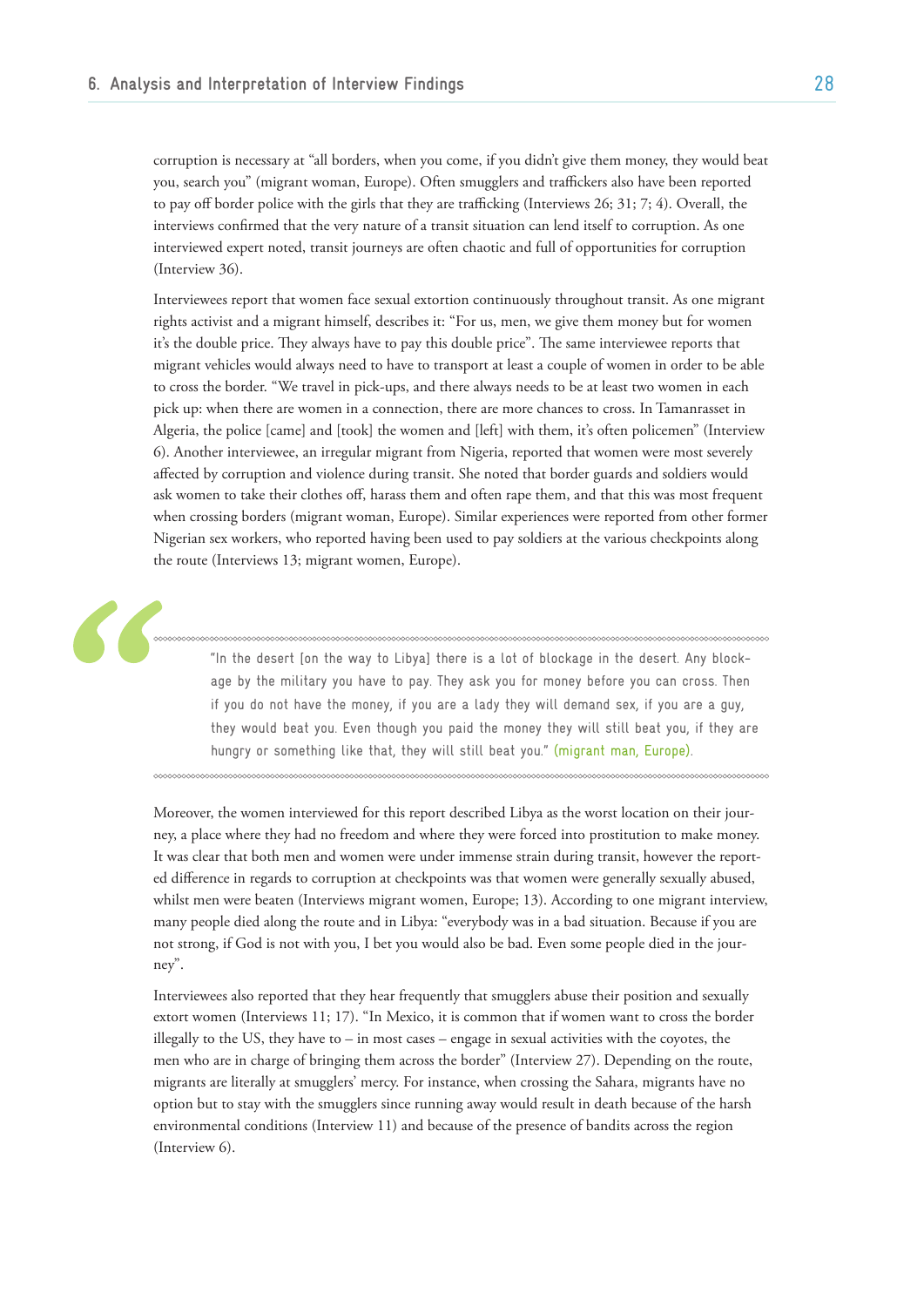One expert reported that sexual exploitation of migrant women appears to have grown worse over the last few years. During field work she met many women who had become pregnant unintentionally, as well as medical staff dealing with pregnant women arriving at Europe's periphery (Interview 23). Another interviewee who works with migrant women in Germany also met several migrant women who had become pregnant unintentionally during the journey, because of being sexually extorted. For her, these cases are not a form of corruption, but "rape" (Interview 17). Smugglers often instrumentalise pregnancy in order to make women even more dependent on the network (Interview 41). Smuggling networks come in different forms and the vulnerability of women in these networks varies. For example, one interviewee had encountered two women who became smugglers themselves to protect migrant women from sexual abuse and exploitation during the journey (Interview 35). In addition, it has been reported that women dress up as boys or men to protect themselves (Bennhold, 2016).

Transactional sex has been identified as one of the major forms of corruption encountered during transit: "A number of women have told me about having to exchange sex for false documents, having to exchange sex for passage on a boat or a train or a bus or a car when they weren't able to afford it" (Interview 20). Corruption can sometimes also be the only way of getting access to basic social services including health care and reproductive health care, which migrants might not be entitled to, especially if they are irregular migrants (Interview 16).

Interviewees agree that women travelling alone are especially vulnerable to abuse and exploitation during transit. They are more likely to be pressured into corruption, especially sextortion. It has been reported several times that women might have to engage in transactional sex for protection with men (Interviews 27; 11; 23). They pretend to be couples during transit and/or upon arrival to be less vulnerable to violence from other migrants or groups they meet along the way and to increase their chances of being accepted or granted asylum in the destination country (Interview 8). Another example of this is female migrants in Libyan prisons having to engage in sexual acts for food, water and health services (Interview 23). This also applies to housing needs, especially in Algeria and Morocco, where abusive landlords often claim sexual services as a form of complementing a low rent (Interview 6). It is also reported that sextortion, or as one interviewee preferred to call it "survival sex", is common in refugee camps such as the former so-called "Calais Jungle", where one respondent highlighted that single mothers in the camp were particularly vulnerable to transactional sexual relationships built around protection (Interview 12). Travelling with a male family member, however, does not protect women from sexual exploitation automatically (Interview 11). Evidence suggests that migrant women are forced to "pay down [their] husband's debt to smugglers by making [themselves] available for sex along the way" (Bennhold, 2016); for a more detailed discussion of sextortion see chapter 6.5.



"Morocco, Libya and Turkey are a catastrophe. It is pure violence and women hardly talk about it. It must be appalling experiences that they cannot talk about. They can talk about their forced prostitution in Italy, Spain and Greece, but about their experiences in Libya and Morocco they say 'it was not good'. They tell you about 29 rapes on their journey from [their country of origin] to Morocco, but what happened in Morocco 'was not good'" (Interview 10).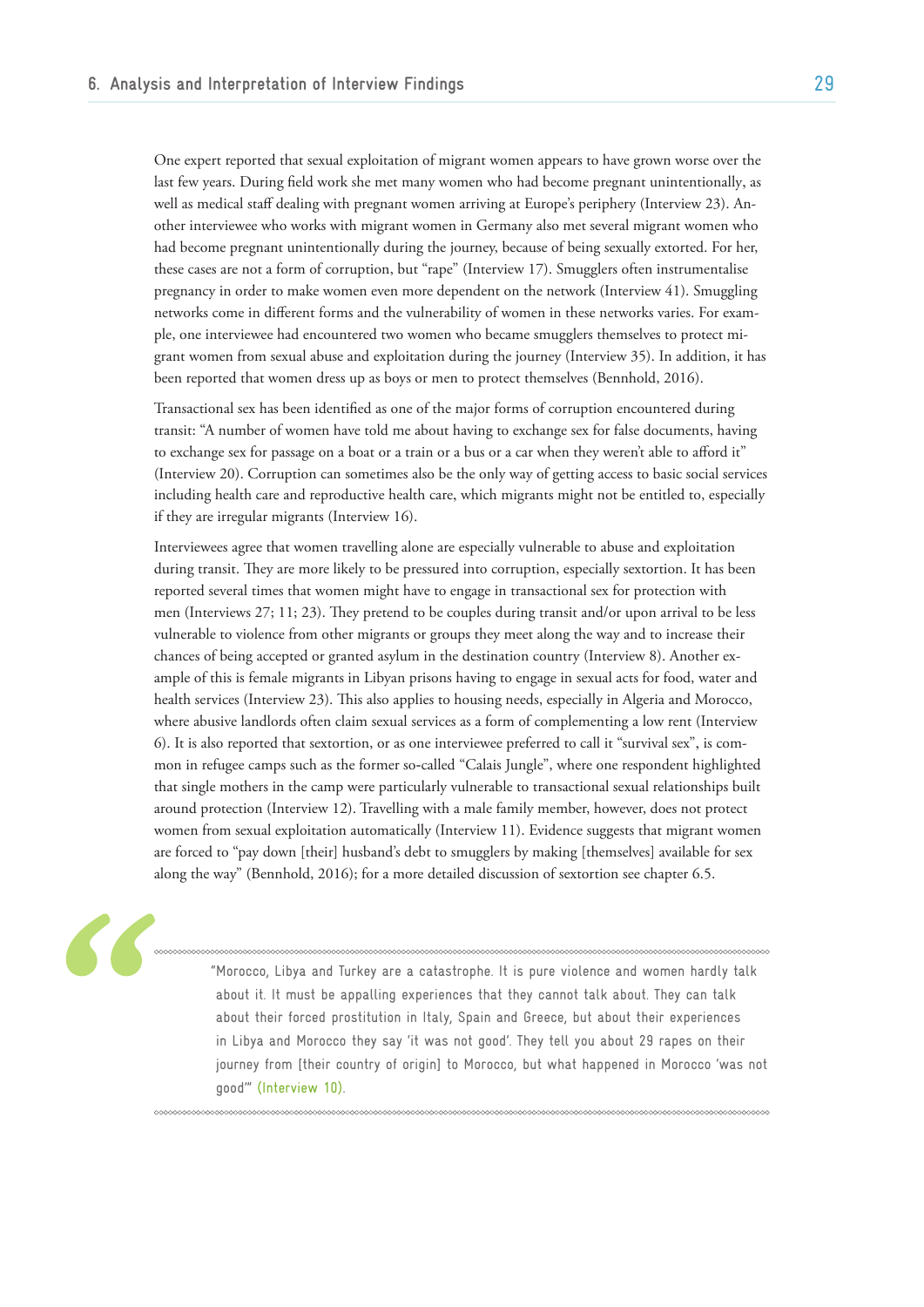Interviews with former sex workers who were trafficked from Nigeria to Italy highlighted that women were especially and overwhelmingly sexually abused by corrupt officials whilst in transit in Libya (Interview migrant women, Europe; 13). Whilst most of the migrants interviewed for this report were reluctant to talk about Libya and their journey, the few words that they used to describe it are enough to understand the situation. In fact, they described their life in Libya as "terrible", "hell", "lots of suffering", "no freedom". Respondents explained that women would be told that they would have to go with the men, and if they refused they would be beaten or whipped (Interview migrant woman, Europe). It was also clear that the impact of being in a transit country where the women had no command of the language, contributed to feelings of insecurity and a loss of autonomy (Interview migrant woman, Europe). One girl pointed out that she was stuck in Libya for more than 10 months because they were waiting for the money needed to pay corrupt border police in order to gain safe passage (Interview migrant woman, Europe). The abuse in these countries often has long-lasting impacts on the women, beyond the abuse itself.

"In Libya is very bad, they sleep with you. Many of them do not use condoms because men… you don't know the sickness they have or anything, you can take it from them. So when you get to Italy you can be sick, they can be pregnant, lots of them they don't know the father, the father is in another country. So that is very bad. But there are girls [inaudible] there is a lot of pain, maybe man came and slept with you in that condition and you get pregnant and you can't say that you don't want to… I can't explain this… as in very risky. I can't invest any hope my friends or relatives as in come to Libya, or pass through that route, it's very risky" (migrant woman, Europe).

# **6.3. Destination Countries**

Corruption continues to play a role for female migrants including refugees once they arrive in the destination countries<sup>8</sup>, even though corruption seems to be less prevalent compared to origin and especially transit countries.

Women who were trafficked or smuggled are often forced into prostitution, often to pay off debt from their journey.

 $8$  For this report, we are considering the destination countries to be in Europe.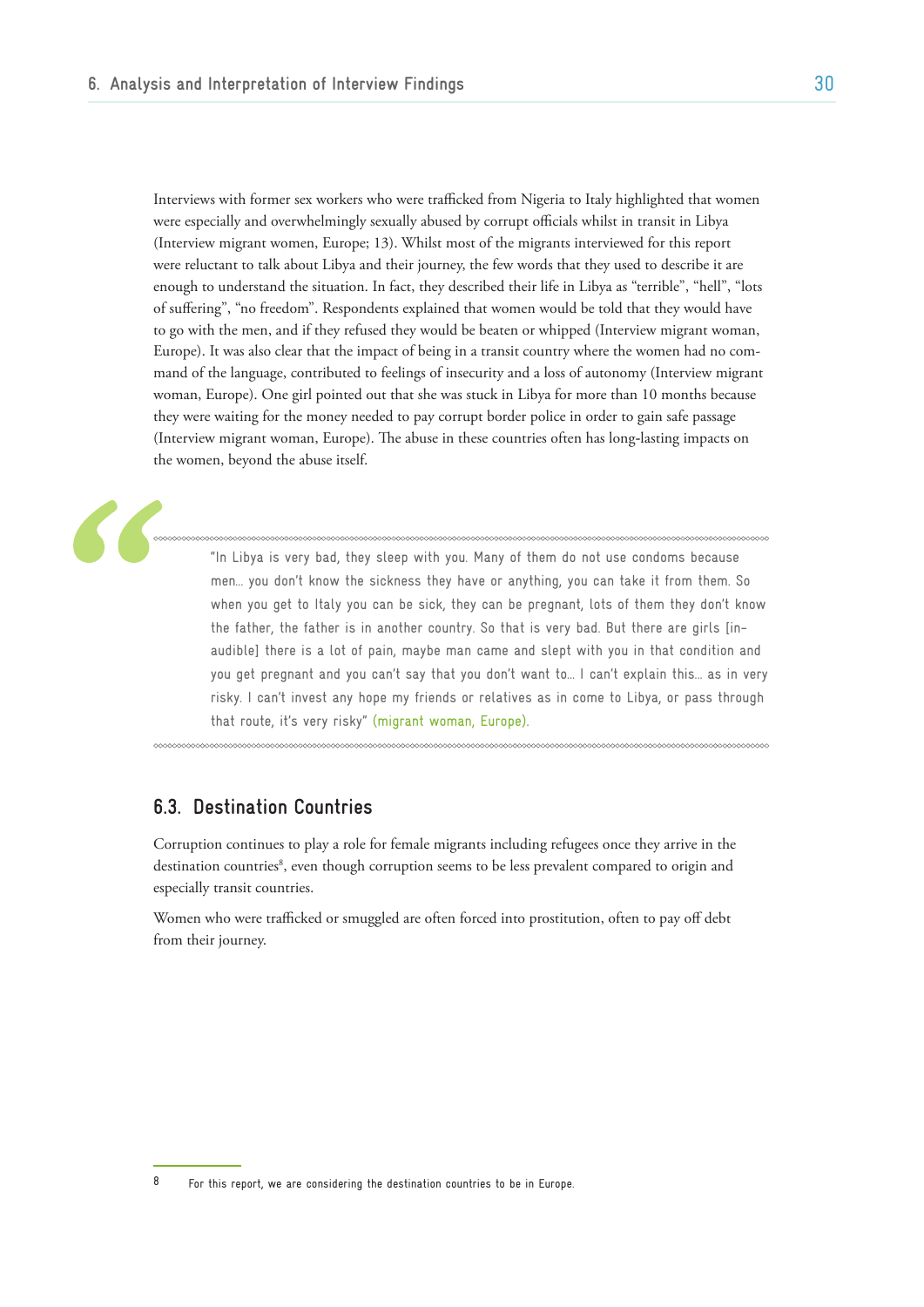"She [the madam**<sup>9</sup>** ] took me to the supermarket to buy some clothes and I was very surprised, what are all these clothes for? She told me tomorrow that you are going to work, work. I didn't understand the meaning of that word, work. So I said, okay. In midnight, when I was sleeping she wake me up; it's time, let's go. When I got there, there were so many girls dressed up so I was surprised like wow what I am going to do? They said, this is the work you are going to do. And you are going to pay me money and you can't tell me that you are going to leave. […] [and she said] that I must pay her 30,000

Euros in [country in Europe]" (migrant women, Europe).

Similar scenarios were reported by multiple women and expert interviews. Corruption also plays a role in allowing these incidents, as cases have been reported where the police will turn a blind eye to the situation of the women in exchange for money or sexual acts (e.g. Interviews 10, 9, 32, 39). In places of first arrival such as Italy and Spain, corruption in the police force and detention centres is a significant cause of concern. Interview partners identified how police officers in Spain are frequently linked to trafficking networks, where they use their sexual services (often for free, in exchange for protection against police raids) (Interview 41). Another interview confirmed police corruption in Italy: "When we ask the women why they did not seek the help of the police, they ask 'why should we, they will just ask us for sex as well'" (Interview 10). This is not necessarily a consequence of negative experiences with corrupt officials in the destination country, but can also be attributed to a "chronic fear of the police" (Interview 27) that developed in the home country or during transit. Of course, not all public officials and police officers are corrupt. Corruption in detention centres has also been identified as a serious issue that needs further exploration. Trafficking networks are present in detention centres in Ceuta and Melilla (Spanish enclaves in North Africa), where officials often commit a crime of omission/a diligence offence, and turn a blind eye to violence and other criminal behaviour rather than fulfilling their protection duties (Interview 16). For Italy, interviews paint a similar picture, identifying several cases of corruption in the management, where large amounts of money and people involved increase the risk of corruption (Interview 26). There were also several reported cases of fraud in the allocation of funds to cooperatives that were supposed to help migrants (Interviews 26; 4; 33). However, even if corruption is prevalent in reception centres and funds management in the destination countries, most instances of corruption were mentioned in the recruitment of staff, where nepotism rather than merit led to recruitment. Moreover, the role of corruption in host centres "depends on the entity that manages the host centre, how the staff is selected and the role of the staff" (Interview 4). Interviews also confirmed that in the first big wave of refugees coming to Germany, corruption by the staff was reported in the different refugee centres but this seems to have happened mostly during the more chaotic first weeks and is not currently indicated as a problem.

<sup>9</sup> For most Nigerian trafficked women, a Madam was involved in tricking them in the journey and forcing them into prostitution (both migrant and stakeholder interviews).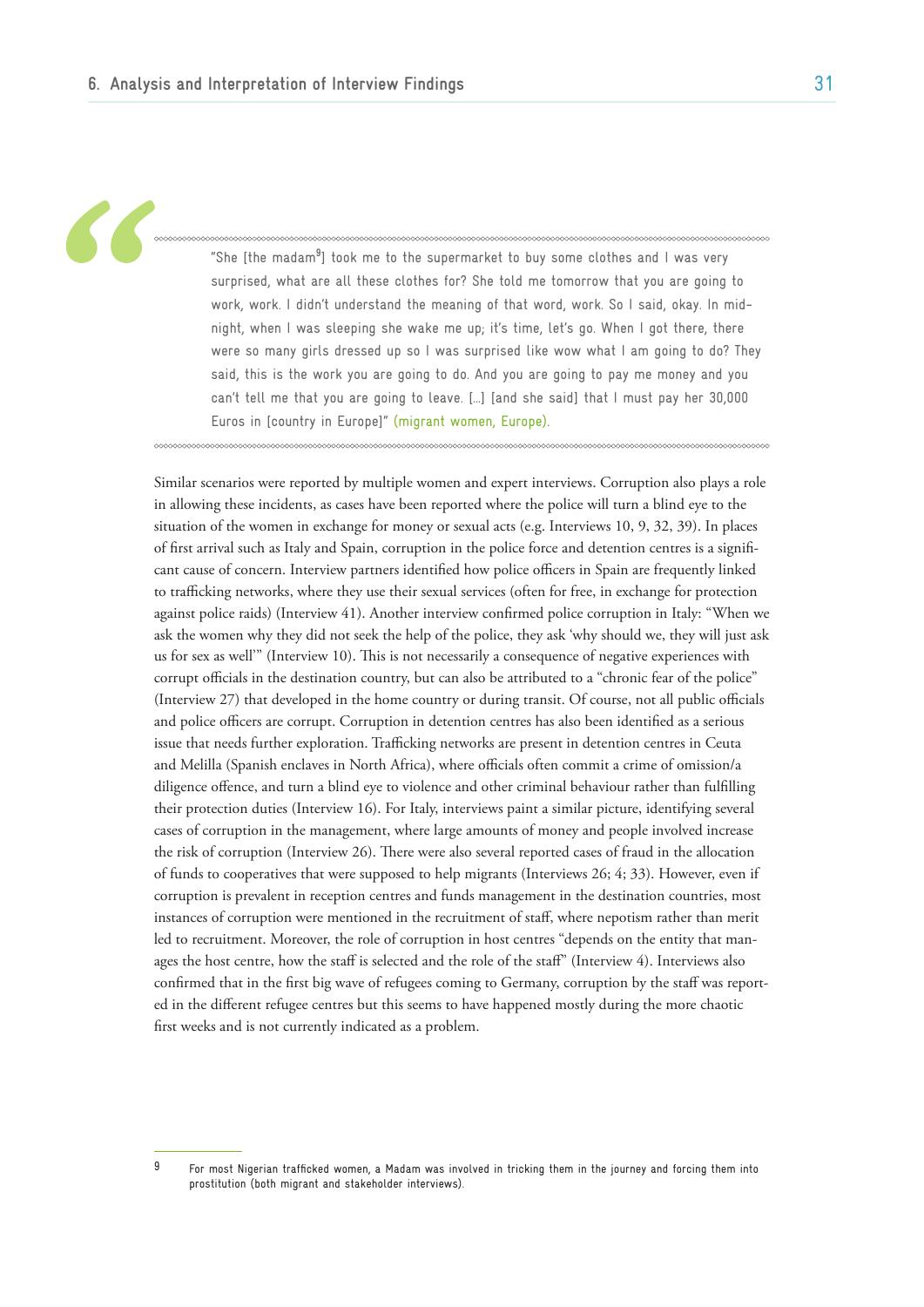Multiple interview partners identified the housing situation as a major problem for women. Lacking the necessary infrastructure, accommodation is sometimes inappropriate or even inhumane (Interviews 27; 17). Interviewees often applied a very broad definition of corruption when asked about corruption experiences in Germany. They for example identified the private housing market as a major source of corruption (Interview 35). While this does not fall under the definitions of corruption used in this report, it is an important aspect to understand the experiences of female migrants upon arrival. For legal migrants, housing, especially in big cities, can be problematic. One interviewee describes it: "they [women from Eastern Europe] come here and they are allowed to work, they [are] educated, but the housing prices in this city are so high, it is almost impossible for these women to find housing. But, if they don't find an apartment, they can't register and if they can't register, they can't work… so landlords can ask for anything, because these women are desperate and there are just not enough apartments and the prices are ludicrous" (Interview 32). While this is hard to confirm, several interviewees indicated that landlords do ask for additional money or even sexual acts in order to get an apartment. For refugee families the housing situation is also often difficult. Once they have found an apartment, "[t]he official authorities pay the rent for the people but the landlords still require the families to pay. Nice for them, no? They just get the money twice. And people just don't know that their rent is paid for already. And when they find out and complain they get kicked out. I know of a family that had to move into a garage because they did not want to pay rent once they knew it was paid for" (Interview 15).

An important aspect of corruption in the destination country is the expectations of the migrants and refugees: "[T]he more corruption there is on the migration route, and the more that individual experiences it, what you end up [with] in the destination country is something that is quite difficult to deal with because things like trust have been eroded, […] well it prejudices your way of life. So, then it's quite difficult for us and for police officers or immigration officers here to stand in front of people and say, 'trust me' because a background of distrust and a background of corruption has been built up" (Interview 36). This is important for two reasons: first, the lack of trust in public officials means migrants and refugees are less likely to seek help; second, it makes corrupt behaviour easier for officials and individuals, as migrants expect no different and are unlikely to protest.

# **6.4. LGBTI Migration**

During this research, it became apparent that when discussing issues of gendered migration, one should not forget to include migration of lesbian, gay, bisexual, transgender and intersex (LGBTI) people, who often migrate from countries where their gender identity and/or sexual orientation is not accepted or even criminalised to countries that do offer legal protection and recognition (Maulik & Petrozzielo, 2016). While some countries grant more and more rights to these groups, "documented discrimination and violence against LGBTI people has alarmingly increased in many [other] countries" (Maulik & Petrozzielo, 2016, p.329). At least 76 countries are reported to criminalise forms of gender and sexual identity perceived as 'non-conventional', and penalties for breaching these laws can even include the death penalty<sup>10</sup>. While this form of migration is by no means completely new, the phenomenon itself as well as its relation to other determinants of migration has received little attention within academic debates. Sexual orientation and gender identity can for instance lead to labour market discrimination and therefore be linked to economic migration motivations. LGBTI migrants who

<sup>10</sup> More information about countries with anti-LGBTI laws can be found on Human Right Watch's website about LGBTI rights: https://lgbt-rights-hrw.silk.co/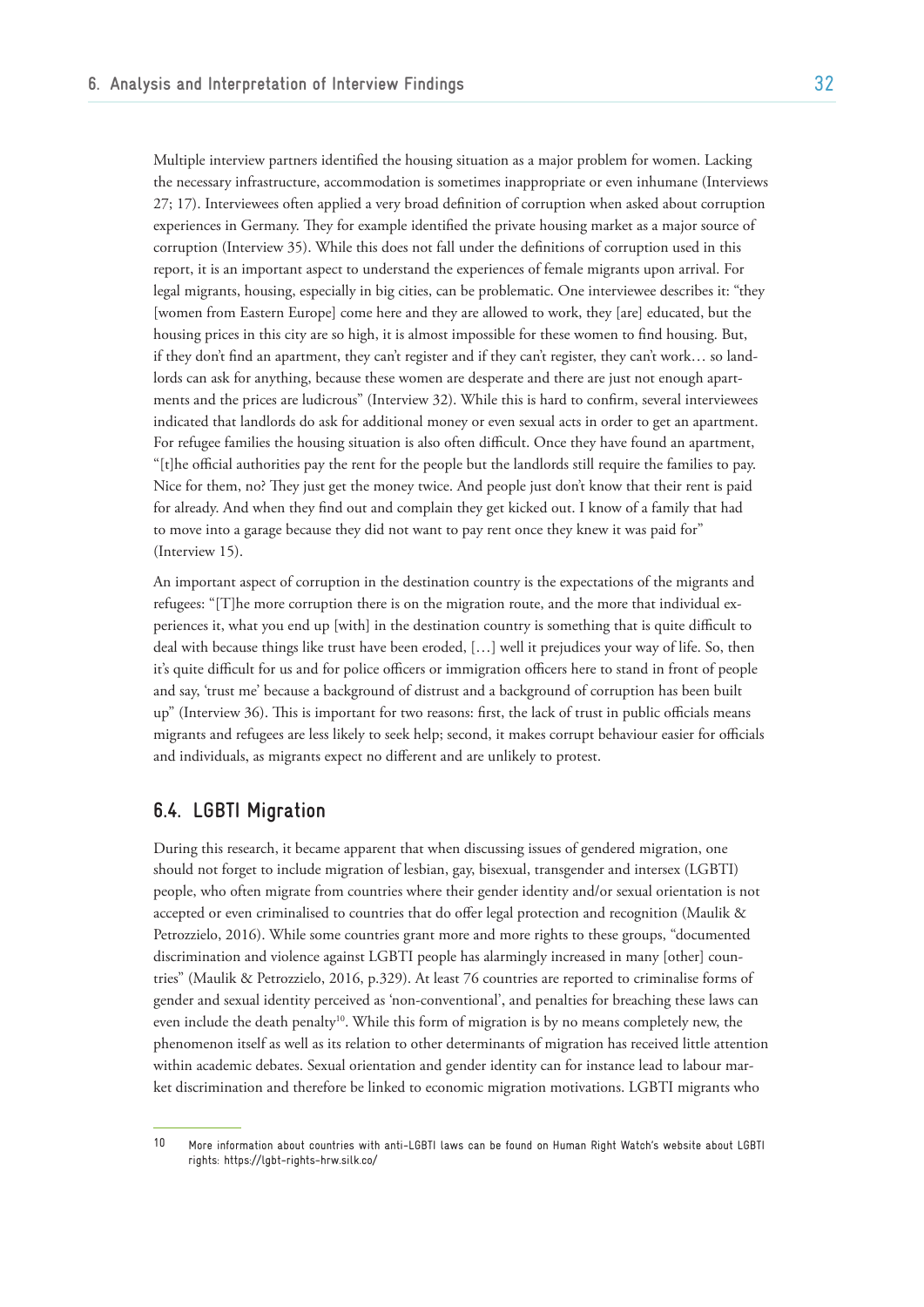identify as female may face "triple discrimination as women, migrants and as LGBTI people from employers, recruiters, border officials, in public places and in the workplace" (ibid. p.332) – which may be a reason not to openly communicate their sexual orientation and/or gender identity. Hence, female LGBTI migrants may encounter discrimination during all stages of the migration process, which is further exacerbated by social isolation and a lack of networks, increasing their vulnerability to different forms of corruption, violence and exploitation.

These notions are confirmed by our interviews: In their countries of origin, LGBTI people often face exclusion, a lack of perspective, human rights violations and/or persecution (Interviews 17, 11; migrant women, Europe). Therefore, many LGBTI people (try to) hide their gender identity because they fear the consequences, which is why they arguably depend *more* on corrupt practices (Interview 27). One transgender women interviewed for this report, first moved to another city within her home country where she did not know anyone after her gender reassignment, as she feared being forced into prostitution if anyone found out about her identity. Back home the only people she ever told about her gender reassignment were her family. To start her migration journey, she bought a fake birth certificate to be able to issue the required travel documents to migrate to Europe, where she then applied for asylum. Using a false birth certificate in her view limited the risks of being identified as a transgender woman in her home country. Upon arrival in Europe, she had to stay in a detention centre before being assigned to a refugee centre – which for her was the first time she "felt safe" (Interview 27). Since she migrated to Europe she talks openly about her gender identity.

This does not imply that LGBTI people do not face difficulties upon arrival in arguably more tolerant destination countries. Transgender women living in a refugee centre in the Netherlands report being harassed by other male migrants, who for instance show their private parts and ask them to touch them (Interview 27).

Regarding transit, interviews suggest that LGBTI migrants experience similar forms of corruption as men and women in general, especially when they hide their identity and even though they might be slightly more vulnerable. The situation is further complicated for many LGBTI migrants due to a lack of social support and networks during all phases of the migration process (Interviews 35; 11; 17; 27). If their perceived non-conventional gender identity is visible/obvious, they are reported to be attacked or harassed both verbally and physically. Where other migrants may rely on the support of other migrants, LGBTI migrants seem to be isolated. This is illustrated by the story of a transgender woman who migrated to the Netherlands and faced social exclusion upon arrival in a Dutch refugee centre: "When she came to the camp, if she sat down next to someone, the person would move and other people including women would laugh at her. She was told to stay in her room to prevent such situations"(Interview 27) by a staff member of the refugee camp. This reaction shows that staff members of refugee centres in apparently more tolerant destination countries also have difficulties and need time adjusting to the new situation of increased LGBTI migration.

### **6.5. Sextortion**

As discussed in section 2.1, gender not only affects how one is targeted by corruption but also to which type of corruption one may be exposed. Since experiences of corruption are very much shaped by gender dynamics, it is important to broaden the classical, male-centric, vision of corruption focusing on the exchange of money and goods and acknowledge gendered forms and effects of corruption, in particular by looking at how female bodies are the currency of the bribe. As one interviewee sum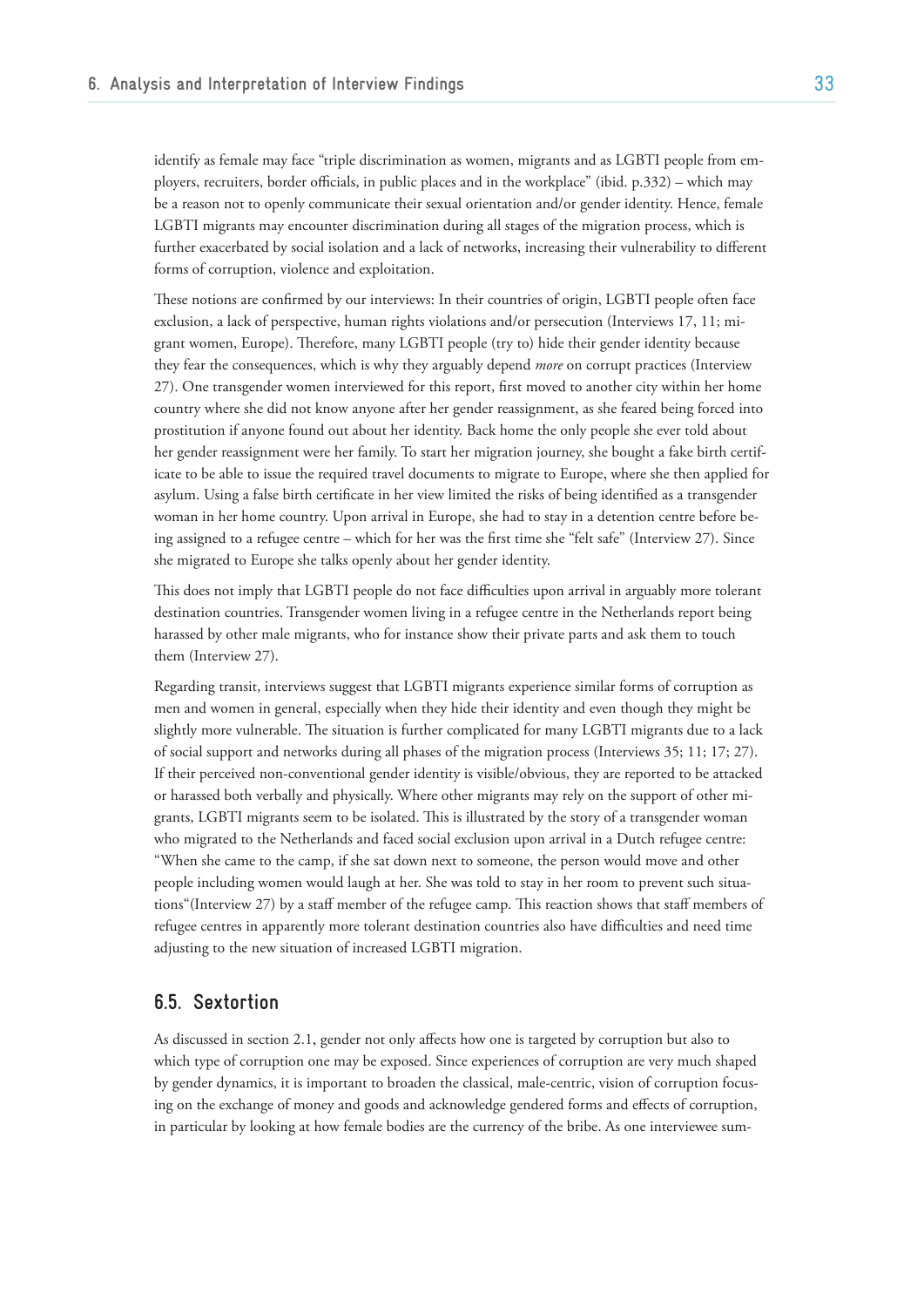marised, female migrants' and refugees' experience of corruption: "They pay with their body what men pay with money – that is the main difference in corruption between men and women" (Interview 39). When asked where these payments occur another interviewee stated bluntly: "Women pay with sexual acts… at every step of the way… every help they need, every interaction they have… they have to pay with sex" (Interview 10).

It is important to note that this does not mean that men are not exposed to physical or sexual violence throughout their journey, but the experiences of violence often differ significantly.

"Yes, the experience was different to that of a man. Because they really beat the man, as in they don't feel pity for them, if they feel pity for them they look at their face, they will beat them mercilessly. As in they beat men a lot, that is just the point. Women, what they do with them, they just sleep with them, after that kick them hard. But boys… had it so bad on the journey… mostly boys.

Interviewer: But with women it was more sexual?

Not that they don't beat them – they beat them. But what they always do is just to rape them, when you don't agree, they will do what they want to do. If [inaudible] they will leave you there and then drive away. That is just it." (migrant women, Europe).

""Yes, it [the experience of corruption] was different, really different because they can't have sex with men. [...] Even though the women pay. Because one of my girls that paid, she paid about 50 Dinar in a soldier blockage but they still ask her for sex. She said I have paid. They said no, she has to sleep with them. Then the driver told the girl that this is normal, this is how they do it, you have to sleep with them. […] We spent almost 1 hour waiting for the girl to come back. We do not know how many boys have slept with her there. Just that we wait for her to come back to continue our journey." (migrant man, Europe).

The combination of corruption with a sexual component has been termed 'sextortion' and can be defined as "the abuse of power to obtain a sexual favour'' (IAWJ, 2012). This phenomenon is a blend of corruption and sexual violence.

In addition to the sexual component, there are three distinct features that need to be present for the corruption component: "abuse of authority; a *quid pro quo* exchange; and psychological coercion rather than physical force" (IAWJ, 2012, p.9). The sexual act also does not have to involve sexual intercourse but can also be acts like exposing private body parts or posing for sexual photographs (ibid.). The International Association of Women Judges (IAWJ), which coined the term sextortion, lists the numerous manifestations of this type of corruption (Figure 4).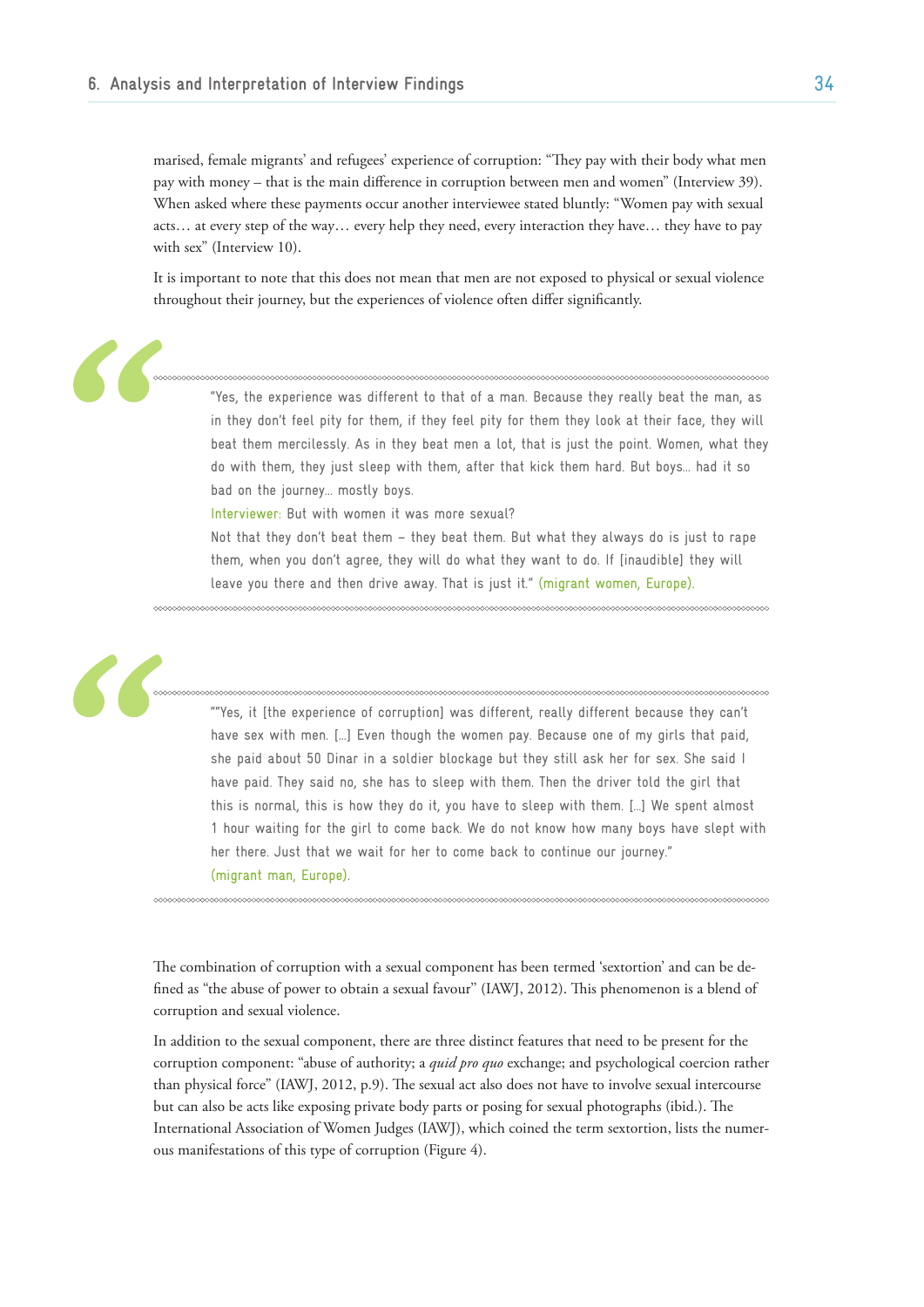The findings of our interviews show that family and patriarchal relationships should not be excluded when looking at sextortion. Entrusted power often also comes from family or society hierarchies, and not only official positions of power as described in the figure. Additionally, sextortion has also been reported to be a three-way relationship, where women and girls are forced into sexual acts in order for family members to access basic services or to pay off debts owed by family members to smugglers, to In the properties of entrusted power scope of entrusted power scope of proper scope of professional responsibility,  $\frac{1}{2}$ to community experience than by laws of the community experience to regulations. All of the server, see  $\mu$ 



Source: IAWJ, 2012, p.10

and particular attention should be paid to sexual exploitation. There are many stories of girls and According to UNHCR (2016) refugees and migrants often face high levels of gender-based violence women that have faced sextortion during their migration process and even at their arrival at the refugee camps (UNHCR, 2016; IAWJ, 2012). Our research confirms previous findings that female migrants can face sexual extortion from many people, not only government officials and judges, but also from smugglers, police officers, other migrants, soldiers, and various authority figures in refugee camps (Gitlin, 2016).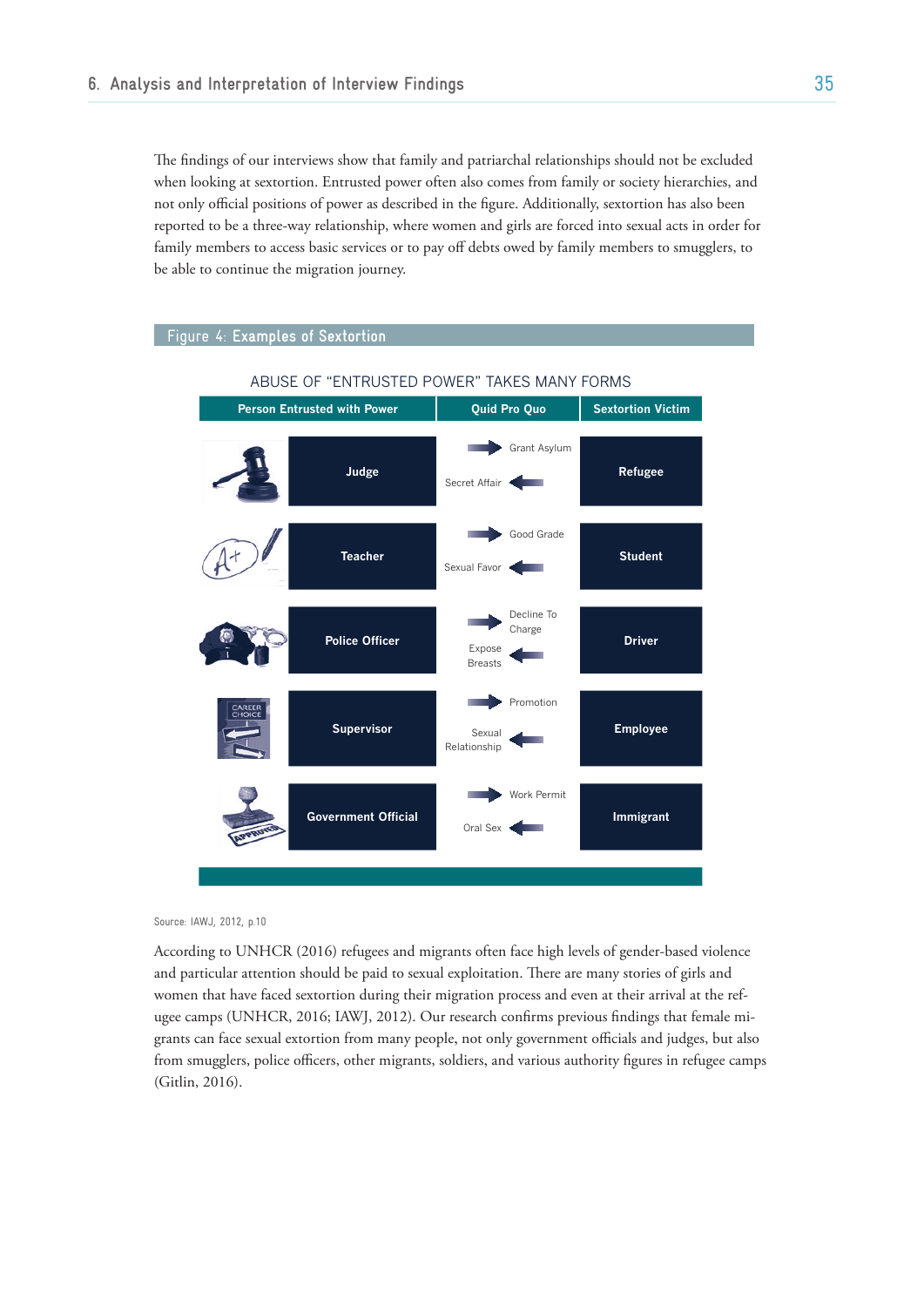Although sextortion is hard to investigate, the apparent prevalence of this phenomenon deserves particular attention from migration scholars and policymakers. Indeed, our analysis indicates that sextortion is present at every stage of the migration process and applies to a variety of situations across a diverse population of migrant women. As previously noted, all migrant and expert interviews acknowledge the existence of sextortion as a common form of corruption.

In an attempt to map this phenomenon, our results point to the fact that sextortion seems to occur most often in border areas, where women are often used as means of exchange for individual migrants or collectives to cross the border (Interviews 16; 30; 6). One migrant shares his memories on the journey across West Africa "[on border crossing] we've seen officials, military, they go and they choose the most beautiful women of the convoy...And sometimes to be nice they give them passports, that they had seized from other people… in exchange of sexual favours… Women are really used as the means of exchange". The term 'means of exchange' appears frequently throughout the interviews, referring to the fact that female bodies are often commodified and turned into tradable goods.

Secondly, it is clear that impoverished women are most affected by sextortion, as it is usually this group that migrates through irregular channels – where they are more vulnerable to the whims of smugglers and officials. Interviewees also identified that levels of education play a role in how women experience sextortion. For one, many more educated women prepare for their journey by using contraception; while this does not prevent sexual abuse from happening it can prevent unwanted pregnancies (Interview 10). At the same time, experts note that more highly educated women often find it easier to get the appropriate help, because they understand how to navigate the system, also in a place that is unfamiliar (Interviews 10, 39). Interviews also confirmed the important role different forms of psychological coercion plays in getting or keeping women to remain complicit. The focus on psychological coercion is often no less threatening to the women experiencing it than physical violence. "The psychological coercion inherent in sextortion is a figurative knife that can be every bit as powerful as a real knife held to the victim's throat" (IAWJ,2012). The interviews for this report continuously confirmed the power of threats against the family left behind. Another example was the use of 'Juju' in many parts of Nigeria, where a spell is cast on the women before being trafficked to ensure compliance (Interview 10). "Juju is used in both positive and negative ways in Nigeria, but this is really abuse and the people from these ceremonies are in partnership of this corruption because they'll put a women through this traumatic process of often having things like pubic hair cut off, nails cut off, being bled and parts of the body being put in a special place as a form of sacrifice and then being told that they cannot tell anyone what's happened […] otherwise they will die" (Interview 28).

Women travelling alone have also been identified as especially vulnerable to sexual abuse and also sextortion as they often have no or very limited financial means. "Women told me that they would refuse food and water for days at a time because they were so nervous to go and use the latrines that were set up at the various border checkpoints because they were just not safe places for women. You can imagine, if you're travelling by yourself, it's magnified because then there's no one to look out for your belongings. There is no one to look out for you" (Interview 20). This of course does make women more vulnerable to sexual abuse, but also to sextortion where individuals offer protection or access to a safer facility.

Ultimately, as an expert on gender and migration phrases it, "Women's experiences [of corruption] are shaped by the fact that, if they have nothing, they still have female bodies" (Interview 2).

The effects of sextortion go far beyond the corrupt exchange itself; all interview partners confirmed the large psychological trauma women experience and the need for appropriate care in the destination countries. The physical harm, sexually transmitted diseases, and unwanted pregnancies are another long-lasting effect of sextortion on women.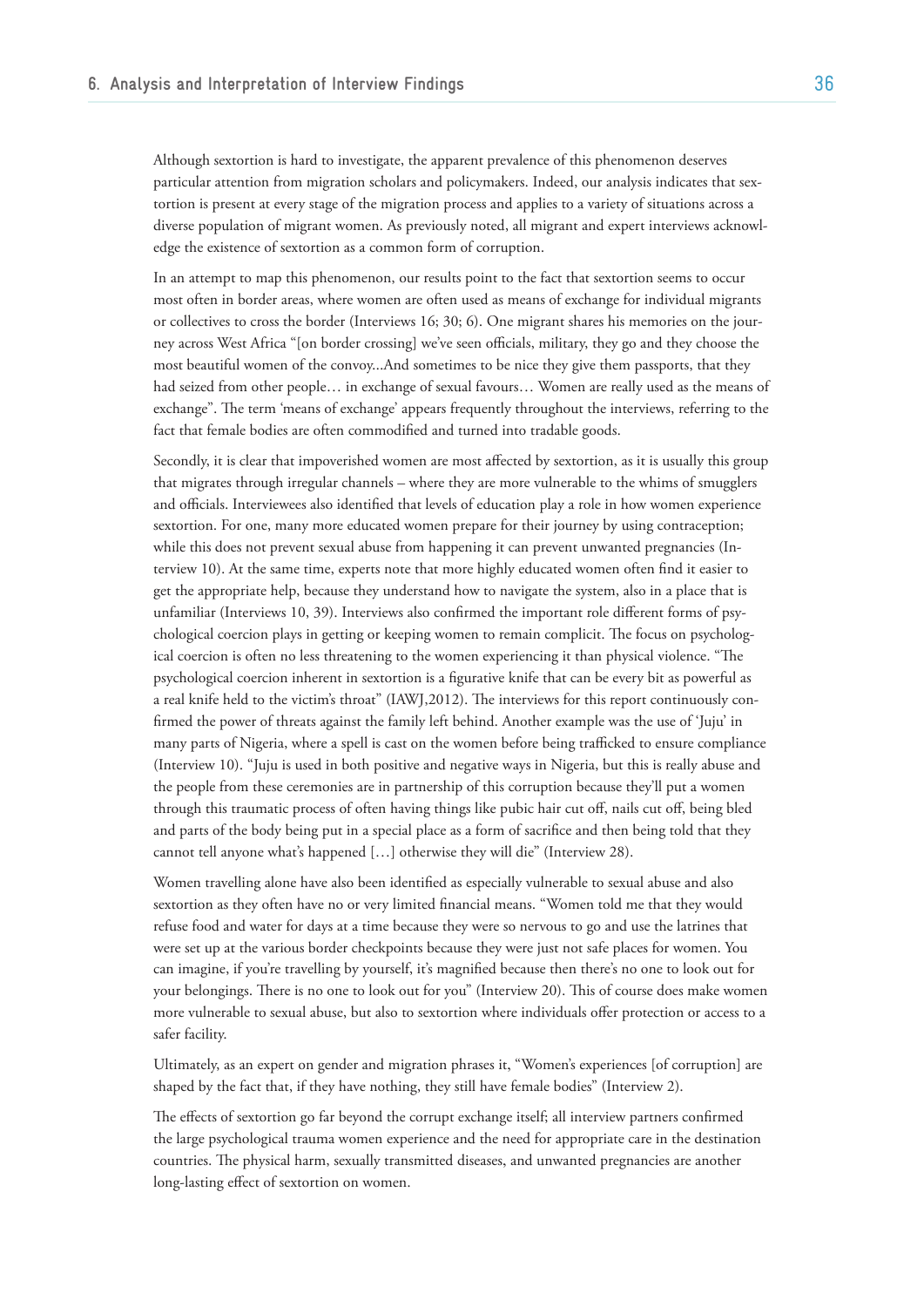Including sexual extortion as one aspect of corruption has been discussed critically in our interviews. Some respondents fear that it could downplay sexual violence against migrants. This is a legitimate concern, but we argue that highlighting the "corruption aspect" does not weaken the understanding of the long-term effects of sexual violence on women – rather, it helps explain the complex experiences of women and may even include behaviour that would not otherwise be criminalised (Thomson Reuters Foundation et al., 2015). Additionally, the way women experience their own agency in sextortion versus sexual abuse can be very different (Interview 43), which needs to be taken into consideration and also makes a distinction useful.

# **6.6. Vulnerability and Intersectionality**

A recurring important finding throughout the interviews for this report is that the vulnerability of female migrants and refugees does not depend on gender alone. Rather, a multitude of different factors make women vulnerable to exploitation and determine the need to engage in corrupt relationships at specific points in their journey. This highlights the importance of intersectionality in migration studies and debates (see section 2.1). Many of the factors can also change throughout the journey, e.g. when a woman gets pregnant, when women get separated from their social networks, or get into debt bondage. When we talk about vulnerability to corruption, "it needs unpicking this vulnerability because it can be cultural, institution, it can be as simple as I am not as strong as the person oppressing me" (Interview 36). While women are often vulnerable, simply because they are physically weaker than many men, they are still not all equally vulnerable.

One factor that was pointed out throughout the interviews is the role education plays in the level of vulnerability, especially of irregular migrants (Interviews 21; 26; 7; 31; 4; 33, 10). "Many educated women organise their trips in groups. They know what to expect and they are self-confident enough for it. Of course, it is different if you have a lawyer from the Congo who decides to leave or a peasant girl. And people who are looking to exploit women know this, they can pick out who is vulnerable or not. They just know "(Interview 39). Less-educated or illiterate women also often do not have the necessary information, which makes them even more vulnerable to corruption. As one woman described it when talking about her experience in a camp: "Maybe that is how they do it here, I don't know because I have not come here before, I don't know anything about it, so anything they tell me I have to believe based on I have not come here before" (female migrant, Europe). Lack of worldly knowledge, which can be considered a facet of education, was also mentioned as an issue that worsened vulnerability whilst migrating. An example that particularly highlighted this came from a former sex worker who informed us that she was unaware that Europe and Africa were separated by a sea (female migrant, Europe). Also, women with learning difficulties/disabilities were reported to be disproportionately likely to be trafficked (Interview 36). Another factor that was mentioned by most interviewed was the knowledge of languages, especially those of transit countries (Interview 33).

The interviews suggest that irregular migrants are at greater risk of corruption than regular migrants, not just during the journey but also upon arrival in the destination country. Lacking papers and legal statuses and work permits they are often forced to work in the informal economy and are less likely to seek protection from authorities because of their fear of deportation (Interviews 21; 31; 29). In this way, irregular migrants are at high risk of protracted exploitation because they are removed from the system that exists to provide them with protection. However, regular migrants are also vulnerable. In parts of Europe, regular migrants are being exploited in the informal sector just as irregular ones (Interview 21).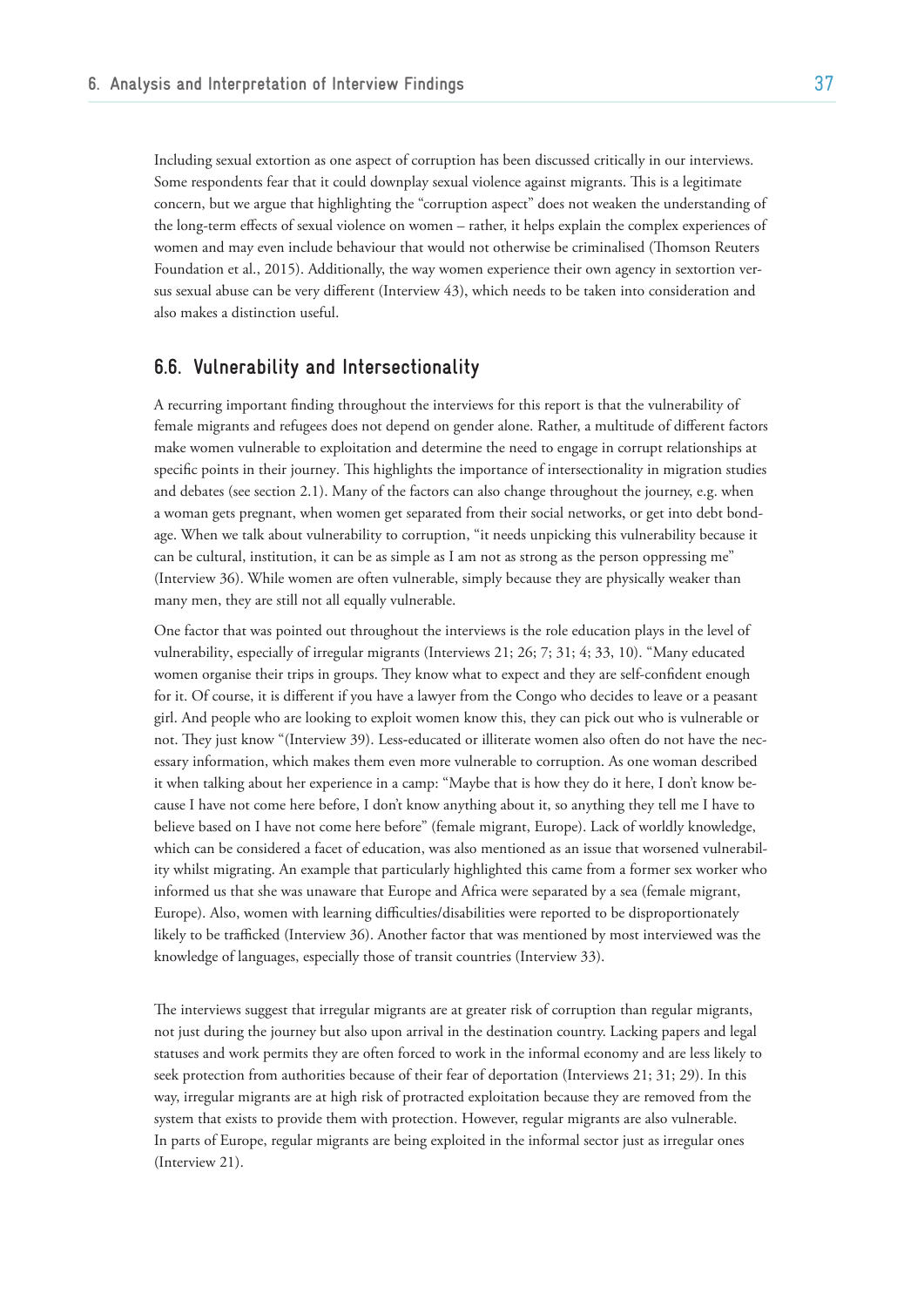Furthermore, pregnancy, breastfeeding or child bearing also stand out as major vulnerability factors during migration, as these greatly affect women's physical condition (Interview 2; 41; 16). Women are the primary carers in the immense majority of cases. According to gender and migration experts "the fact of migrating while pregnant or with children exposes further to exploitation and abuse." (Interview 2).

Family ties can make women either less or more vulnerable. Smugglers and traffickers can use threats against the family of the migrants to force them into compliance. At the same time, many women traveling alone migrate against the wishes of the family. They therefore lack financial and psychological support, which often makes them more vulnerable to sexual violence and sextortion.

The cultural background also plays an important role. As previously discussed, hierarchical and patriarchal structures might make women more vulnerable to trafficking and corruption.

"Women who come from certain cultures, certain backgrounds, or certain narratives: certain things that happened, actually lack self-esteem, self-confidence, have a view that they have a position in life. So corruption reinforces and says 'yeah, you're absolutely right, you're not empowered, you are powerless, this is your role in life and you are a commodity to be used by men, or yes, you're a second class citizen'. And I think it reinforces, or can reinforce, certain world views or life views, and certainly we deal with a lot of victims who actually you can see that they're sort of shrugging their shoulders and are like 'this is all I deserve in life anyway, I'm only a woman'. You know… so that's a secondary effect – I think corruption reinforces a disempowerment for women from certain cultures." (Interview 36)

Overall the research for this report showed that it is essential to understand migration experiences beyond the question of gender and include research on other factors that make women more exposed and vulnerable to corruption in the analysis.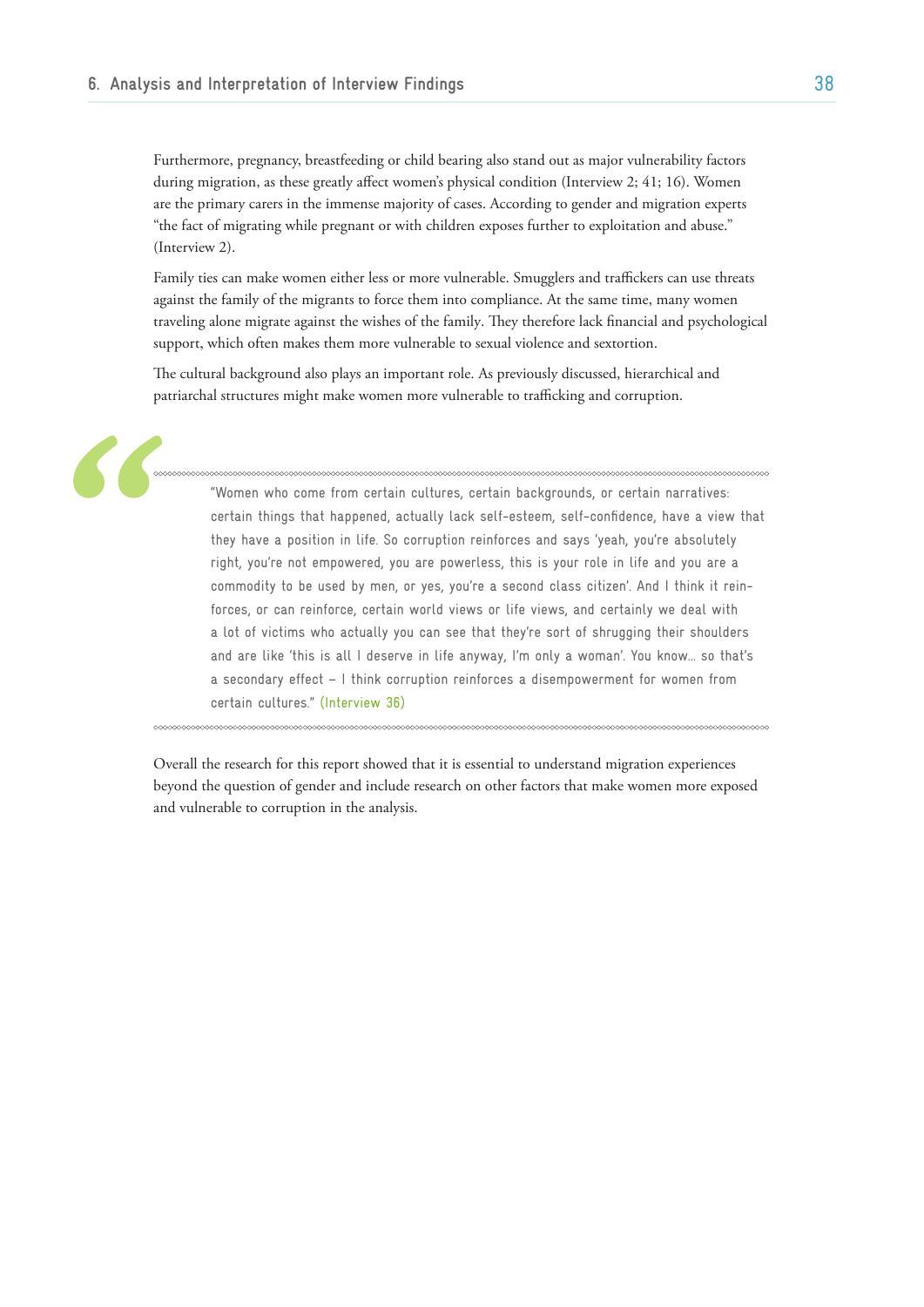# 7. Conclusion and Policy Recommendations

As the linkages between migration and corruption and specifically the ways in which corruption works as both an enabler and driver of migration receive increasing attention from academia and policymakers, this study set out to add a gender perspective on corruption encountered during the migration process. It analyses how female migrants experience corrupt practices during all parts of the migration journey, including in the countries of origin, during transit and in destination countries While acknowledging that the migration process can be far more complex and that the individual phases can be fluid, dividing the process into these stages has been proven a useful analytical tool. The analysis is based on desk research as well as interviews with experts and female migrants in four European countries. While experiences with corruption during the migration process can be very similar for both men and women, we find that women are at higher risk of encountering other forms of corruption besides the forms experienced by migrating men, especially sextortion. In addition, LGBTI people who increasingly migrate to places where they do not have to hide their gender identity or sexual orientation, have been reported to be especially vulnerable to encountering corruption and gender-based violence throughout their journey.

Corruption has been found to come into play whenever legal options for migration are limited. Therefore, in the country of origin corruption has been identified as a way to facilitate and/or speed up the migration process for instance when officials issue authentic or fake travel and/or identification documents. In such cases, prevalent forms of corruption include bribing officials and administrative staff. In addition, the existence of smuggling networks are tightly linked to corruption (OECD, 2015) and these networks become more relevant as legal migration channels close down. The way in which female migrants experience corruption in the country of origin can vary depending on the context. In countries with patriarchal structures where the status of women is low and their rights are limited, corruption can be the only way to actually realise migration aspirations, where otherwise migration would depend on the consent of male family members.

The risk for female migrants to encounter corruption is highest during transit. Bribes can be demanded by police, soldiers, border guards, other officials, informants and other public officials at any step of the journey. In exchange, both regular and irregular migrants are allowed to continue their journey. This also involves officials turning a blind eye to fake documents, smuggling and trafficking. Women who do not possess any financial capital, are likely to experience 'sextortion', 'transactional sex' and/ or 'survival sex' as there "body is the only capital they have to offer" (Interview 10). As already stressed sextortion takes place at the intersection of corruption and sexual violence and by no means does all sexual violence fall in this category. Morocco, Libya and Turkey have been identified as being among the countries where women had the worst experiences with sextortion and other forms of sexual exploitation and violence. Women who are travelling alone are especially vulnerable, which is why according to interviewees many women pay fellow migrants for protection, either with financial capital or with their body. Migrant women who experienced sextortion and other forms of gender-based violence during migration often have to deal with psychological trauma, sexually transmitted diseases and unwanted pregnancies. Rather alarmingly, evidence suggests that migrant women are often aware of these risks and try to take preventative measures, e.g. contraception, but are nevertheless willing to take the risk and migrate.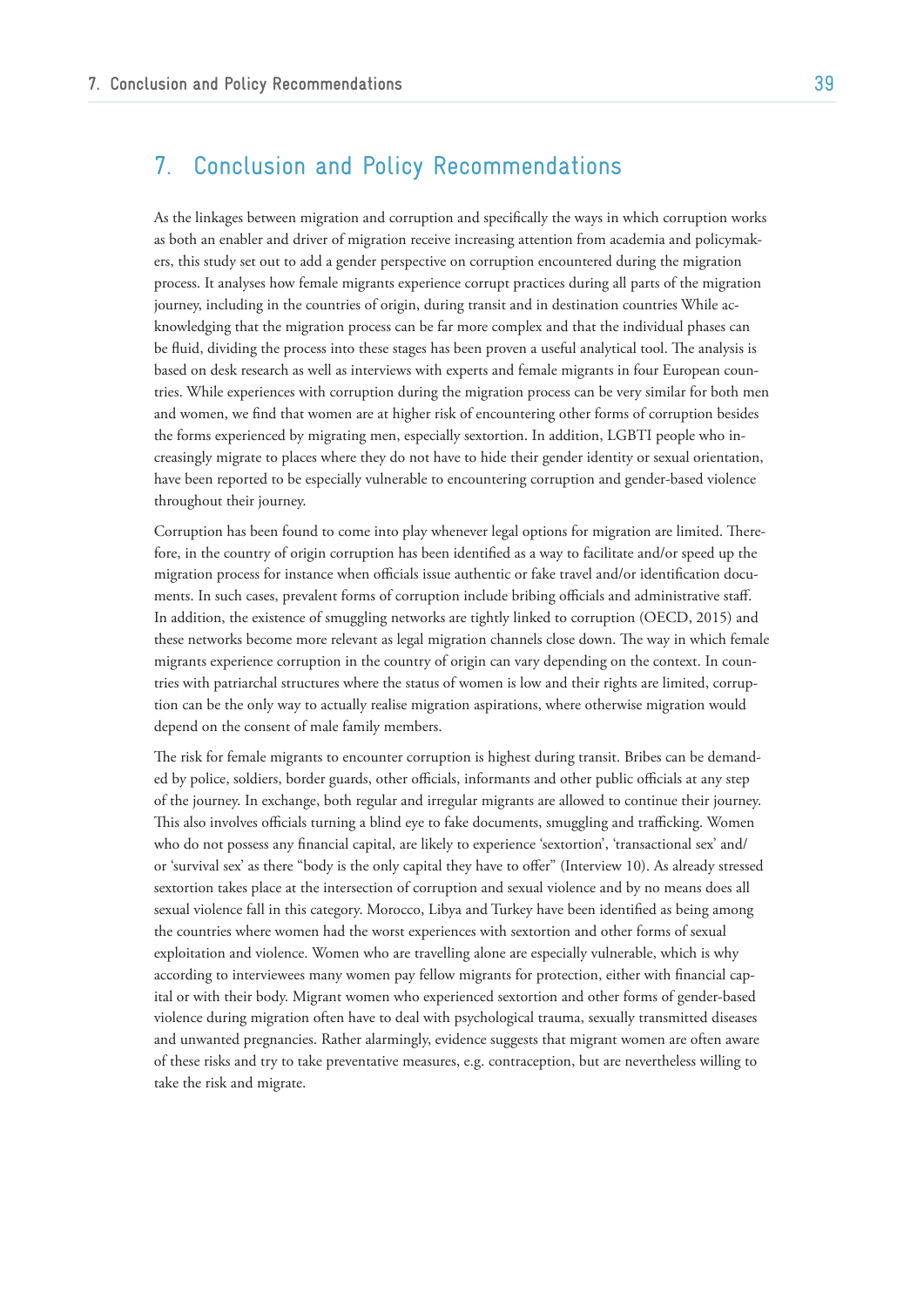While female migrants encounter corruption less frequently upon arrival in Europe, corruption still does play a role in European destination countries. Mostly it appears to be linked to police corruption in Southern European countries and fraud in the allocation of resources.

Our research shows that women experience different levels of vulnerability in different phases of their journey. Irregular migrants and those less educated often have higher vulnerability to exploitation and are more likely to be subject to demands by corrupt officials, especially sextortion. Yet it is essential that vulnerabilities are not static and depend on the individual and cultural background of the women as well as different institutional factors in the origin, transit and destination country.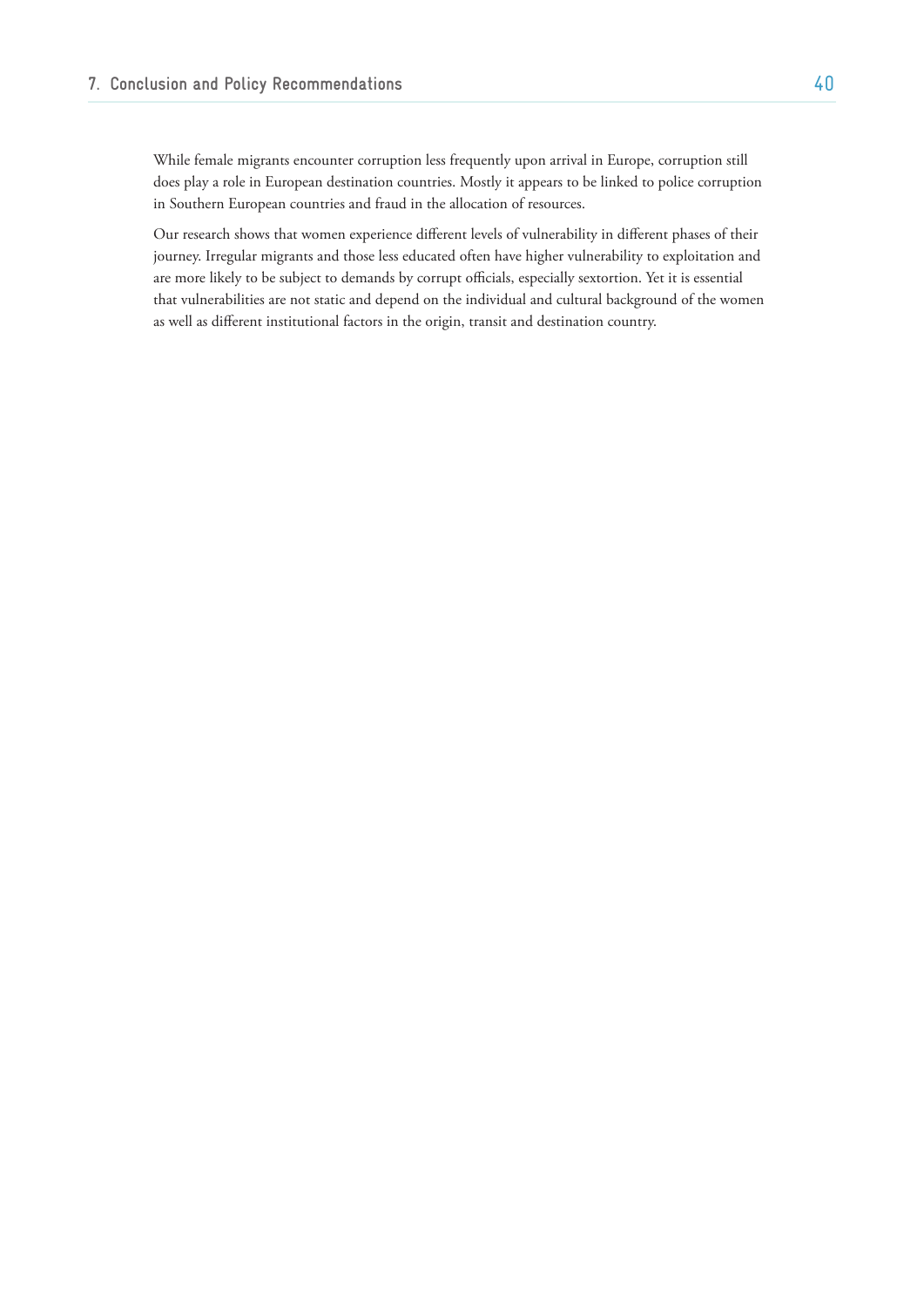### **Policy Recommendations**

Making the migration process safer for women and reducing corruption throughout the journey can be difficult as corruption during migration most frequently takes place in an irregular/ illegal environment, which makes it difficult to detect and address. Irregular female migrants are considered especially vulnerable. Due to the illegal nature of irregular migration, migrants and smugglers often use remote/isolated routes, which are ruled by a certain 'lawlessness', to prevent being detected and stopped from migrating. Several interviewees argued that in such harsh environmental conditions it is almost impossible to apply measures to protect women. One interviewee gave the example of crossing the Sahara:

""A migration route such as the Sahara crossing seems especially dangerous. This applies of course to all migrants and refugees […] because it is in a way a legal vacuum, where no protection can be provided because of a lack of any state power. Women do not have the possibility to escape smugglers or seek protection from another member of the group [...]. This is simply not possible in the middle of the Sahara. Women are at [smugglers'] mercy because if jumping from the pickup they would be doomed to die because they do not have any possibilities to continue their journey on their own" (Interview 11).

Nevertheless, based on the findings of this study we can formulate the following policy recommendations

### **General Recommendations:**

#### **1. Create more legal migration channels specifically for women and girls.**

First and foremost, corruption is most likely to facilitate migration where legal options for migration are limited. Therefore, it is crucial to create more legal migration channels so that individuals are not forced into more dangerous irregular channels; these not only increase migrants' risk of being exposed to corrupt actors, but also their vulnerability to abuse, exploitation and (sexual) violence. Many interview partners agreed that European countries should establish specific programmes for women and children to migrate legally and safely to destination countries. This includes decreasing the dependency of migrant women on their husbands or other male family members throughout the migration process: e.g. by issuing official travel documents directly to women and ensuring that women's asylum claims are not dependant on (marriage) partners.

#### **2. Use a more inclusive approach to corruption**

Corruption is often defined in rather narrow, male-centric ways. It often excludes sextortion, a type of corruption faced frequently by women. To fully understand the gendered effect of corruption and ways to combat those, sextortion needs to be internationally accepted and defined as a form of corruption both by legal systems and practitioners. The importance of including this concept into the understanding of corruption goes beyond the migration context as it has been shown to also be essential in other areas such as education and employment.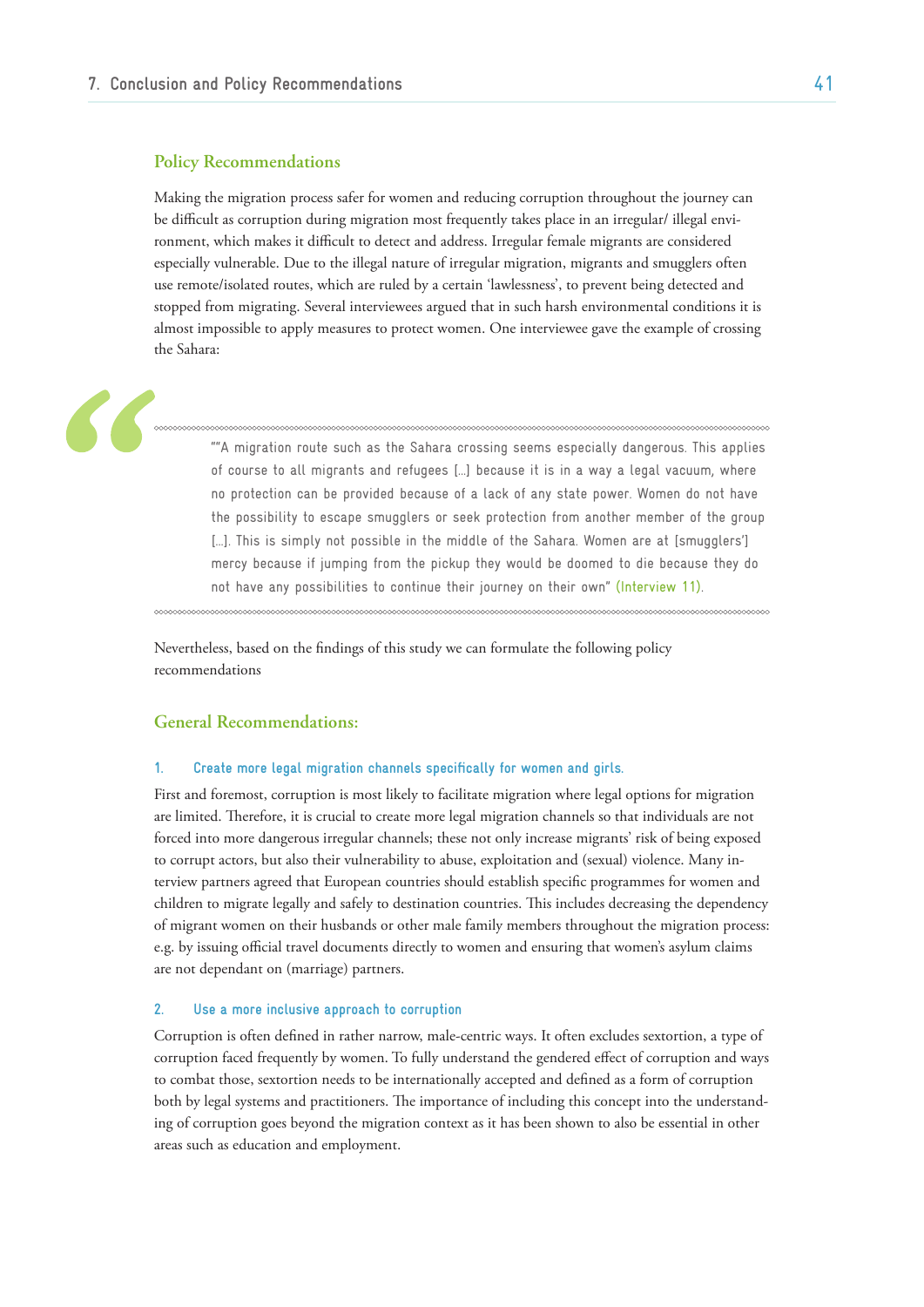### **Origin and Transit Countries:**

#### **1. Provide information about risks during migration, and effective harm reduction**

While most of the interviewed experts agree that it is difficult to prevent corruption and sextortion entirely in the origin country and during transit, many argue that more information about the dangers of migration should be given in the home countries. One of our interviewed migrant women phrased it similarly, when asked what could be done to make the journey safer:

"[…] we girls in Nigeria should stop putting our lives in danger. If they say we should talk about, it's very dangerous, you don't know the starting you know the end. They just put you inside [a boat]. What about if the boat tumbles? Most people do not know how to swim, like me I don't know how to swim. How would I cope? That is just it. […] They told me that they would just take a car. I would take a car. A car would just drop me in Germany, that's what they told me. […] they didn't tell me that I would pass through borders and take a boat; they didn't tell me I would cross a river. They didn't tell me that. They told me that I would take four days or five days on the road to get to Germany, that's what they told me. I wish I knew. I wouldn't have done it" (migrant woman, Europe).

While some women seem very aware of the risks regarding sexual exploitation during the migration process and are able to take precautions, this does not apply to all female migrants. As one migrant interviewee reported: "And I was talking to this young woman, she was in her 20s and had been on the journey for a few years before she arrived here [Europe]. She told me, I wish I had known what would happen, I wish I had known what they would do to us. I would have never left. I would have rather killed myself." (Interview19). Therefore, available pre-departure information and awareness-raising campaigns for prospective (female) migrants need to include material on the risk of sexual exploitation and possible consequences thereof as well as possibilities to at least minimise some of the long-term effects, such as contraceptives and medical advice, especially in rural areas and countries where these are not readily available.

### **2. Support women's empowerment and changing gender norms**

Our research shows that uneducated women and those from patriarchal societies are especially vulnerable to corruption during their migration journey. Therefore, an essential precondition for making female migration safer throughout all phases of the migration process is to strengthen women's rights and support women's empowerment and education in origin countries and along the journey. They would then be more aware of their rights, better able to claim them, and thus seek protection from corruption or gender-based violence. Research shows that "societal norms supportive of sexual violence [and] societal norms supportive of male superiority and sexual entitlement" (Jewkes et al., 2002, p.159) increase the risk of sexual violence. Therefore, changing gender norms in a society can play a fundamental role in the fight against gender-based violence. Programmes for the prevention of gender-based violence should take into account the findings of this study.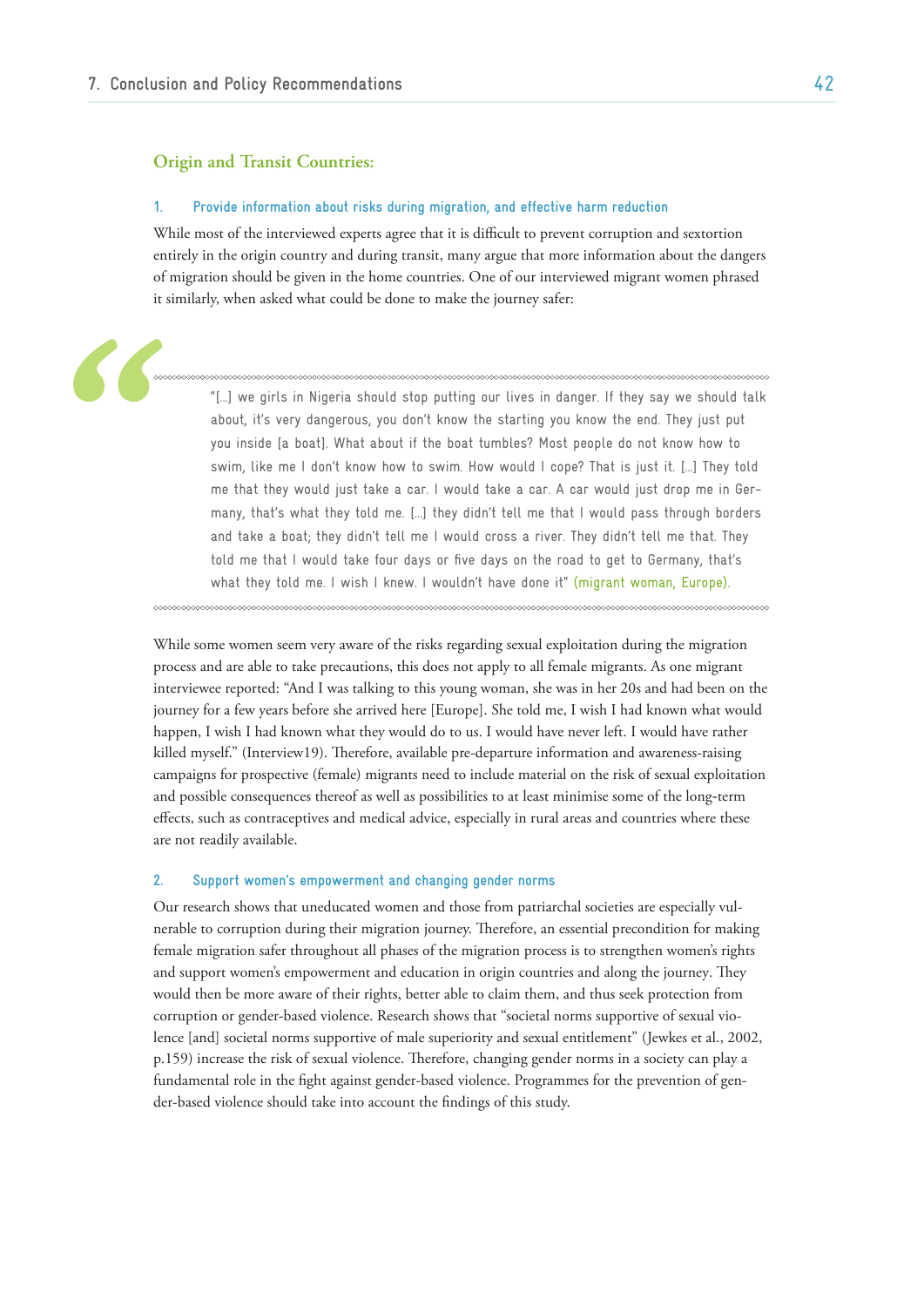### **3. Ensure aid measures consider experiences of violence**

Both during transit and in destination countries, aid measures need to take account of experiences of violence. Trauma and reproductive care need to be available faster and without bureaucratic hurdles. Where possible, information about and access to contraceptives should be made available to (especially irregular) migrants. Expert interviews confirmed that upon arrival in destination countries it is important that women receive timely support to deal with the lasting effects of sextortion, as well as any other sexual or physical violence. This includes everything from medical care to psychological care (often not included in emergency care granted to e.g. asylum seekers). An often referred to example is that women who get pregnant during the migration, often against their will, not only require medical and psychological assistance but also, e.g. counselling for the mother – child bond.

#### **4. Strengthen administrative and judicial systems**

#### **a. Police and border guards**

Police and border guards have been identified as major actors in the experience women have with corruption during migration. Anti-corruption and anti-violence initiatives, as well as programmes promoting integrity in these institutions, must be a priority for the international community. While the exact initiatives need to be determined on an individual country level, they would normally include better training, codes of conduct, and performance reviews. These programmes must include awareness-raising for integrity issues as well as a wider understanding of gender-related issues, including sextortion. An increase in the number of female officers would also be an effective measure.

#### **b. Establish complaint mechanisms**

From most of the interviews, it was clear that women hardly ever report abuse and corruption during the journey. It is strongly advised to create accessible reporting mechanisms specifically for (female) migrants, to enable the reporting and recording of cases of corruption. Since trust in government and officials is often low, such reporting mechanisms could be developed within civil society. Mechanisms should be put in place to report directly or at a later point, once the migrant has already moved on (e.g. via phone apps).

#### **c. Strengthen judicial systems**

Judicial systems in transit countries need to be strengthened and equipped to deal with cases of corruption and violence in general, but also specifically against migrants and refugees. It is necessary to establish if laws are sufficient to respond adequately to gendered corruption and phenomena such as sextortion, and do not provide legal loopholes for such offences. The judicial sector needs to be trained on gender-specific aspects of corruption, the concept of sextortion, and the special vulnerabilities of (female) migrants.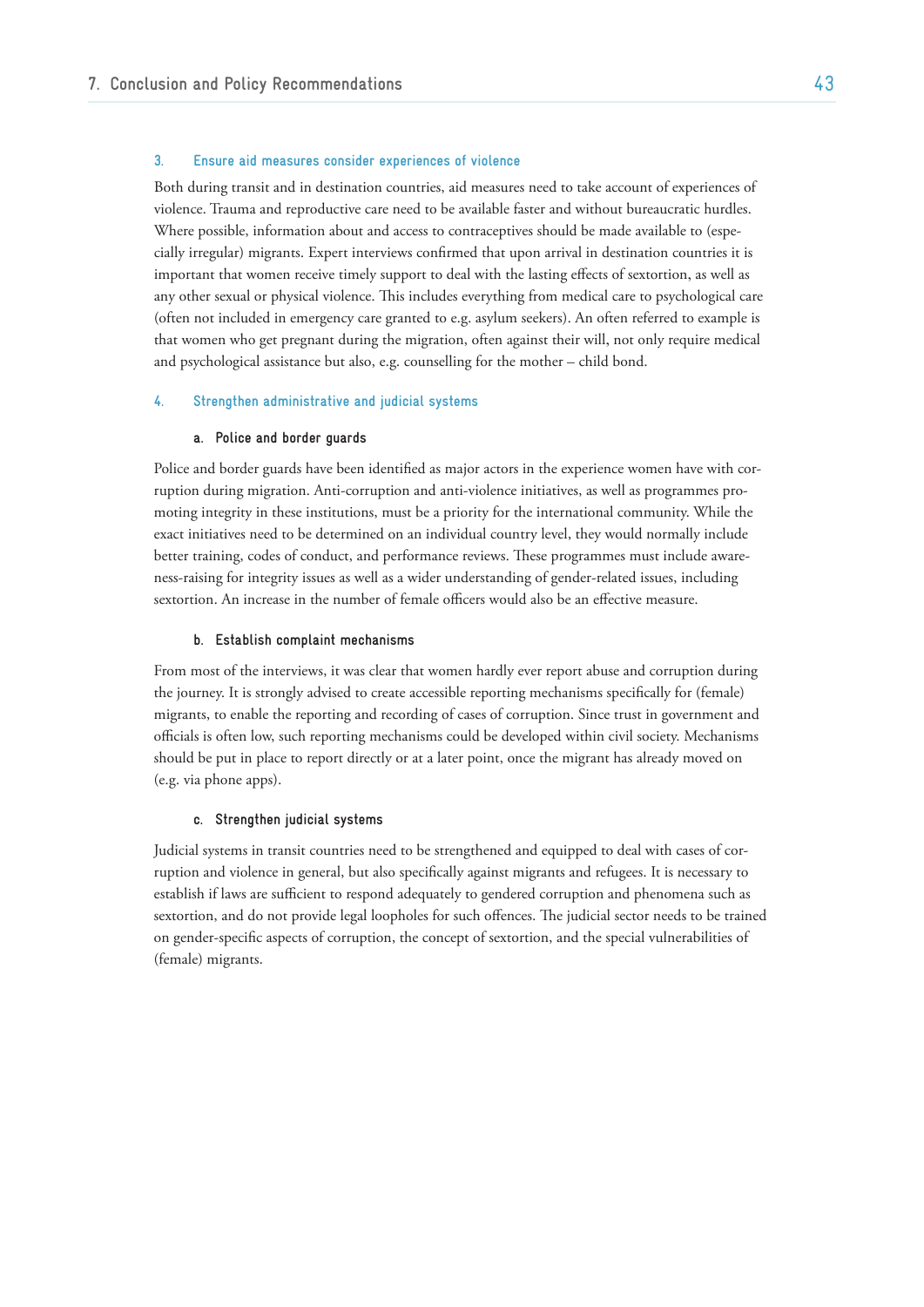## **Destination Countries**

#### **1. Capacity-building for public officials and law enforcement**

#### **a. On gender specific and cultural backgrounds**

Public officials, including police and border guards in destination countries need specific training to better understand gender-specific and cultural backgrounds. One example given by multiple stakeholders is the problems of credibility of women's migration experiences. Experts reported that women's stories have often been branded unbelievable because they were lacking details about dates, cities and often were not narrated in chronological order. Country experts, however, pointed out that chronological order plays no role in many African countries; rather, stories are told in order of importance and many women cannot tell what cities they were in, simply because they cannot read the signs or were never told where they were while being smuggled. Another underestimated factor is the fear of threats against the woman's family, because social structures and pressures in the home country are underestimated. Additionally, sexual exploitation is often a taboo issue, seen to have a negative impact on the woman's honour and that of her family. Therefore, it is essential to train officials, thoroughly vet country experts, and give more importance to the assessment of specialised organisations. Enough female trained personal should also be available, as often women will not be comfortable reporting their experiences of (sexual) violence and corruption to men.

#### **b. On gender-specific corruption**

More training on the causes, consequences and forms of gender-specific corruption, especially sextortion and its long-term effects, is needed in destination countries to understand the situation of refugee and migrant women, and to ensure their safety and physical well-being. Public officials and law enforcement should be trained to prevent cases of gender-specific corruption and understand the longterm consequences faced by women.

#### **2. Increase cooperation among European police forces**

Police forces (especially within Europe) need to cooperate better and faster to disrupt trafficking and smuggling networks and help women and girls escape these precarious situations. Stakeholder interviews pointed out that in large parts it is not a lack of willingness but rather bureaucracy that prevents fast and efficient help.

#### **3. Create corruption-complaint mechanisms**

All interviews showed that women are often hesitant to report corruption, especially sextortion. There is a need to establish a system where women can receive information about corruption and report incidences both in the country of residence and along the migration route. Trust in official institutions is often shaky and many women are hesitant to report incidences out of fear that it could impact their legal status (e.g. their asylum claims) or family honour; therefore, such a reporting system would ideally be run by a civil society organisation. Wherever possible, the establishment of such a system should be closely linked with awareness-raising about corruption and potential prosecution.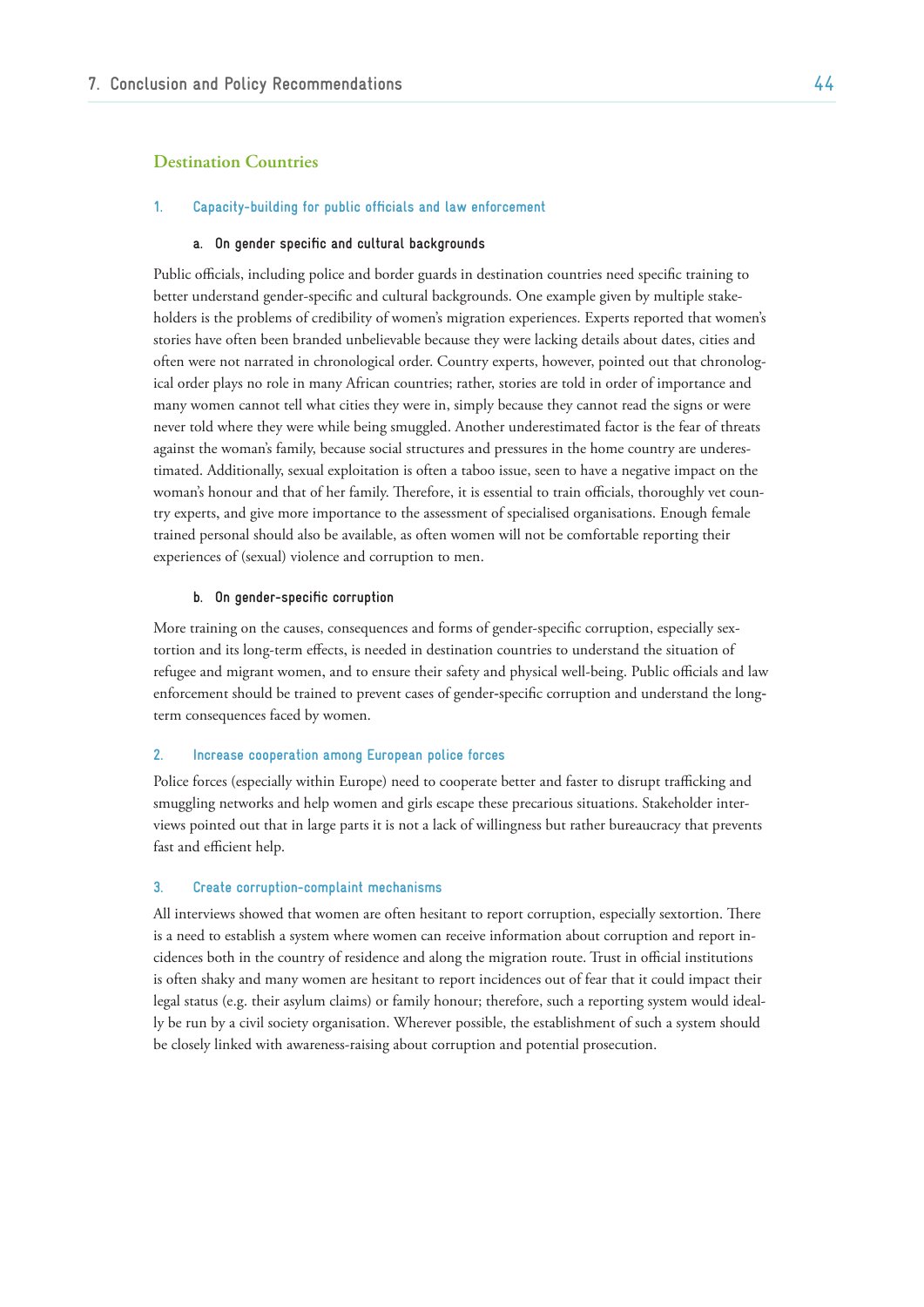### **4. Provide appropriate housing**

Women need privacy and separate housing, both in camps and receiving institutions in destination countries. Female-only housing should be provided where possible; yet, where many women travel with families and/or rely on men for protection (Bennhold, 2016; Interviews 11; 17) this is not always possible. Even if separate housing is not possible, space needs to be provided where women can seek help and withdraw from men. Housing also needs to take intersectionality into consideration, where certain backgrounds and experiences might make it necessary to ensure separate accommodation.

### **Recommendations for further research**

#### **1. Consider intersectionality in corruption and migration research**

Corruption and migration researchers frequently view gender as a one-dimensional variable and often ignore other factors of vulnerability, such as race, class, educational level and societal structures in the country of origin. To fully understand women's experiences, one needs to take intersectionality into account.

#### **2. LBGTI migration**

LGBTI migration has significantly increased in recent years and is expected to rise further, but has so far received little attention from scholars and policymakers. Research on the particular experiences and vulnerabilities of LGBTI people both during migration and upon arrival is crucial to ensure physical and psychological safety and well-being of this group.

### **3. Transit hubs**

Throughout the research, it became apparent that certain transit hubs are not only especially violent for migrants but also are where they are most frequently faced with demands to engage in corruption. More research is needed on these hubs and the existing corruption taking place to see how it can be combated.

#### **4. Gendered corruption indices**

Corruption indices need to include a gender perspective to be able to grasp the effect of corruption on women. Existing measures of data collection need to be evaluated, to see if they contain information on the forms of corruption that most directly influence women, such as sextortion. In parallel, methods for measuring these forms of corruption need to be developed. A call for more disaggregated data is in line with the UN's 2030 Agenda. Specifically, this agenda calls for more data to feed into a broad range of policies, so as not to leave vulnerable groups behind.

#### **5. Reliable statistics on (sexual) abuse of (female) refugees and migrants**

More reliable statistics are needed on the occurrence of (sexual) abuse and violence against refugees and migrants, both male and female.

#### **6. Analysis of legal frameworks on corruption**

Existing legal frameworks need to be examined to see if and how they adequately consider gendered corruption, especially sextortion. This would help identify the reforms needed to combat gendered corruption.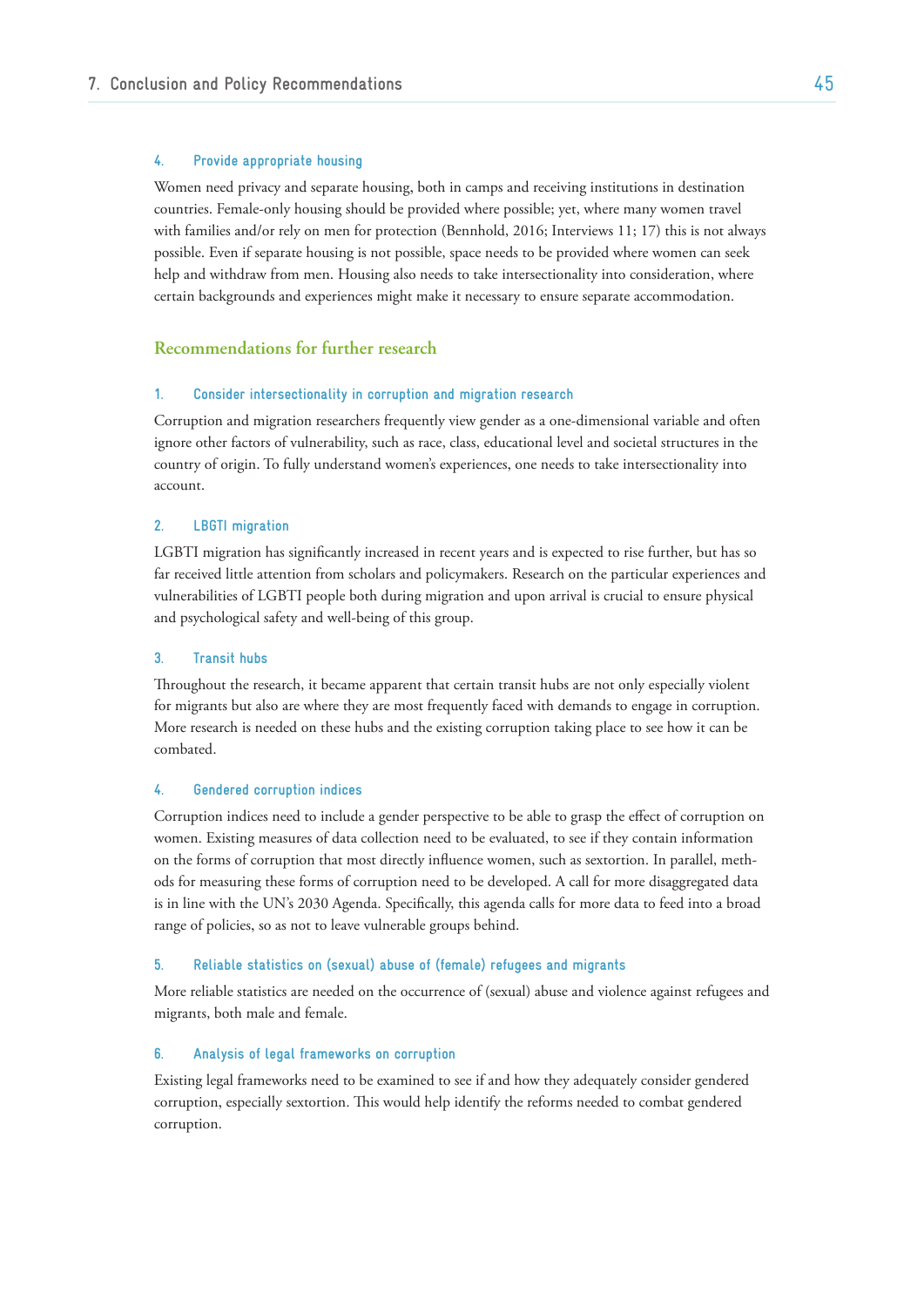# Bibliography

**Alatas, V., Cameron, L., Chaudhuri, A., Erkal, N., & Gangadharan, L.** (2009). Gender, Culture, and Corruption: Insights from an Experimental Analysis. Southern Economic Journal, 75(3), 663–680.

**Alhassan-Alolo, N.** (2007). Gender and corruption: testing the new consensus. Public Administration and Development, 27(3), 227–237. https://doi.org/10.1002/pad.455

**Amnesty International** (2016). Female refugees face physical assault, exploitation and sexual harassment on their journey through Europe. Retrieved March 2017 from https://www.amnesty.org/en/latest/news/2016/01/female-refugees-face-physical-assaultexploitation-and-sexual-harassment-on-their-journey-through-europe/

**Anderson, B.** (2000). Doing the Dirty Work: The Global Politics of Domestic Work. London: Zed Books.

**Anderson, B.** (2007). A Very Private Business: Exploring the Demand for Migrant Domestic Workers. European Journal of Women's Studies, 14(3), 247-264.

**Andvig, J. C., & Fjeldstad, O.-H.** (2008). Crime, Poverty and Police Corruption in Developing Countries. CMI Working Paper, WP 2008: 7. Retrieved from http://www.cmi.no/publications/publication/?3076=crime-poverty-police-corruption-in-developing

**Andvig, J., Fjeldstad, O., Amundsen, I., Søreide, T., & Sissener.** (2000). Research on Corruption A policy oriented survey. Chr. Michelsen Institute (CMI) & Norwegian Institute of International Affairs (NUPI).

**Bales, K.** (2011). What Predicts Human Trafficking? International Journal of Comparative and Applied Criminal Justice, Vol. 31, No. 2, pp. 269-279.

**Bastia, T.** (2011). Migration as Protest? Negotiating Gender, Class, and Ethnicity in Urban Bolivia. Environment and Planning A, 43(7), 1514–1529. https://doi.org/10.1068/a43365

**Bastia, T.** (2014). Intersectionality, migration and development. Progress in Development Studies, 14(3), 237–248. https://doi.org/10.1177/1464993414521330

**Baudassé, T., & Bazillier, R.** (2014). Gender inequality and emigration: Push factor or selection process?. International Economics, 139, 19-47.

**Barbieri, A. F., & Carr, D. L.** (2005). Gender-specific out-migration, deforestation and urbanization in the Ecuadorian Amazon. Global and Planetary Change, 47(2), 99-110.

**Bayley, D. H.** (1966). The Effects of Corruption in a Developing Nation. The Western Political Quarterly, 19(4), 719–732. https://doi.org/10.2307/445147

**Bennhold, K.** (Jan 2, 2016). On Perilous Migrant Trail, Women Often Become Prey to Sexual Abuse. The New York Times. Retrieved May 22, 2017 from https://www.nytimes.com/2016/01/03/world/ [europe/on-perilous-migrant-trail-women-often-become-prey-to-sexual-abuse.html](https://www.nytimes.com/2016/01/03/world/europe/on-perilous-migrant-trail-women-often-become-prey-to-sexual-abuse.html)

**Bjarnegård, E.** (2013). Gender, informal institutions and political recruitment: explaining male dominance in parliamentary representation. Palgrave Macmillan.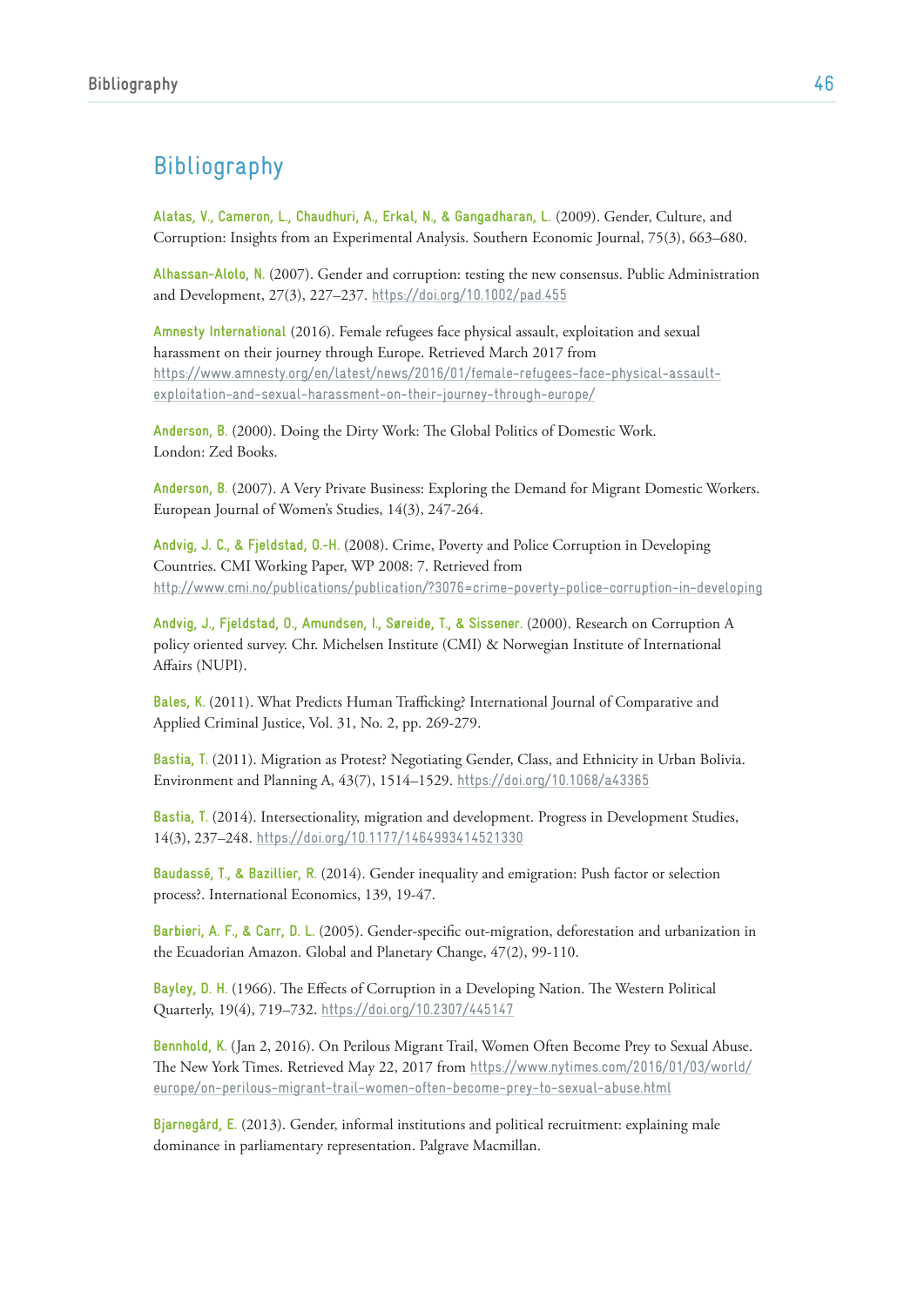**Boehm, F., & Sierra, E.** (2015). The gendered impact of corruption: Who suffers more - men or women? (U4 Brief 2015 No. 9). Chr Michelsen Insitute.

**Bose, P., & Lunstrum, E.** (2014). Introduction environmentally induced displacement and forced migration. Refuge: Canada's Journal on Refugees, 29(2).

**Boyd, M.** (2006) Push Factors Resulting in the Decision for Women to Migrate. Female Migrants: Bridging the Gaps Throughout the Life Cycle. Selected Paper of the UNFPA-IOM Expert Group Meeting. New York: United Nations Population Fund (UNFPA) and International Organization for Migration (IOM)

**Burman, E.** (2003). From difference to intersectionality: challenges and resources. European Journal of Psychotherapy & Counselling, 6(4), 293–308. https://doi.org/10.1080/3642530410001665904

**Byrnes, J. P., Miller, D. C., & Schafer, W. D.** (1999). Gender differences in risk taking: A meta-analysis. Psychological Bulletin, 125(3), 367–383. https://doi.org/10.1037/0033-2909.125.3.367

**Carling, J.** (2016). Migration, Human Smuggling and Trafficking from Nigeria to Europe. IOM (International Organization for Migration).

**Carling, J. Paasche, E. & Siegel, M.** (2015). Finding Connections: The Nexus between Migration [and Corruption. Migration Information Source. Retrieved May 15, 2017 from](http://www.migrationpolicy.org/article/finding-connections-nexus-between-migration-and-corruption) http://www. migrationpolicy.org/article/finding-connections-nexus-between-migration-and-corruption

**Carling, J. & Talleraas, C.** (2016). Root causes and drivers of migration. Implications for humanitarian efforts and development cooperation, PRIO Paper. Oslo: Peace Research Institute Oslo.

**Carpenter, R. C.** (2006). Recognizing Gender-Based Violence Against Civilian Men and Boys in Conflict Situations. Security Dialogue, 37(1), 83–103. https://doi.org/10.1177/0967010606064139

**Castles S., De Haas H. and Miller M. J.** (2014). The Age of Migration. International Population Movements in the Modern World. Fifth Edition. Basingstoke: Palgrave Macmillan.

**Chêne, M.** (2009). Gender and corruption in humanitarian assistance. U4 Expert Answer No. 223.

**Chiu, T. Y.** (2016). Marriage Migration as a Multifaceted System: The Intersectionality of Intimate Partner Violence in Cross-Border Marriages. Violence Against Women, 1–21.

**Cox, R.** (2006). The Servant Problem: Domestic Employment in a Global Economy. London and New York: I.B. Tauris.

**Crenshaw, K.** (1990). Mapping the Margins: Intersectionality, Identity Politics, and Violence against Women of Color. Stanford Law Review, 43, 1241–1300.

**Davis, J.** (2004). Corruption in Public Service Delivery: Experience from South Asia's Water and Sanitation Sector. World Development, 32(1), 53–71. https://doi.org/10.1016/j. worlddev.2003.07.003

**Dollar, D., Fisman, R., & Gatti, R.** (2001). Are women really the "fairer" sex? Corruption and women in government. Journal of Economic Behavior & Organization, 46(4), 423–429. [https://doi.org/10.1016/S0167-2681\(01\)00169-X](https://doi.org/10.1016/S0167-2681(01)00169-X)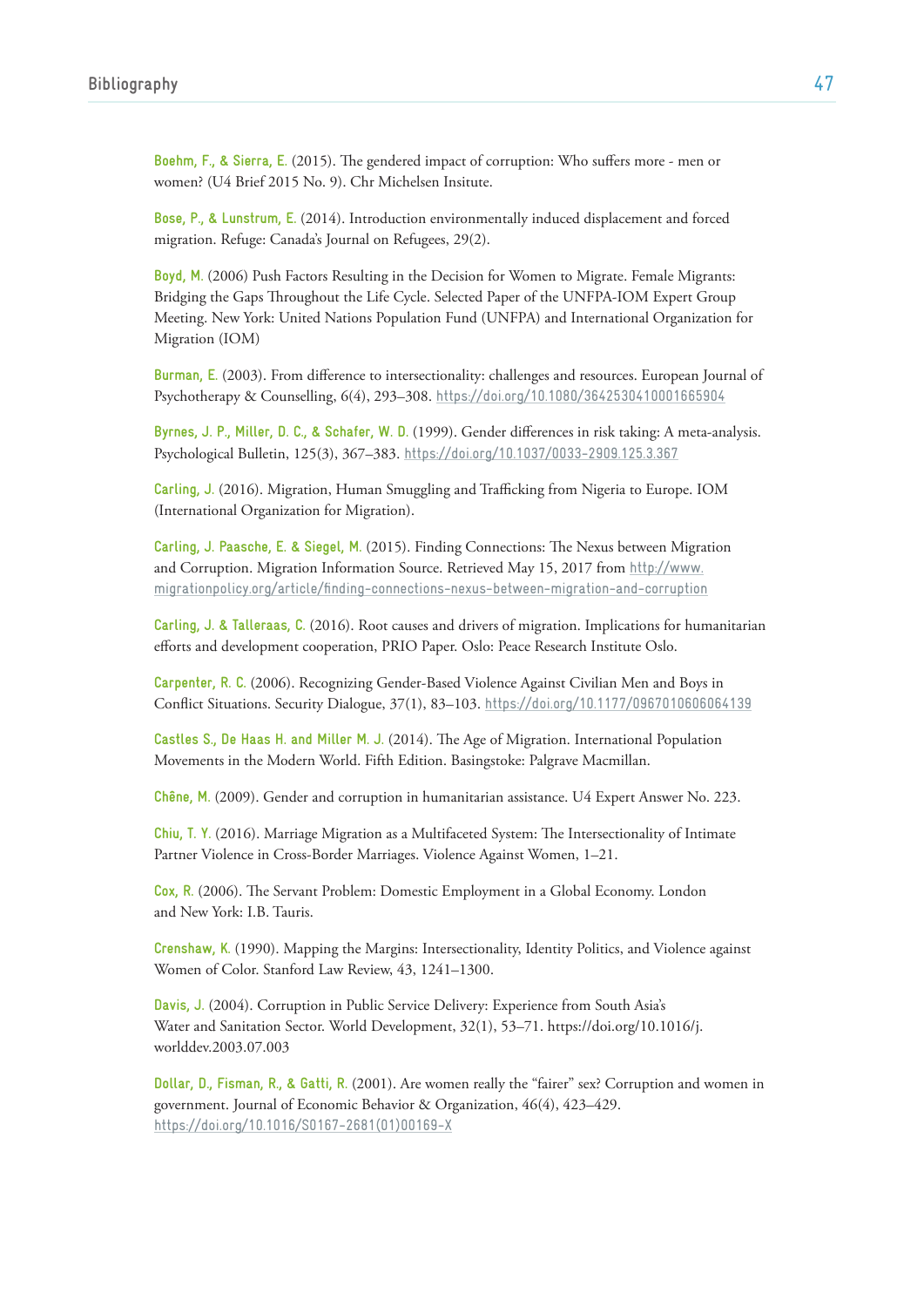**Donato, K.M. and Gabaccia, D.** (2016). The Global Feminization of Migration: Past, Present, and Future. Migration Information Source. Retrieved February 16, 2017 from http://www.migrationpolicy.org/article/global-feminization-migration-past-present-and-future

**Echazu, L.** (2010). Corruption and the Balance of Gender Power. Review of Law & Economics, 6(1), 59–74. https://doi.org/10.2202/1555-5879.1397

**Eckel, C. C., & Füllbrunn, S. C.** (2015). Thar SHE Blows? Gender, Competition, and Bubbles in Experimental Asset Markets. American Economic Review, 105(2), 906–920. https://doi.org/10.1257/aer.20130683

**Ellis, A., Manuel, C., & Blackden, M. C.** (2006). Gender and economic growth in Uganda: UNleashing the power of women (Directions in Development). Washington D.C.: World Bank.

**Esarey, J., & Chirillo, G.** (2013). "Fairer Sex" or Purity Myth? Corruption, Gender, and Institutional Context. Politics & Gender, 9(04), 361–389. https://doi.org/10.1017/S1743923X13000378

**Farah, F.** (2006). An Expert Group Meeting on Female Migrants: What is So Special About It? Female Migrants: Bridging the Gaps Throughout the Life Cycle. Selected Paper of the UNFPA-IOM Expert Group Meeting. New York: United Nations Population Fund (UNFPA) and International Organization for Migration (IOM)

**Ferrant, G., & Tuccio, M.** (2015). How do female migration and gender discrimination in social institutions mutually influence each other? OECD Development Centre Working Papers, No. 326, Paris: OECD Publishing

**Fiorino, N., Galli, E., & Petrarca, I.** (2012). Corruption and Growth: Evidence from the Italian regions. European Journal of Government and Economics, 1(2), 126–144.

**Fleury, A.** (2016). Understanding Women and Migration: A Literature Review. KNOMAD Working Paper 8.

**Foster, P.** (2015). Refugee crisis: Bulgarian police accused of beating and pistol-whipping migrants. The Telegraph. Retrieved May 4, 2017 from http://www.telegraph.co.uk/news/worldnews/europe/ [bulgaria/11991973/Refugee-crisis-Bulgarian-police-accused-of-beating-and-pistol-whipping](http://www.telegraph.co.uk/news/worldnews/europe/bulgaria/11991973/Refugee-crisis-Bulgarian-police-accused-of-beating-and-pistol-whipping-migrants.html)migrants.html

**Frank, B., Lambsdorff, J. G., & Boehm, F.** (2011). Gender and Corruption: Lessons from Laboratory Corruption Experiments. European Journal of Development Research, 23(1), 59–71. https://doi.org/10.1057/ejdr.2010.47

**Gender Inequality Index** (2015).United Nations Development Programme, Human Development Reports. Retrieved from http://hdr.undp.org/en/content/gender-inequality-index-gii (April 2017)

**Ghosh, J.** (2009). Migration and Gender Empowerment: Recent Trends and Emerging Issues. Human Development Research Paper 04, United Nations Development Programme, Human Development Report Office, New York.

**Gitlin, S.** (2016). Measurement Brings Action: The Need For a Global Sexual Corruption Index. Global anti-corruption blog. Retrieved 19th February 2017 from: https://globalanticorruptionblog. [com/2016/03/21/measurement-brings-action-the-need-for-a-global-sexual-corruption-index/](https://globalanticorruptionblog.com/2016/03/21/measurement-brings-action-the-need-for-a-global-sexual-corruption-index/)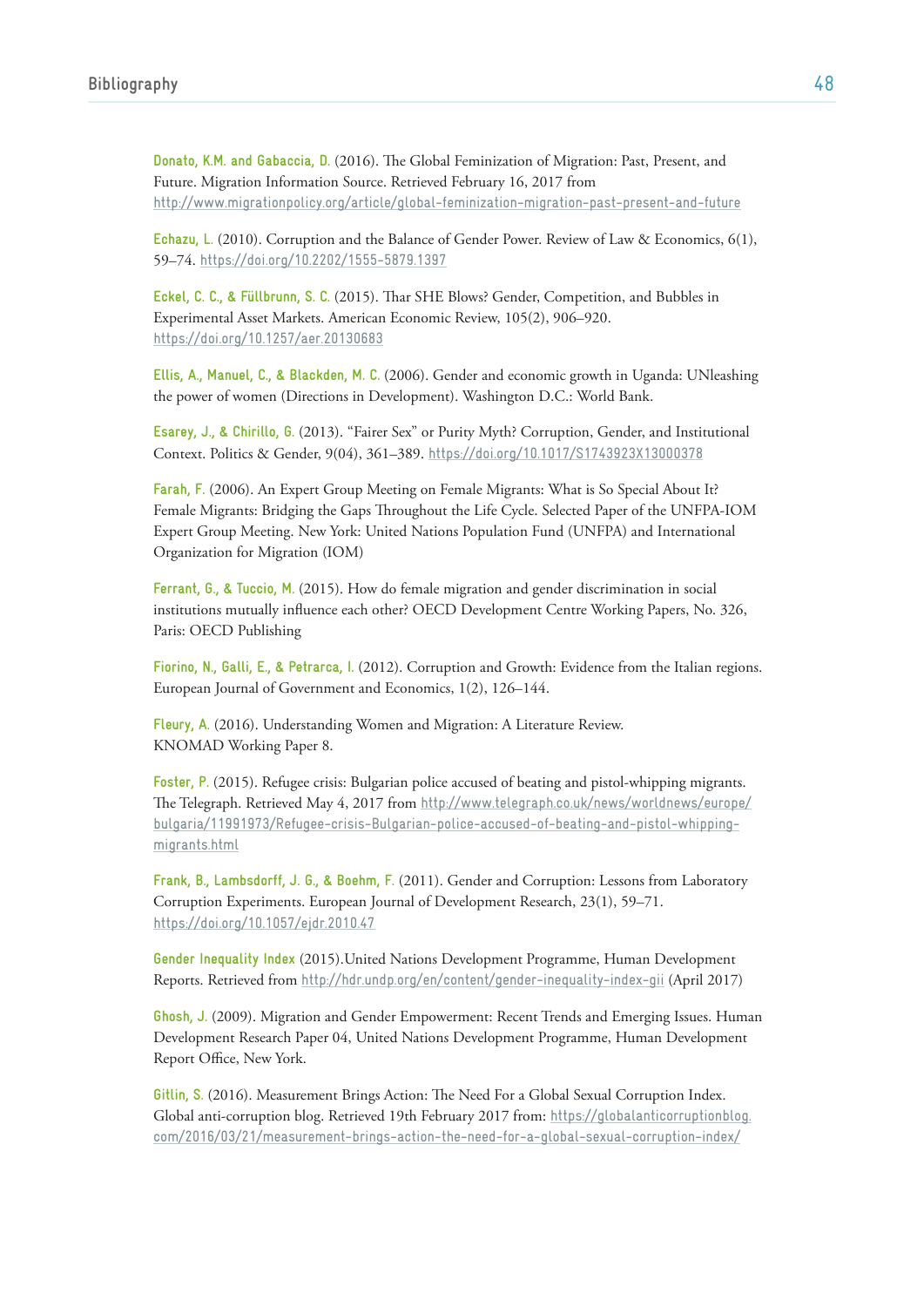**Glover, S. H., Bumpus, M. A., Logan, J. E., & Ciesla, J. R.** (1997). Re-examining the Influence of Individual Values on Ethical Decision Making. In M. Fleckenstein, M. Maury, L. Pincus, & P. Primeaux (Eds.), From the Universities to the Marketplace: The Business Ethics Journey (pp. 109– 119). Springer Netherlands. https://doi.org/10.1007/978-94-009-1475-9\_10

**Goetz, A.-M**. (2007). Political Cleaners: Women as the New Anti-Corruption Force? Development and Change, 38(1), 87–105. https://doi.org/10.1111/j.1467-7660.2007.00404.x

**Hameed, S., & Magpile, J.** (2014). The Costs of Corruption: Strategies for Ending a Tac on Privatesector-led Growth. Washington D.C.: Center for Strategic & International Studies (CSIS).

**Hangul, O., Paton, E., Stanton, N., Welander., M.** (2016). Unsafe Borderlands Filling Data Gaps Relating to Women in the Calais Camp. Refugee Rights Data Project.

**Harris, C. R., Jenkins, M., & Glaser, D.** (2006). Gender differences in risk assessment: Why do women take fewer risks than men. Judgment and Decision Making, 1(1), 48–63.

**Hassouneh-Phillips, D., & McNeff, E.** (2005). "I Thought I was Less Worthy": Low Sexual and Body Esteem and Increased Vulnerability to Intimate Partner Abuse in Women with Physical Disabilities. Sexuality and Disability, 23(4), 227. https://doi.org/10.1007/s11195-005-8930-3

**Hazarika, G.** (2016). The Plough, Gender Roles, and Corruption (SSRN Scholarly Paper No. ID 2889672). Rochester, NY: Social Science Research Network. Retrieved from https://papers.ssrn.com/abstract=2889672

**Hill, K. Q.** (2003). Democratization and Corruption Systematic Evidence from the American States. American Politics Research, 31(6), 613–631. https://doi.org/10.1177/1532673X03255178

**Holmberg, S., & Rothstein, B.** (2011). Dying of corruption. Health Economics, Policy and Law, 6(4), 529–547. https://doi.org/10.1017/S174413311000023X

**Hossain, N., Nyami Musembi, C., & Hughes, J.** (2010). Corruption, Accountability and Gender: Understanding the Connection. UNDP and UNIFEM.

**Huang, S., Thang, L.L. & Toyota, M.** (eds) (2012). Global Networks Special Issue: Transnational Mobilities for Care: Rethinking the Dynamics of Care in Asia. Oxford and Malden, MA: Blackwell.

**Huang, S., Yeoh, B. & Rahman, N.A.** (2005). Asian Women as Transnational Domestic Workers. Singapore: Marshall Cavendish Academic.

**Hunt, J., & Laszlo, S.** (2012). Is Bribery Really Regressive? Bribery's Costs, Benefits, and Mechanisms. World Development, 40(2), 355–372. https://doi.org/10.1016/j.worlddev.2011.06.001

**IAWJ** (2012) Stopping the abuse of power though sexual exploitation: Naming, Shaming and Ending Sextortion. International Association of Woman Judges. Retrieved 19th February 2017 from: http://www.iawj.org/iawj\_international\_toolkit\_final.pdf

**International Organisation for Migration (IOM)** (2010). World Migration Report 2010. IOM: Geneva. Retreived December 10, 2016 from https://publications.iom.int/system/files/pdf/wmr\_2010\_english.pdf

**International Organisation for Migration (IOM)** (2011). Key Migration Terms. Retrieved February 16, 2017 from http://www.iom.int/key-migration-terms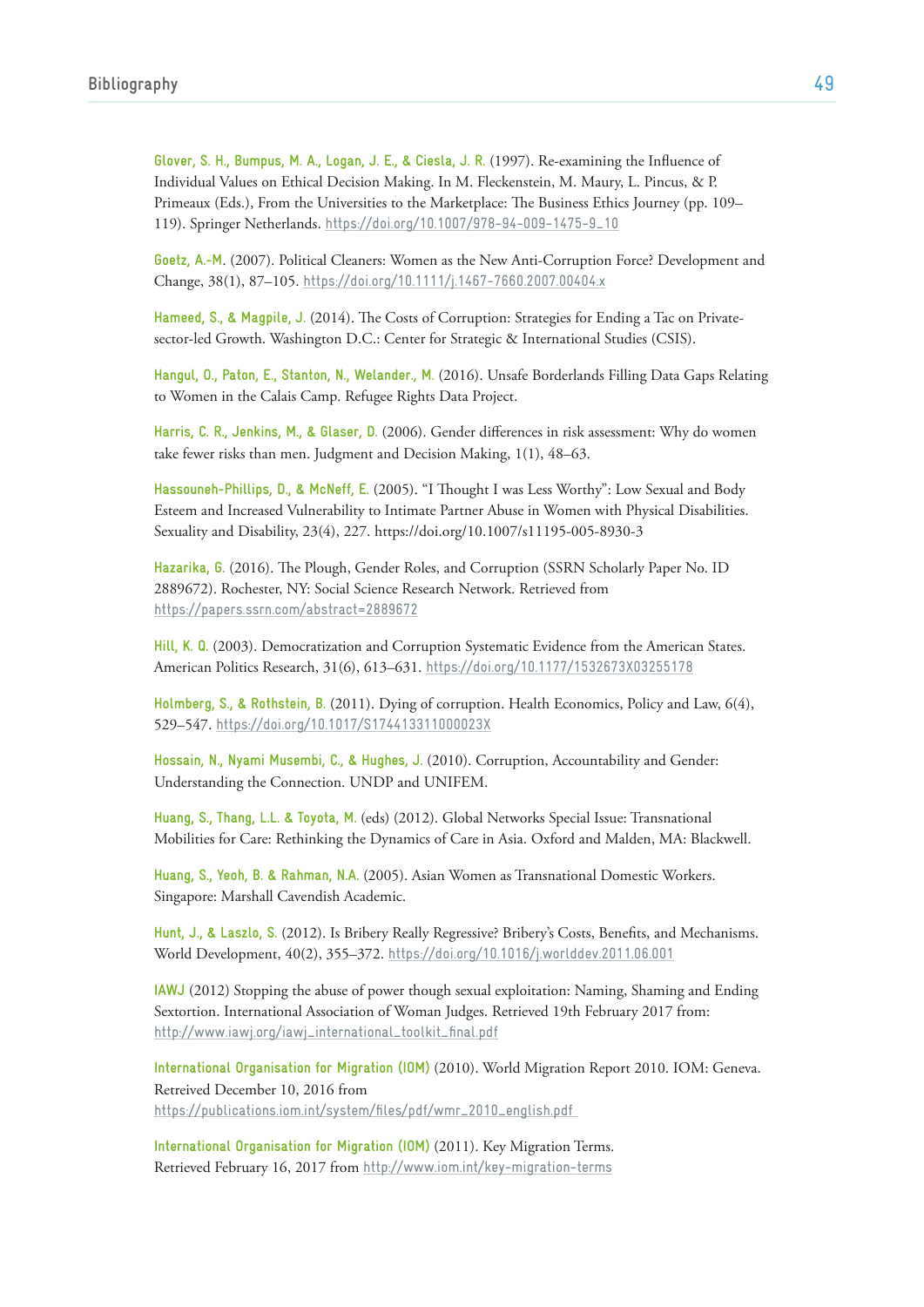**Kawar, M.** (2003). Gender and Migration: Why are Women more Vulnerable? Retrieved March 2017 from [http://graduateinstitute.ch/files/live/sites/iheid/files/sites/genre/shared/Genre\\_docs/2865\\_](http://graduateinstitute.ch/files/live/sites/iheid/files/sites/genre/shared/Genre_docs/2865_Actes2004/10-m.kawar.pdf) Actes2004/10-m.kawar.pdf

**Jewkes, R.** (2002). Intimate partner violence: causes and prevention. The Lancet, 359(9315), 1423– 1429. [https://doi.org/10.1016/S0140-6736\(02\)08357-5](https://doi.org/10.1016/S0140-6736(02)08357-5)

**Jewkes R., Sen P. & Garcia-Moreno C.** (2002). Sexual violence. In: Krug EG et al., (eds). World report on violence and health, pp. 149–181. Geneva, World Health Organization

**Johnston, M.** (2005). Syndromes of Corruption: Wealth, Power, and Democracy. Cambridge University Press.

**Justesen, M. K., & Bjørnskov, C.** (2014). Exploiting the Poor: Bureaucratic Corruption and Poverty in Africa. World Development, 58, 106–115. https://doi.org/10.1016/j.worlddev.2014.01.002

**Kahn, M. E.** (2005). The Death Toll from Natural Disasters: The Role of Income, Geography, and Institutions. Review of Economics and Statistics, 87(2), 271–284. https://doi.org/10.1162/0034653053970339

**Kis-Katos, K., & Schulze, G. G.** (2013). Corruption in Southeast Asia: a survey of recent research. Asian-Pacific Economic Literature, 27(1), 79–109. https://doi.org/10.1111/apel.12004

**Kofman, E., Raghuram, P. & Merefield, M.** (2005). Gendered Migration: Towards gender sensitive policies in the UK . Asylum and Migration Working Paper 6. Institute for Public Policy Research

**Le Billon, P.** (2012). Corrupting peace? corruption, peacebuilding and reconstruction. In D. Zaum & C. S. Cheng (Eds.), Corruption and Post-Conflict Peacebuilding: Selling the Peace? (pp. 62–79). Routledge. Retrieved from http://www.routledge.com/books/details/9780415620482/

**Leach, F., Dunne, M., & Salvi, F.** (2014). School-Related Gender-based Violence (Background Research Paper for UNESCO).

**Lodigiani, E., & Salomone, S.** (2015). Migration-Induced Transfers of Norms. The Case of Female Political Empowerment (SSRN Scholarly Paper No. ID 2622394). Rochester, NY: Social Science Research Network. Retrieved from https://papers.ssrn.com/abstract=2622394

**Lopez-Ekra, S., Aghazarm, C., Kötter, H., & Mollard, B.** (2011). The impact of remittances on gender roles and opportunities for children in recipient families: research from the International Organization for Migration. Gender & Development, 19(1), 69–80. https://doi.org/10.1080/13552074.2011.554025

**Massey, D. S., Fischer, M. J., & Capoferro, C.** (2006). International migration and gender in Latin America: A comparative analysis. International Migration, 44(5), 63-91.

**Malkin, V.** (2004). "We go to Get Ahead" Gender and Status in Two Mexican Migrant Communities. Latin American Perspectives, 31(5), 75-99.

**Maulik, M. & Petrozziello, A. J.** (2016). Gender on the Move. Working on the Migration-Development Nexus from a Gender Perspective. Second Edition. UN Women Training Centre: Santo Domingo, Dominican Republic.

**McKenzie, D., & Rapoport, H.** (2007). Network effects and the dynamics of migration and inequality: theory and evidence from Mexico. Journal of Development Economics, 84(1), 1-24.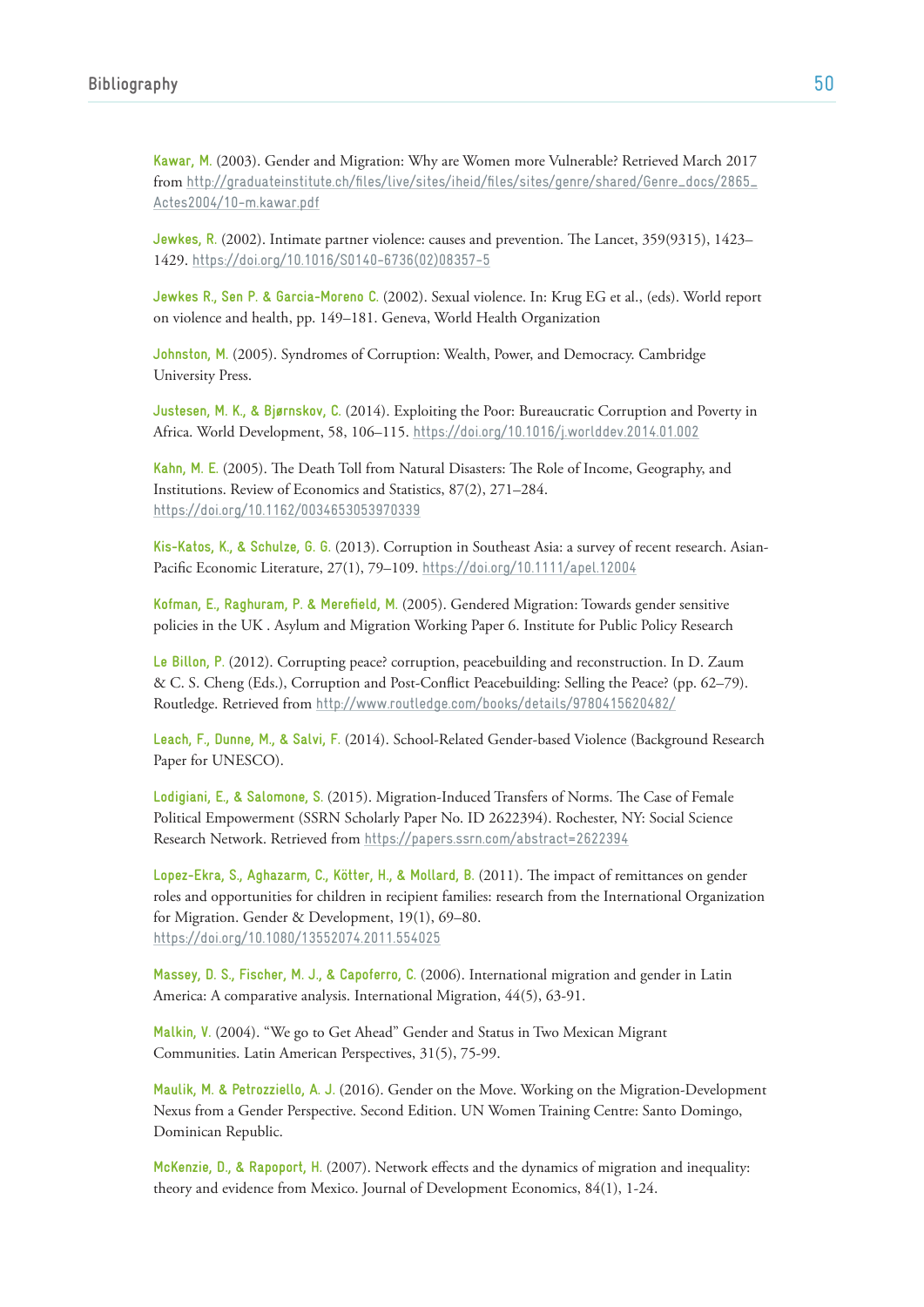**Merkle, O., Reinold, J. & Siegel, M.** (2017). A Study on the Link between Corruption and the Causes of Migration. Commissioned by Deutsche Gesellschaft für Internationale Zusammenarbeit (GIZ)

**Morris, S. D.** (2008). Disaggregating Corruption: A Comparison of Participation and Perceptions in Latin America with a Focus on Mexico1. Bulletin of Latin American Research, 27(3), 388–409. https://doi.org/10.1111/j.1470-9856.2008.00276.x

**Norwegian Agency for Development Cooperation (Norad)** (2008). Anti-Corruption Approaches: A Literature Review. Retrieved April 22, 2017 from https://www.norad.no/globalassets/import-2162015-80434-am/www.norad.no-ny/filarkiv/vedlegg-til-publikasjoner/study2\_2008.pdf

**Nyami Musembi, C.** (2007). Gender and corruption in the adminstration of justice. In Global Corruption Report 2007: Corruption and Judicial Systems (pp. 121–128). Berlin: Transparency International. Retrieved from [http://www.transparency.org/whatwedo/publication/global\\_](http://www.transparency.org/whatwedo/publication/global_corruption_report_2007_corruption_and_judicial_systems) corruption\_report\_2007\_corruption\_and\_judicial\_systems

**O'Brien, Z.** (2016). Slap in the face for EU as corrupt Turkish police let migrants into Europe for £8 bribe. Express. Retrieved May 4, 2017 from http://www.express.co.uk/news/world/659379/Turkey-BILLIONS-Europe-bound-migrants-corrupt-cops-5

**OCCRP** (2014). Syria: Aid Corruption Worsens Plight of Syrian Refugees. Retrieved March 13, 2017 from https://www.occrp.org/en/daily/2452-syria-aid-corruption-worsens-plight-of-syrian-refugees

**OECD** (2015). Corruption and the smuggling of refugees. Retrieved March 2017 from https://www.oecd.org/corruption/Corruption-and-the-smuggling-of-refugees.pdf

**Office of the High Commissioner for Human Rights (OHCHR)** (2014). Sexual and gender-based violence in the context of transitional justice. Retrieved August 2017 from http://www.ohchr.org/Documents/ [Issues/Women/WRGS/OnePagers/Sexual\\_and\\_gender-based\\_violence.pdf](http://www.ohchr.org/Documents/Issues/Women/WRGS/OnePagers/Sexual_and_gender-based_violence.pdf)

**Ones, D. S., & Viswesvaran, C.** (1998). Gender, age, and race differences on overt integrity tests: Results across four large-scale job applicant datasets. Journal of Applied Psychology, 83(1), 35–42. https://doi.org/10.1037/0021-9010.83.1.35

**Orre, A., & Mathisen, H. W.** (2008). Corruption in Fragile States (DIIS Policy Brief: Fragile Situations). Copenhagen, Denmark.

**Parent, M. C., DeBlaere, C., & Moradi, B.** (2013). Approaches to Research on Intersectionality: Perspectives on Gender, LGBT, and Racial/Ethnic Identities. Sex Roles, 68(11–12), 639–645. https://doi.org/10.1007/s11199-013-0283-2

**Papadopoulou-Kourkoula, A.** (2008). Transit migration the missing link between emigration and settlement.

**Piper, N.** (2005) Gender and Migration. A Paper prepared for the Policy Analysis and Research Programme of the Global Commission on International Migration. Global Commission on International Migration.

**Prince, V.** (2005). Sex vs. Gender. International Journal of Transgenderism, 8(4), 29–32. https://doi.org/10.1300/J485v08n32

**Rehren, A.** (1996). Corruption and local politics in Chile. Crime, Law and Social Change, 25(4), 323–334. https://doi.org/10.1007/BF00572513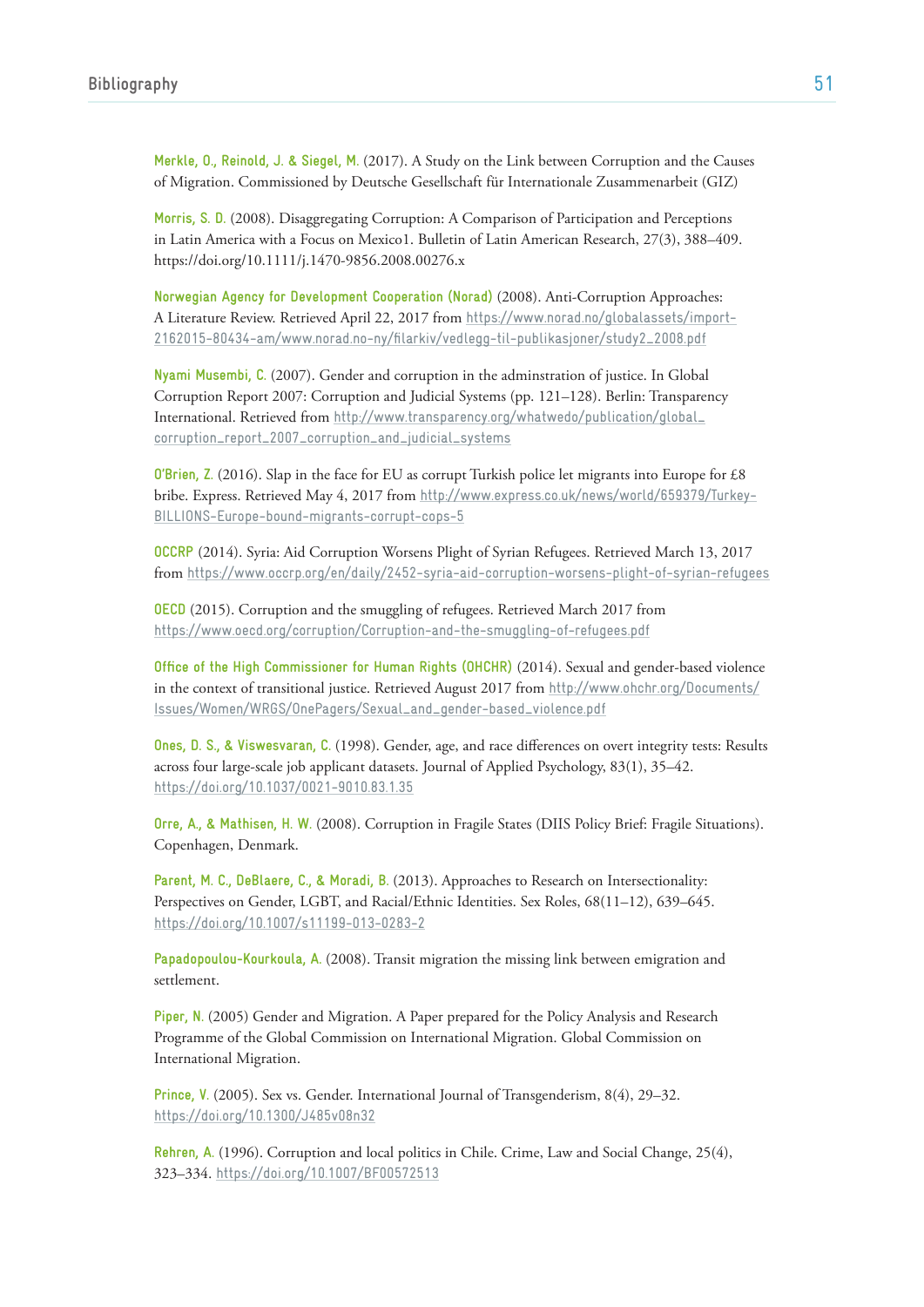**Reiss, M. C., & Mitra, K.** (1998). The Effects of Individual Difference Factors on the Acceptability of Ethical and Unethical Workplace Behaviors. Journal of Business Ethics, 17(14), 1581–1593. https://doi.org/10.1023/A:1005742408725

**Rico, M. N.** (2006). Las mujeres latinoamericanas en la migración internacional. documento presentado en el seminario internacional Las mujeres trabajadoras inmigrantes y sus aportes al desarrollo del país de acogida y de origen, en el marco del segundo Foro social mundial de las migraciones, Madrid, 22.

**Robbins, P.** (2000). The rotten institution: corruption in natural resource management. Political Geography, 19(4), 423–443. [https://doi.org/10.1016/S0962-6298\(99\)00087-6](https://doi.org/10.1016/S0962-6298(99)00087-6)

**Robinson, W. C.** (2003). Risks and rights: The causes, consequences, and challenges of developmentinduced displacement. Occasional Paper. The Brookings Institution-SAIS Project on Internal Displacement. Washington D.C.

**Rose-Ackerman, S.** (2012). Corruption and Government. In D. Zaum & C. S. Cheng (Eds.), Corruption and Post-Conflict Peacebuilding: Selling the Peace? (pp. 46–61). Routledge. Retrieved from http://www.routledge.com/books/details/9780415620482/

**Rusev, A.** (2013). Human Trafficking, Border Security and Related Corruption in the EU. DCAF Brussels, Migration and the Security Sector Paper Series.

**Russo, N. F., & Pirlott, A.** (2006). Gender-Based Violence. Annals of the New York Academy of Sciences, 1087(1), 178–205. https://doi.org/10.1196/annals.1385.024

**Samuels, F., Wagle, S., Sultana, T., Sultana, M. M., Kaur, N., & Chatterjee, S.** (2012). "Stories of Harassment, Violence and Discrimination: Migrant Experiences between India, Nepal and Bangladesh." Project Briefing 70, Overseas Development Institute, London.

**Sequeira, S.** (2012). Advances in Measuring Corruption. In Serra, D. & Wantchekon, L. (Eds.), New advances in experimental research on corruption (pp. 145–175). Bingley, U.K.: Emerald. Retrieved from http://www.emeraldinsight.com/0193-2306/15

**Shelley, L.** (2014). Human Smuggling and Trafficking into Europe. Migration Policy Institute (MPI), TransAtlantic Council on Migration.

**Squires, J.** (2008). Intersecting Inequalities: Reflecting on the Subjects and Objects of Equality. The Political Quarterly, 79(1), 53–61. https://doi.org/10.1111/j.1467-923X.2008.00902.x

**Stokes, S. C.** (2007). Political clientelism. In Boix, C. & Stoke, S. C. (Eds.), The Oxford handbook of comparative politics (pp. 604–627). Oxford: Oxford University Press.

**Sung, H.-E.** (2003). Fairer Sex or Fairer System? Gender and Corruption Revisited. Social Forces, 82(2), 703–723.

**Swamy, A., Knack, S., Lee, Y., & Azfar, O.** (2001). Gender and corruption. Journal of Development Economics, 64(1), 25–55. [https://doi.org/10.1016/S0304-3878\(00\)00123-1](https://doi.org/10.1016/S0304-3878(00)00123-1)

**Tacoli, C., & Mabala, R.** (2010). Exploring mobility and migration in the context of rural-urban linkages: why gender and generation matter. Environment and Urbanization, 22(2), 389–395. https://doi.org/10.1177/0956247810379935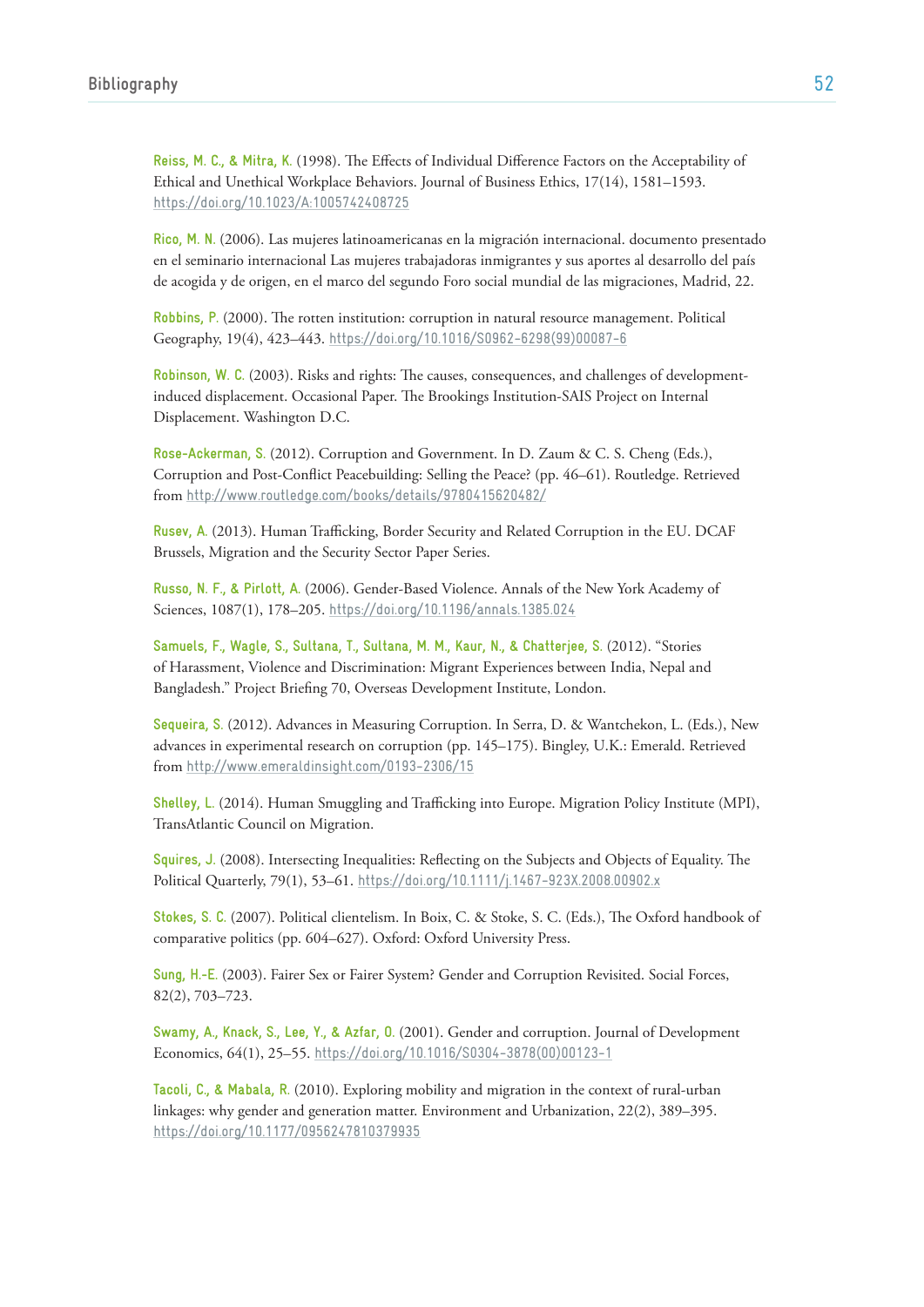**Taylor, M. J., Moran-Taylor, M. J., & Ruiz, D. R.** (2006). Land, ethnic, and gender change: Transnational migration and its effects on Guatemalan lives and landscapes. Geoforum, 37(1), 41-61.

**Thomson Reuters Foundation, International Association of Women Judges, & Marval, O'Farrell, Mairal.** (2015). Combating Sextortion: A Comparative Study of Laws to Prosecute Corruption Involving Sexual Exploitation. Thomson Reuters Foundation. Retrieved from http://www.trust.org/publications/i/?id=588013e6-2f99-4d54-8dd8-9a65ae2e0802

**Transparency International** (2016, March 7). Sextortion: Undermining Gender Equality. Retrieved July 19, 2017, from https://www.transparency.org/news/feature/sextortion\_undermining\_gender\_equality

**Transparency International** (2010). Corruption and Gender in Service Delivery: The Unequal Impacts. Working Paper, (02/2010).

**Townsend, J., & Oomen, C.** (2015). Before the boat: understanding the migrant journey. Brussels: Migration Policy Institute.

**United Nations** (2015). The World's Women 2015: Trends and Statistics. New York: United Nations, Department of Economic and Social Affairs, Statistics Division.

**UN DESA** (2016). International Migration Report 2015. Retrieved May 23, 2017 from [http://www.un.org/en/development/desa/population/migration/publications/migrationreport/docs/](http://www.un.org/en/development/desa/population/migration/publications/migrationreport/docs/MigrationReport2015.pdf) MigrationReport2015.pdf

**UNDP** (2008). A Users' Guide to Measuring Corruption. Oslo: UNDP Oslo Governance Centre.

**UNDP** (2012). Seeing Beyond the State: Grassrots Women's perspectives on Corruption and Anti-Corruption. New York, NY, USA: UNDP.

**UNECE** (2012). Measuring Hard-To-Count Migrant Populations: Importance, Definitions, and Categories. Geneva: Economic Commission for Europe Retrieved from https://www.unece.org/fileadmin/DAM/stats/documents/ece/ces/ge.10/2012/WP\_9\_UNECE. pdf.

**UNHCR** (2016). Initial assessment report: protection risks for women and girls in the European refugee and migrant crisis. Retrieved 19th February 2017 from: http://www.unhcr.org/569f8f419. [html?utm\\_source=Joint+UNHCR-UNFPA-WRC+Press+Release+-+20+January+2016+-+Report+warns](http://www.unhcr.org/569f8f419.html?utm_source=Joint+UNHCR-UNFPA-WRC+Press+Release+-+20+January+2016+-+Report+warns+refugee+women+on+the+move+in+Eu&utm_medium=email&utm_term=Hauenste@unhcr.org&utm_content=http%3a%2f%2fwww.unhcr.org%2f569f8f419.html&utm_campaign=) +refugee+women+on+the+move+in+Eu&utm\_medium=email&utm\_term=Hauenste@unhcr.org&utm\_ content=http%3a%2f%2fwww.unhcr.org%2f569f8f419.html&utm\_campaign=

**UNHCR & Save the Children** (2002). Sexual violence and exploitation of refugee children: the experience of refugee children in Guinea, Liberia and Sierra Leone. Retrieved March 2017, from http://www.savethechildren.org.uk/sites/default/files/docs/sexual\_violence\_and\_exploitation\_1.pdf

**UNODC** (2004). United Nations Convention Against Transnational Organised Crime and the Protocols Thereto. Retrieved March 2017 from https://www.unodc.org/documents/middleeastandnorthafrica/ [organised-crime/UNITED\\_NATIONS\\_CONVENTION\\_AGAINST\\_TRANSNATIONAL\\_ORGANIZED\\_CRIME\\_](https://www.unodc.org/documents/middleeastandnorthafrica/organised-crime/UNITED_NATIONS_CONVENTION_AGAINST_TRANSNATIONAL_ORGANIZED_CRIME_AND_THE_PROTOCOLS_THERETO.pdf) AND\_THE\_PROTOCOLS\_THERETO.pdf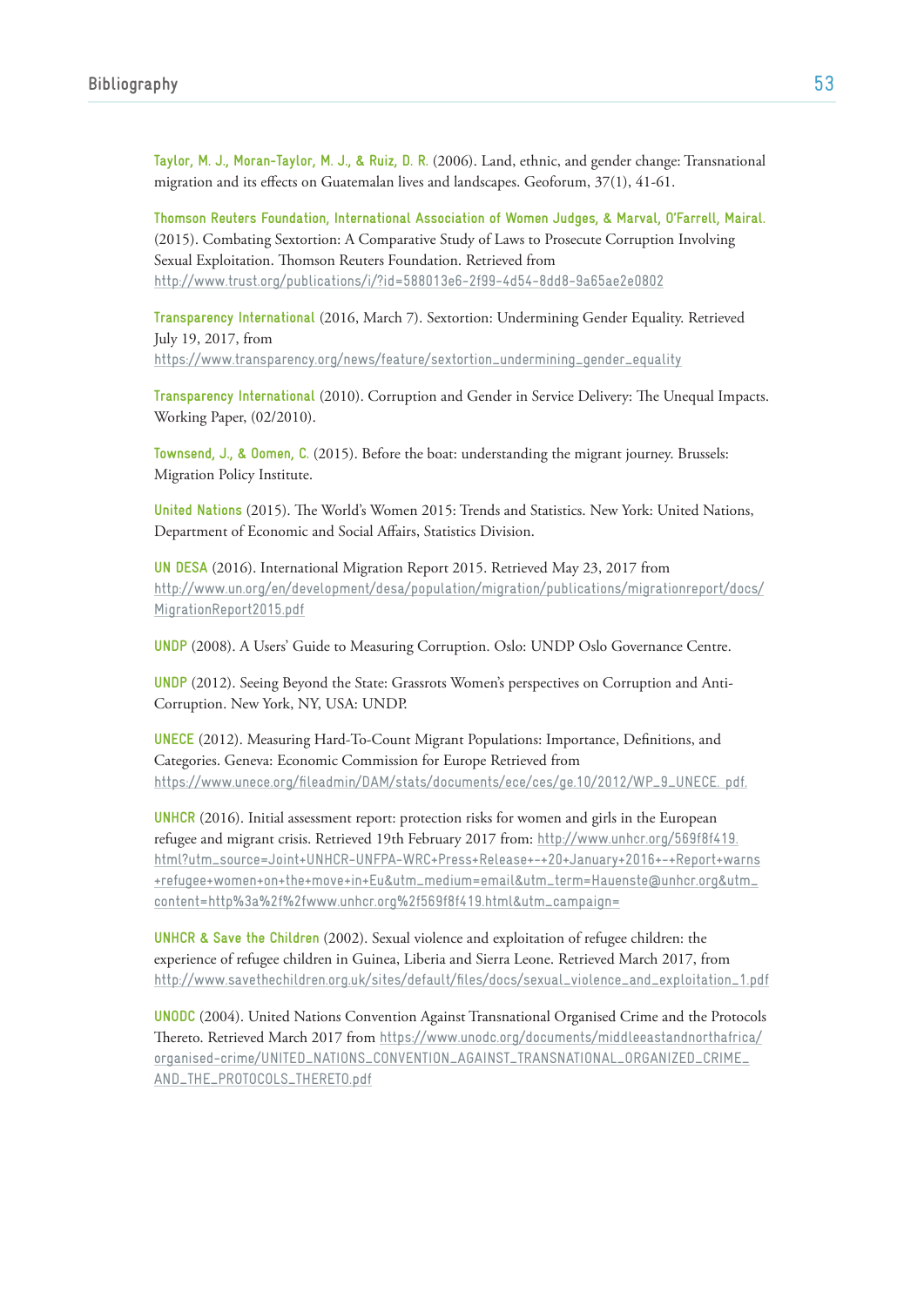**UNODC, & World Bank** (2007). Stolen Asset Recovery (StAR) Initiative: Challenges, Opportunities, and Action Plan. Retrieved from http://siteresources.worldbank.org/NEWS/Resources/Star-rep-full.pdf

**UN WOMEN Training Center** (2017, May). Gender Equality Glossary. Retrieved May 5, 2017, from https://trainingcentre.unwomen.org/mod/glossary/view. [php?id=36&mode=letter&hook=G&sortkey=&sortorder=asc](https://trainingcentre.unwomen.org/mod/glossary/view.php?id=36&mode=letter&hook=G&sortkey=&sortorder=asc)

**Valentine, G.** (2007). Theorizing and Researching Intersectionality: A Challenge for Feminist Geography. The Professional Geographer, 59(1), 10–21. https://doi.org/10.1111/j.1467-9272.2007.00587.x

**Vijayalakshmi, V.** (2008). Rent-Seeking and Gender in Local Governance. The Journal of Development Studies, 44(9), 1262–1288. https://doi.org/10.1080/00220380802265611

**Wängnerud, L.** (2014). Gender and Corruption. In P. M. Heywood (Ed.), Routledge Handbook of Political Corruption (pp. 288–298). Routledge.

**Willman, A. & Corman, C.** (2013). Sexual and Gender-Based Violence: What is the World Bank Doing, and What Have We Learned: A Strategic Review. The World Bank. Retrieved at https://openknowledge.worldbank.org/bitstream/ [handle/10986/16733/832090WP0sexua0Box0382076B00PUBLIC0.pdf;sequence=1](https://openknowledge.worldbank.org/bitstream/handle/10986/16733/832090WP0sexua0Box0382076B00PUBLIC0.pdf;sequence=1)

**Wong, W.C., Holroyd, E., Chan, E. Y., Griffiths, S., & Bingham, A.** (2008). "One country, two systems": Sociopolitical implications for female migrant sex workers in Hong Kong. BMC International Health And Human Rights, 8, 13. doi:10.1186/1472-698X-8-13

**World Health Organization (WHO)** (2010) Preventing intimate partner and sexual violence against women: taking action and generating evidence. Geneva, World Health Organization.

**Zlotnik, H.** (2003). The Global Dimensions of Female Migration. Migration Information Source. Retrieved May 23, 2017 from http://www.migrationpolicy.org/article/global-dimensions-female-migration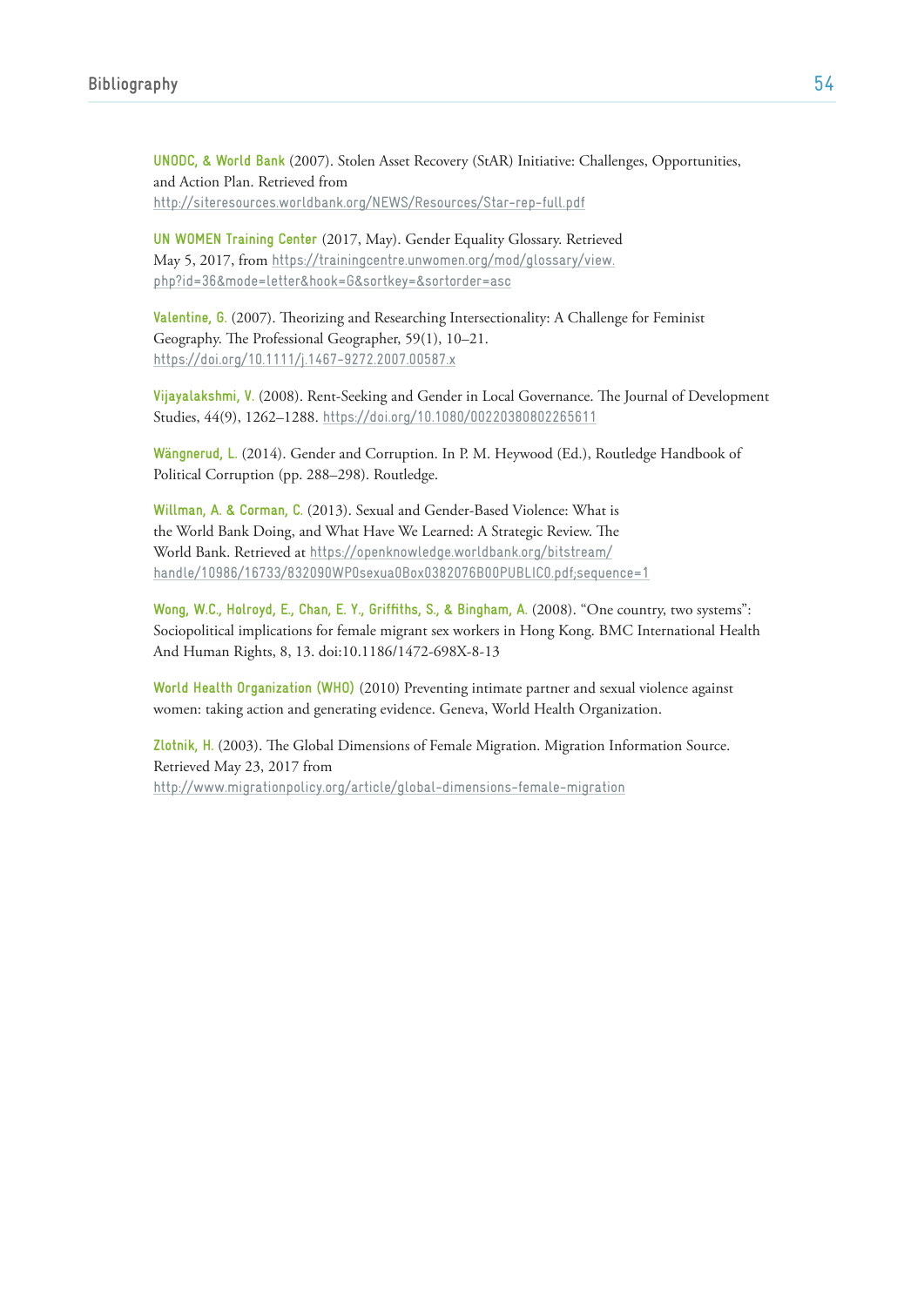# Annex I – Search Terms Used to Guide the Structured Literature Review

| <b>Thematic Area</b>                                                   | <b>Search Terms</b>                                                                                                                                                                                                                                                                                                                                                                                                                                                                                                                                                                                                                                                                                                                            |
|------------------------------------------------------------------------|------------------------------------------------------------------------------------------------------------------------------------------------------------------------------------------------------------------------------------------------------------------------------------------------------------------------------------------------------------------------------------------------------------------------------------------------------------------------------------------------------------------------------------------------------------------------------------------------------------------------------------------------------------------------------------------------------------------------------------------------|
| Linkages between corruption and victimization<br>of female migrants    | Corruption and female migrants, corruption and gender,<br>corruption and victimization, corruption and trafficking,<br>corruption and food security, corruption and discrim-<br>ination, corruption and age, corruption and human<br>security, corruption and organized crime, corruption<br>and criminal violence, corruption and disappearance,<br>corruption and human rights, victimization and female<br>migrants, corruption and smuggling, extortion and<br>female migrants, extortion and gender, extortion and<br>trafficking, extortion and food security, extortion of<br>female migrants, extortion and smuggling, sexual<br>exploitation and migration, sexual exploitation and<br>trafficking, sexual exploitation and smuggling |
| Linkages between corruption and women<br>in refugee camps              | Corruption and humanitarian assistance, corruption and<br>humanitarian aid, corruption and refugee registration,<br>corruption and health, corruption and food security,<br>corruption in refugee camps, sexual exploitation of<br>refugees, female security in refugee camps                                                                                                                                                                                                                                                                                                                                                                                                                                                                  |
| Linkages between corruption and female<br>migrants in host communities | Corruption in destination countries, corruption in<br>transit, extortion in transit, female exploitation in<br>host communities                                                                                                                                                                                                                                                                                                                                                                                                                                                                                                                                                                                                                |
| Linkages between corruption and sexual<br>extortion of female migrants | Sexual extortion and corruption; sexual favours and<br>corruption; sextortion; sexual extortion and migration.                                                                                                                                                                                                                                                                                                                                                                                                                                                                                                                                                                                                                                 |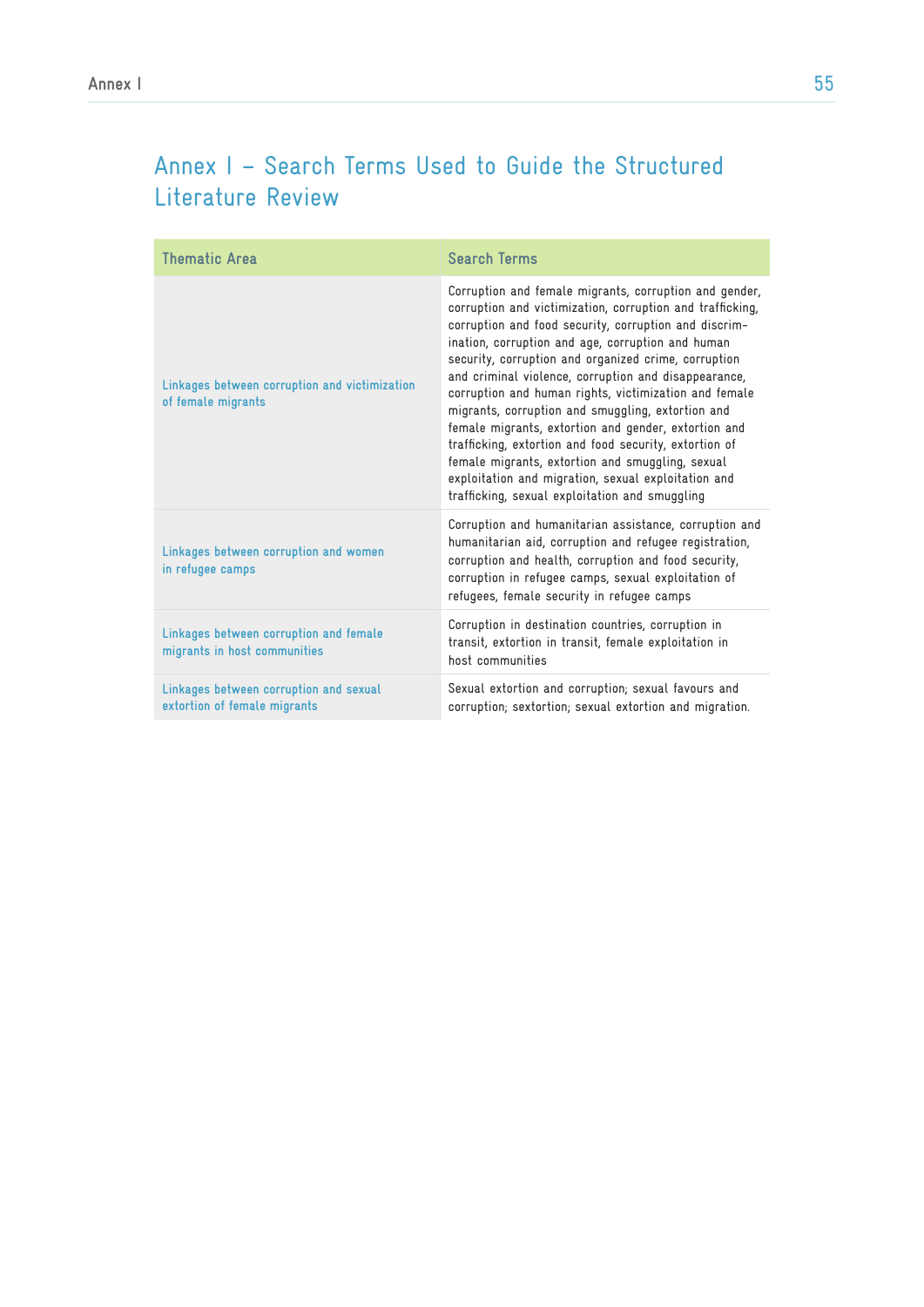# Annex II - Glossary of Migration Key Terms<sup>11</sup>

| <b>Asylum Seekers</b>                                  | "Asylum seekers are people who have crossed an international border in search<br>of protection, but whose claims for refugee status have not yet been decided"<br>(Castles et al., 2014, p.222). Procedures for asylum applications can take a long<br>time. Marginalisation can be a consequence of not having a clear legal status.                                                                                                                                                                                                                                                                                                                                              |
|--------------------------------------------------------|------------------------------------------------------------------------------------------------------------------------------------------------------------------------------------------------------------------------------------------------------------------------------------------------------------------------------------------------------------------------------------------------------------------------------------------------------------------------------------------------------------------------------------------------------------------------------------------------------------------------------------------------------------------------------------|
| <b>Circular Migration</b>                              | Circular migration involves the "fluid and continuous movement of people be-<br>tween countries, including temporary and long-term migration" (IOM, 2015, n.d.).                                                                                                                                                                                                                                                                                                                                                                                                                                                                                                                   |
| <b>Environmental and</b><br><b>Disaster Displacees</b> | This category of migrants includes individuals who are displaced as a con-<br>sequence of threats environmental security in particular. Examples of such<br>threats are "environmental change (desertification, deforestation, land<br>degradation, rising sea levels), natural disasters (floods, volcanoes, landslides,<br>earthquakes) and man-made disasters (industrial accidents, radioactivity)"<br>(Castles et al., 2014, p.223). As will be discussed later, the impact of environ-<br>mental factors on migration flows is controversial and often difficult to<br>distinguish from other components of human security (Castles et al., 223).                            |
| <b>Forced Displacement</b>                             | Forced displacement refers to the situation of persons who are forced to leave<br>or flee their homes due to danger to life and limb as a result of human rights<br>violations, war, violence and persecution (Gutsche & Cannizzo-Marcus, 2016)                                                                                                                                                                                                                                                                                                                                                                                                                                    |
| <b>Highly-Skilled</b><br><b>Migration</b>              | Migrants "who have achieved at least tertiary education" (UNU Jargon Buster)<br>are considered highly-skilled migrants. Highly-skilled migration is often related<br>to brain drain of the origin country, which implies a "substantial depletion of<br>skills resources" (IOM, 2015, n.d.).                                                                                                                                                                                                                                                                                                                                                                                       |
| <b>Human Smuggling</b>                                 | Human smuggling is defined as "procurement, in order to obtain, directly or<br>indirectly, a financial or other material benefit, of the illegal entry of a person<br>into a State Party of which the person is not a national or a permanent resi-<br>dent" (UNODC, 2004, Annex III). What distinguishes it from human trafficking<br>is that migrants participate voluntarily in the migration process.                                                                                                                                                                                                                                                                          |
| <b>Human Trafficking</b>                               | Human trafficking is defined as the "recruitment, transportation, transfer, har-<br>bouring or receipt of persons, by means of the threat or use of force or other<br>forms of coercion, of abduction, of fraud, of deception, of the abuse of power<br>or of a position of vulnerability or of the giving or receiving of payments or<br>benefits to achieve the consent of a person having control over another person,<br>for the purpose of exploitation [ including] the prostitution of others or other<br>forms of sexual exploitation, forced labour or services, slavery or practices<br>similar to slavery, servitude or the removal of organs" (UNODC, 2004, Annex II). |
| <b>Internal Migration</b>                              | Internal migration is a "movement of people from one area of a country to<br>another for the purpose or with the effect of establishing a new residence. This<br>migration may be temporary or permanent. Internal migrants move but remain<br>within their country of origin (e.g. rural to urban migration)" (IOM, 2015, n.d.).                                                                                                                                                                                                                                                                                                                                                  |
| <b>Internally Displaced</b><br><b>Persons</b>          | According to the International Displacement Monitoring Centre (2011) IDPs are<br>defined as individuals who "have been forced to flee their homes because their<br>lives were in danger, but unlike refugees they have not crossed an internation-<br>al border. Many IDPs remain exposed to [human security threats] during their<br>displacement" (p.9).                                                                                                                                                                                                                                                                                                                         |
| International<br><b>Migration</b>                      | International migration is a movement "across international borders for<br>a purpose other than short-term visits" (IOM, 2015, n.d.).                                                                                                                                                                                                                                                                                                                                                                                                                                                                                                                                              |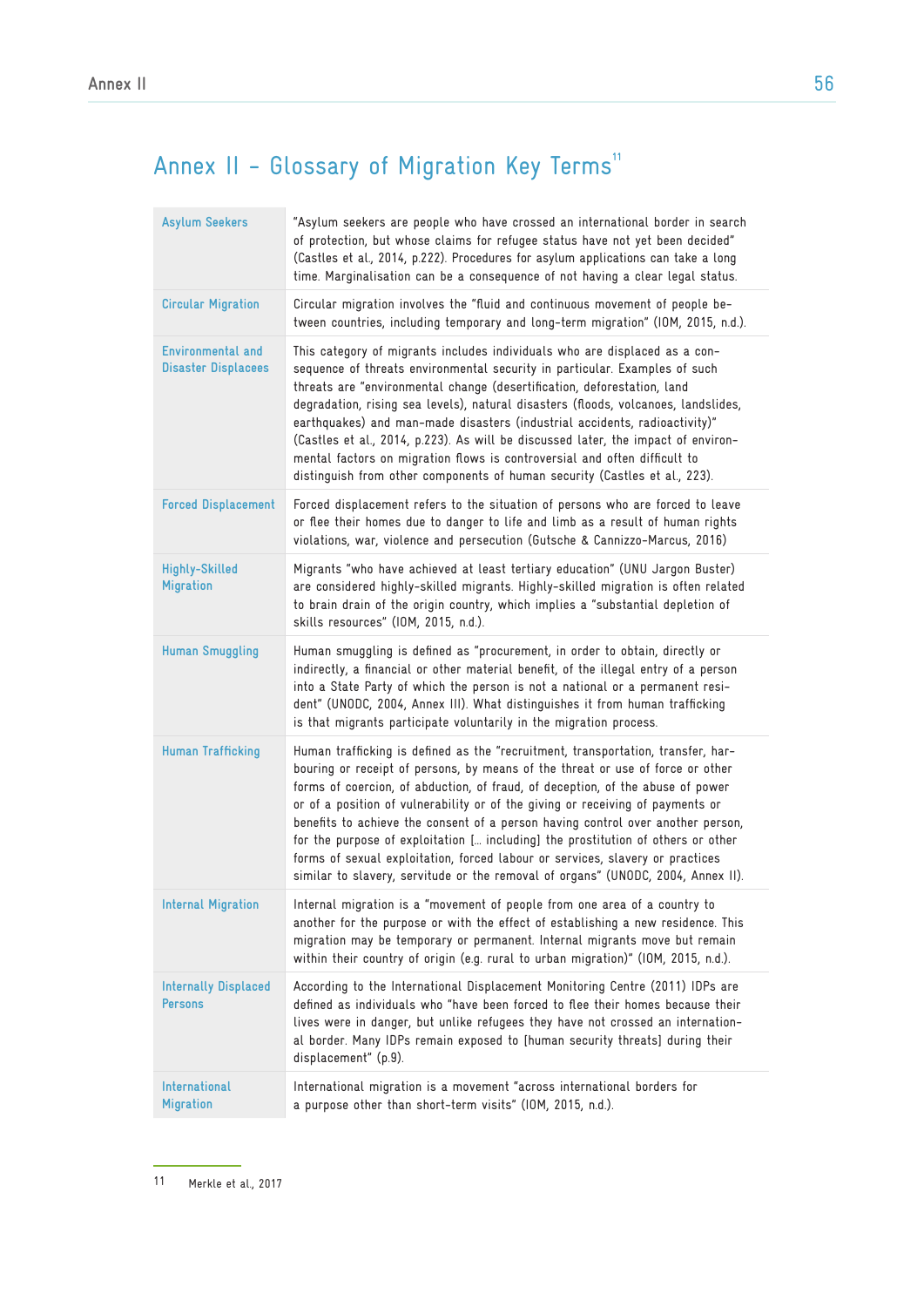| <b>Irregular Migration</b> | Irregular migrants are "persons who, owing to illegal entry or expiry of their<br>visa, lack legal status in a transit or host country. The term applies to<br>migrants who infringe on a country's admission rules and any other person<br>not authorised to remain in the host country (also called clandestine/illegal/<br>undocumented migrant or migrant in an irregular situation)" (IOM, 2015, n.d.).                                                                                                                                                                                                                                                                                                                                                                                                                             |
|----------------------------|------------------------------------------------------------------------------------------------------------------------------------------------------------------------------------------------------------------------------------------------------------------------------------------------------------------------------------------------------------------------------------------------------------------------------------------------------------------------------------------------------------------------------------------------------------------------------------------------------------------------------------------------------------------------------------------------------------------------------------------------------------------------------------------------------------------------------------------|
| <b>Labour Migration</b>    | Individuals who move within their country or between countries for the purpose<br>of employment are considered labour migrants (IOM, 2015).                                                                                                                                                                                                                                                                                                                                                                                                                                                                                                                                                                                                                                                                                              |
| <b>Long-Term Migration</b> | "A long-term migrant is a person who moves to a country other than that of<br>his or her usual residence for a period of at least a year, so that the country<br>of destination effectively becomes his or her new country of usual residence"<br>(IOM, 2015, n.d.).                                                                                                                                                                                                                                                                                                                                                                                                                                                                                                                                                                     |
| Low-Skilled<br>Migration   | Low-skilled migrants are "migrants who have achieved no higher than mid-<br>dle-secondary education" (IOM, 2015, n.d.).                                                                                                                                                                                                                                                                                                                                                                                                                                                                                                                                                                                                                                                                                                                  |
| <b>Migration</b>           | Migration involves "the movement of a person or a group of persons either<br>across an international border, or within a state. It is a population movement,<br>encompassing any kind of movement of people whatever its length, composition<br>or causes; it includes migration of refugees, displaced persons, economic mi-<br>grants, and persons moving for other purposes, including family reunification"<br>(IOM, 2015, n.d.).                                                                                                                                                                                                                                                                                                                                                                                                    |
| <b>Permanent Migration</b> | Permanent migration is the "movement of persons to a country other than that<br>of their usual residence with the intention of making the country of destination<br>their permanent residence" (IOM, 2015, n.d.)                                                                                                                                                                                                                                                                                                                                                                                                                                                                                                                                                                                                                         |
| <b>Temporary Migration</b> | A temporary or short-term migrant "is a person who moves to a country other<br>than that of his or her usual residence for a period of at least three months<br>but less than a year except in cases where the movement to that country is for<br>purposes of recreation, holiday, visits to friends or relatives, business, medical<br>treatment or religious pilgrimage" (IOM, 2015, n.d.).                                                                                                                                                                                                                                                                                                                                                                                                                                            |
| <b>Refugees</b>            | Article 1 of the 1951 United Nations Convention Relating to the Status of<br>Refugees defines a refugee as an individual who "owing to well-founded fear<br>of being persecuted for reasons of race, religion, nationality, membership of<br>a particular social group or political opinion, is outside the country of his na-<br>tionality and is unable or, owing to such fear, is unwilling to avail himself of<br>the protection of that country; or who, not having a nationality and being out-<br>side the country of his former habitual residence as a result of such events, is<br>unable or, owing to such fear, is unwilling to return to it." In other words, ref-<br>ugee status can be obtained in response to human security threats in general<br>and personal, community and political security threats in particular. |
| <b>Remittances</b>         | Remittances are "Monies earned or acquired by non-nationals that are<br>transferred back to their country of origin" (IOM, 2015, n.d.).                                                                                                                                                                                                                                                                                                                                                                                                                                                                                                                                                                                                                                                                                                  |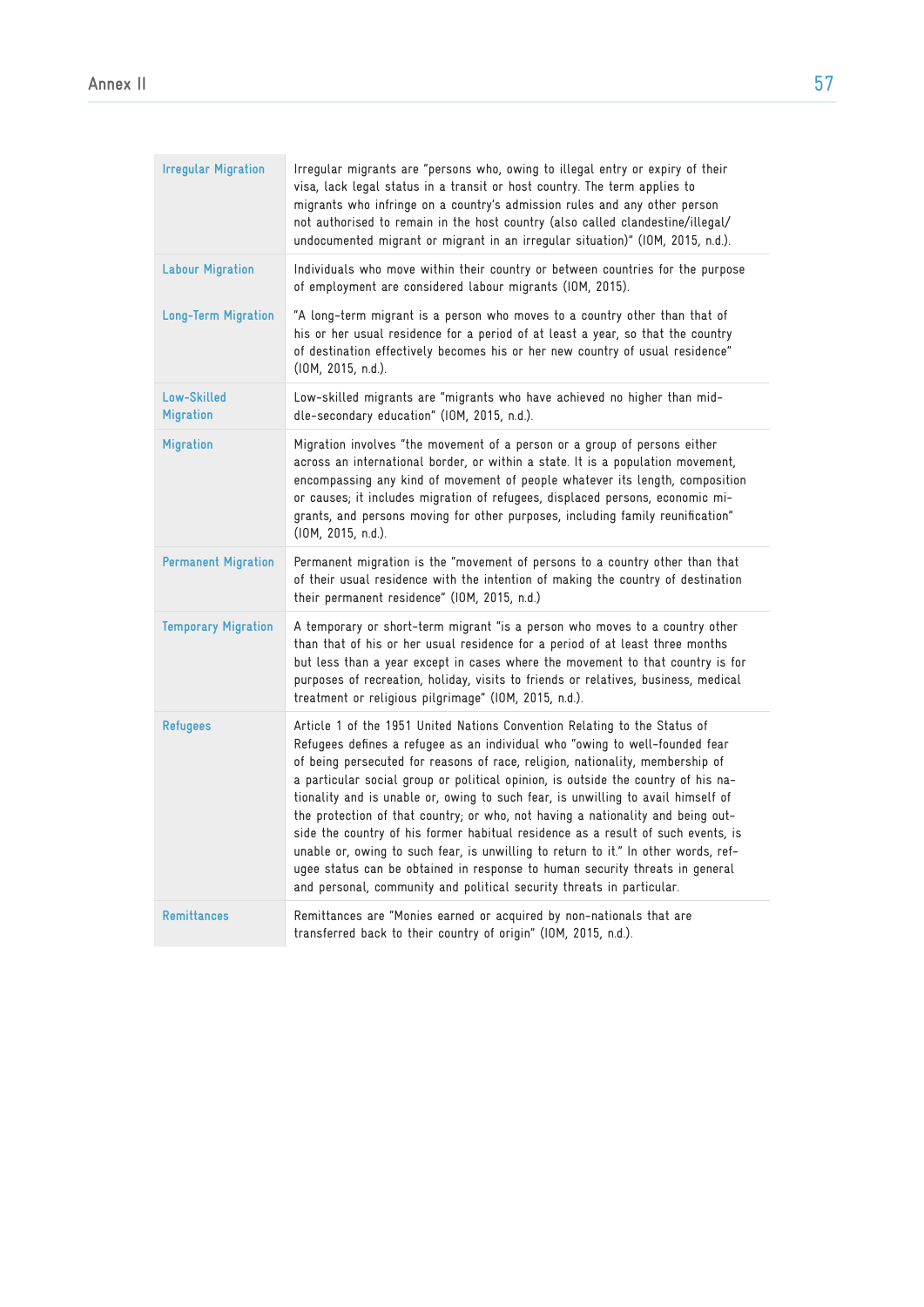# Annex III - List of Interview Partners<sup>12</sup>

| <b>Name</b>              | <b>Organization Name</b>                                           |
|--------------------------|--------------------------------------------------------------------|
| Anonymous                | Female migrant, Mexico                                             |
| Anonymous                | Female migrant, Nigeria                                            |
| Anonymous                | Female migrant, Nigeria                                            |
| Anonymous                | Female migrant, Nigeria                                            |
| Anonymous                | Female migrant, Nigeria                                            |
| Anonymous                | Female migrant, Nigeria                                            |
| Anonymous                | Female migrant, Ukraine                                            |
| Anonymous                | Male migrant, Nigeria                                              |
| Sophia Berthuet          | Condrobs                                                           |
| <b>Davide Del Monte</b>  | Transparency International Italy                                   |
| Zsuzsanna Dobos de Prada | MigraMundi e.V                                                     |
| <b>Mike Emberson</b>     | Medaille Trust                                                     |
| <b>Expert</b>            | Aid organisation                                                   |
| <b>Expert</b>            | Deutsche Gesellschaft für Internationale Zusammenarbeit (GIZ) GmbH |
| <b>Expert</b>            | Deutsche Gesellschaft für Internationale Zusammenarbeit (GIZ) GmbH |
| <b>Expert</b>            | Human Rights Organization                                          |
| Marwa Fatafta            | Transparency International                                         |
| Teresa Fernández         | Women's Link Spain                                                 |
| Marta González           | Proyecto Esperanza                                                 |
| Vanessa Elisa Grotti     | European University Institute                                      |
| Liz Hales                | Academic and Practitioner in the criminal justice system, retired  |
| <b>Claire Healy</b>      | ICMPD - International Centre for Migration Policy Development      |

<sup>12</sup> In alphabetical order. Interview numbers in the text have been randomly assigned.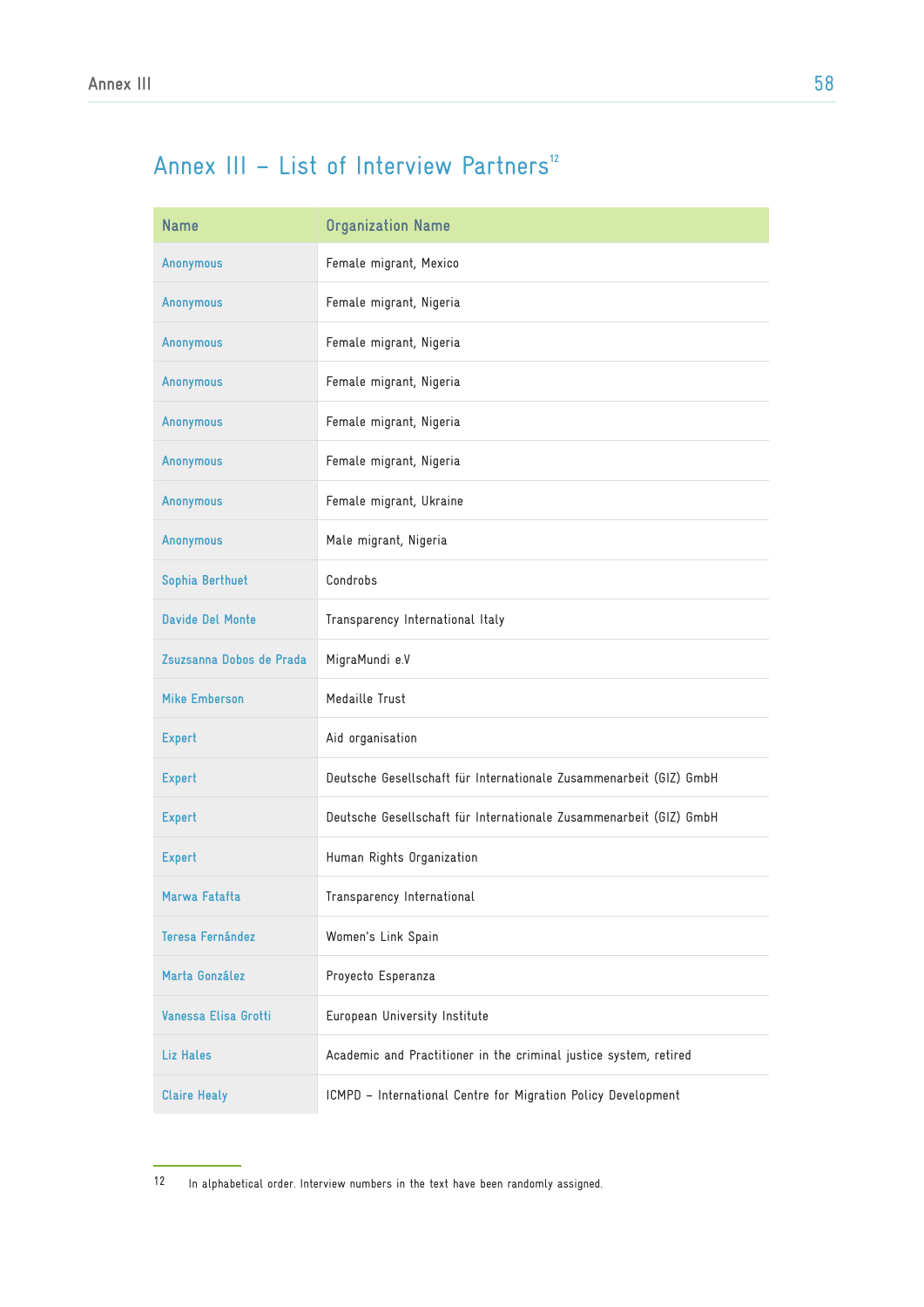| <b>Name</b>                  | <b>Organization Name</b>                                                                                           |
|------------------------------|--------------------------------------------------------------------------------------------------------------------|
| <b>Marcy Hersh</b>           | Women's Refugee Commission                                                                                         |
| <b>Stephanie Hinum</b>       | Ärzte der Welt                                                                                                     |
| Gabi Höbenreich-Hajek        | SOLWODI e.V.                                                                                                       |
| Sadija Klepo                 | Hilfe von Mensch zu Mensch e.V.                                                                                    |
| Theodora Leite Stampfli      | cfd Christlicher Friedensdienst, Schweiz                                                                           |
| Maria Nella Lippi            | Officer Oxfam Italy                                                                                                |
| Philippe Lust-Bianchi        | UN WOMEN                                                                                                           |
| <b>Emmanuel Mbolela</b>      | Refugee and activist                                                                                               |
| <b>Michael McHugh</b>        | Refugee Youth Service.                                                                                             |
| Aidan Mcquade,               | Anti-Slavery International; Journalist                                                                             |
| Sadhena Moenesar             | Vluchtelingenwerk                                                                                                  |
| <b>Beshid Najafi</b>         | Arbeitsgemeinschaft gegen internationale sexuelle<br>und rassistische Ausbeutung (Agisra)                          |
| <b>Esther Nauts</b>          | Asielzoekerscentrum Echt                                                                                           |
| Valeska Onken                | Deutsche Gesellschaft für Internationale Zusammenarbeit (GIZ) GmbH                                                 |
| <b>Carrie Pemberton Ford</b> | CCHART - Cambridge Centre for Applied Research in Human Trafficking                                                |
| Serena Perini                | Commission for Human Rights and Gender Equality, Solidarity<br>and International Relations of the city of Florence |
| Nadia Sebtaoui               | France Terre d'Asile                                                                                               |
| <b>Corina Toledo</b>         | Women's rights activist, author, curator frau.kunst.politik                                                        |
| Zanobi Tosi                  | Oxfam Italy                                                                                                        |
| <b>Elisa Trossero</b>        | ICMPD Trafficking Department                                                                                       |
| Anna Zobnina                 | European Migrant Women Network                                                                                     |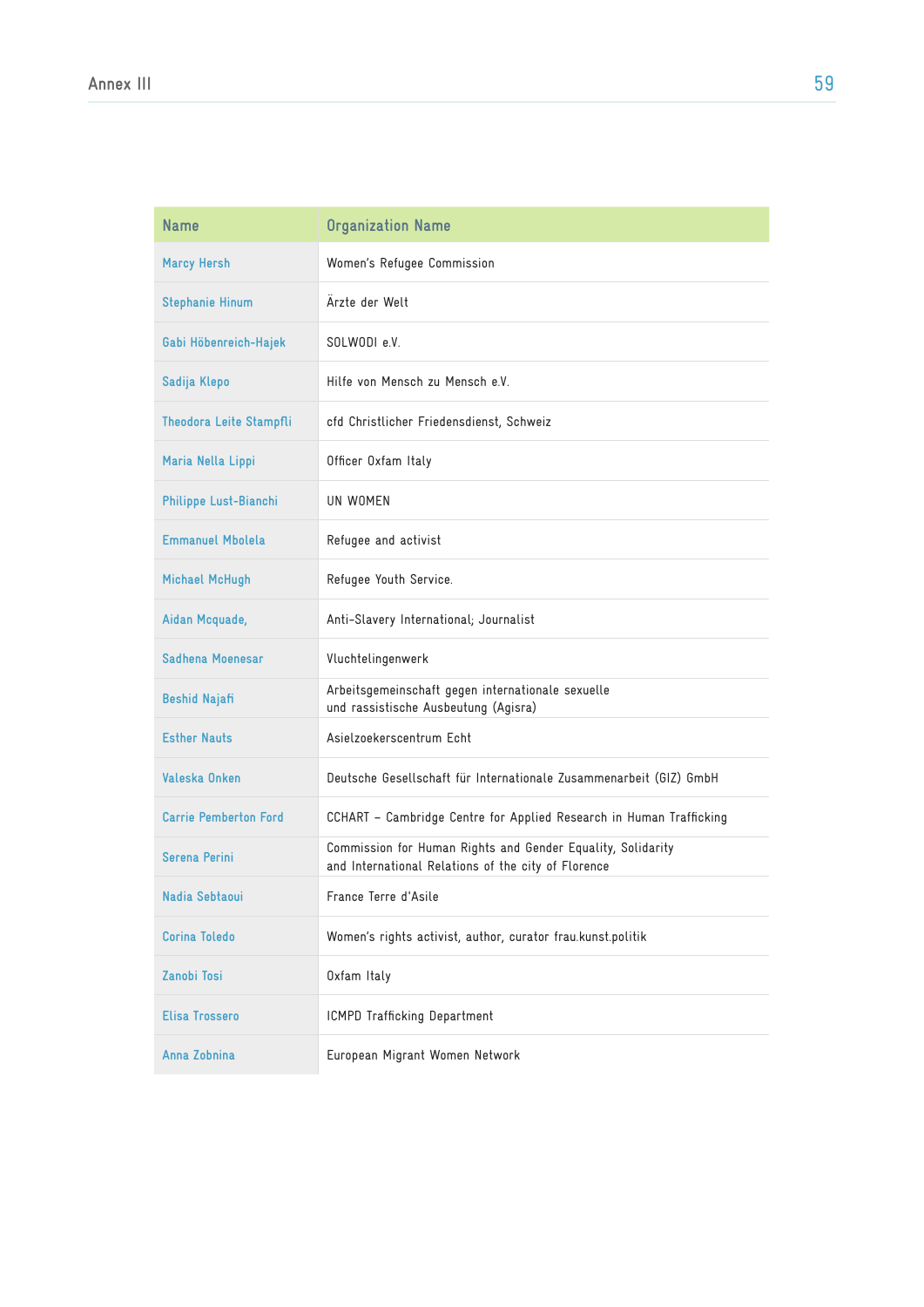# Annex IV - Interview Questionnaire – Experts

| 1.  | Could you please introduce yourself briefly and explain what your current function is<br>at this organization is you currently work for?                                                       |
|-----|------------------------------------------------------------------------------------------------------------------------------------------------------------------------------------------------|
| 2.  | How would you define corruption?                                                                                                                                                               |
| 3.  | The migration process can broadly be separated in 3 stages: origin country, transit and<br>destination country. In your opinion what role does corruption play during each of these<br>stages? |
| 4.  | Would you say that men and women experience corruption during the migration process<br>differently? If yes, how?                                                                               |
| 5.  | When, where and how are female migrants most affected by corruption?                                                                                                                           |
| 6.  | Can you think of indirect effects of corruption on female migration?                                                                                                                           |
| 7.  | How are different types of female migrants affected differently by corruption?                                                                                                                 |
| 8.  | Are transgender women affected differently by corruption during the migration process?<br>If yes, how?                                                                                         |
| 9.  | Which factors make women (or certain groups of women) particularly vulnerable to<br>corruption during the migration process?                                                                   |
| 10. | Are you aware of programmes aimed at mitigating the effects of corruption on female<br>migrants specifically? If yes, could you please give a few examples?                                    |
| 11. | In your view, what else needs to be done to successfully mitigate the effects of cor-<br>ruption on female migrants and to prevent victimization?                                              |
| 12. | Is there anything important you would like to add, that I might have missed during this<br>interview regarding this topic?                                                                     |
|     |                                                                                                                                                                                                |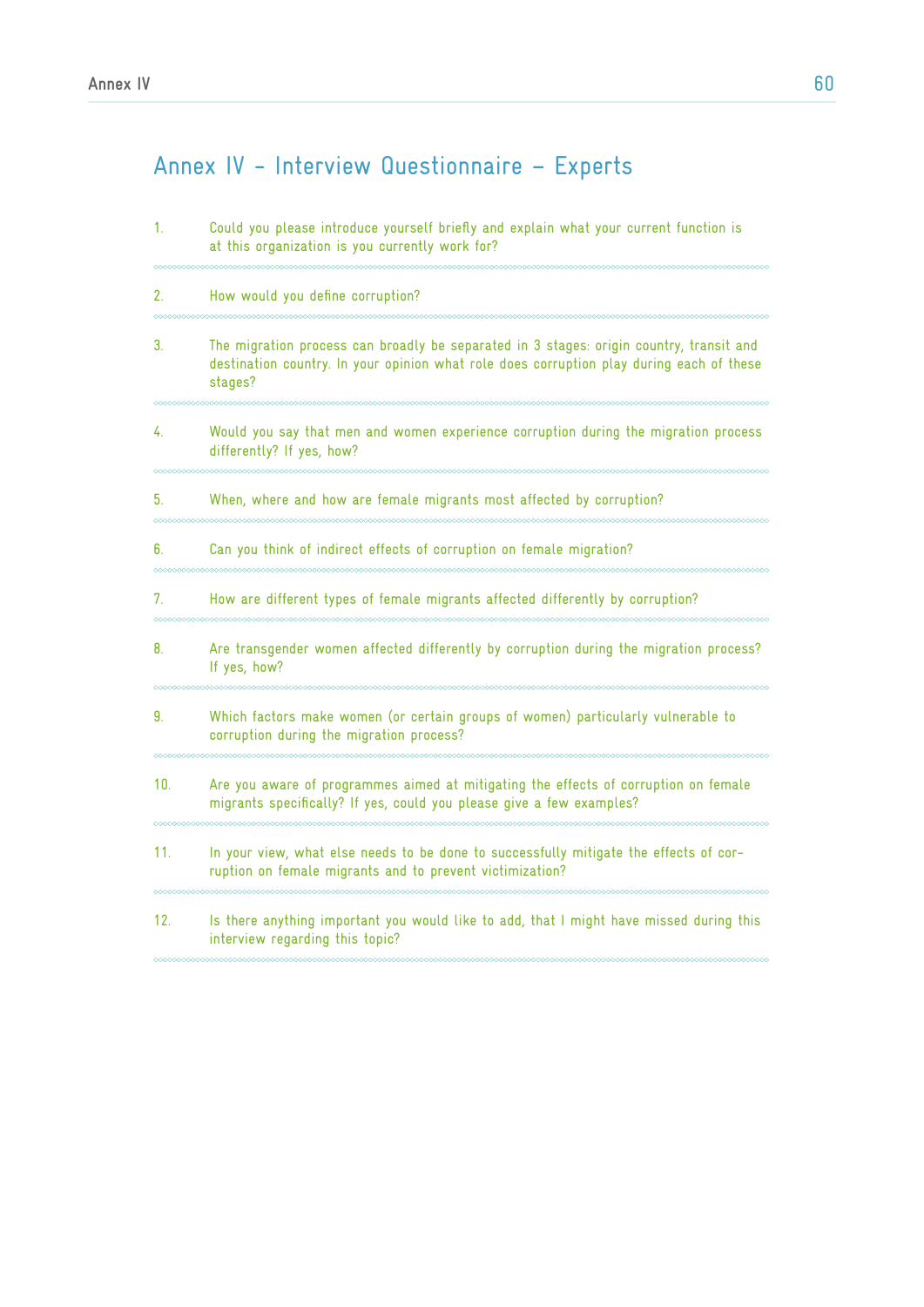# Annex V – Interview Questionnaire – Migrants

|    | Can you tell me a little bit about yourself and your migration journey?                                                                                                  |
|----|--------------------------------------------------------------------------------------------------------------------------------------------------------------------------|
| 2. | How would you define corruption?                                                                                                                                         |
| 3. | The migration process can broadly be separated in 3 stages: origin country, transit and<br>destination country. Did you encounter corruption during any of these stages? |
| 4. | Do you have friends, relatives or other acquaintances who encountered corruption during<br>the journey? If yes, how?                                                     |
| 5. | As a women/man, would you say your experience of corruption was different from that<br>of men/women? How? Why do you think that is the case?                             |
| 6. | In your opinion where and how are women most affected by corruption on their journey?                                                                                    |
| 7. | Which factors make women (or certain groups of women) particularly vulnerable to<br>corruption during the migration process?                                             |
| 8. | In your view, what needs to be done to make the migration process safer for women?                                                                                       |
| 9. | Is there anything important you would like to add, that I might have missed during this<br>interview regarding this topic?                                               |
|    |                                                                                                                                                                          |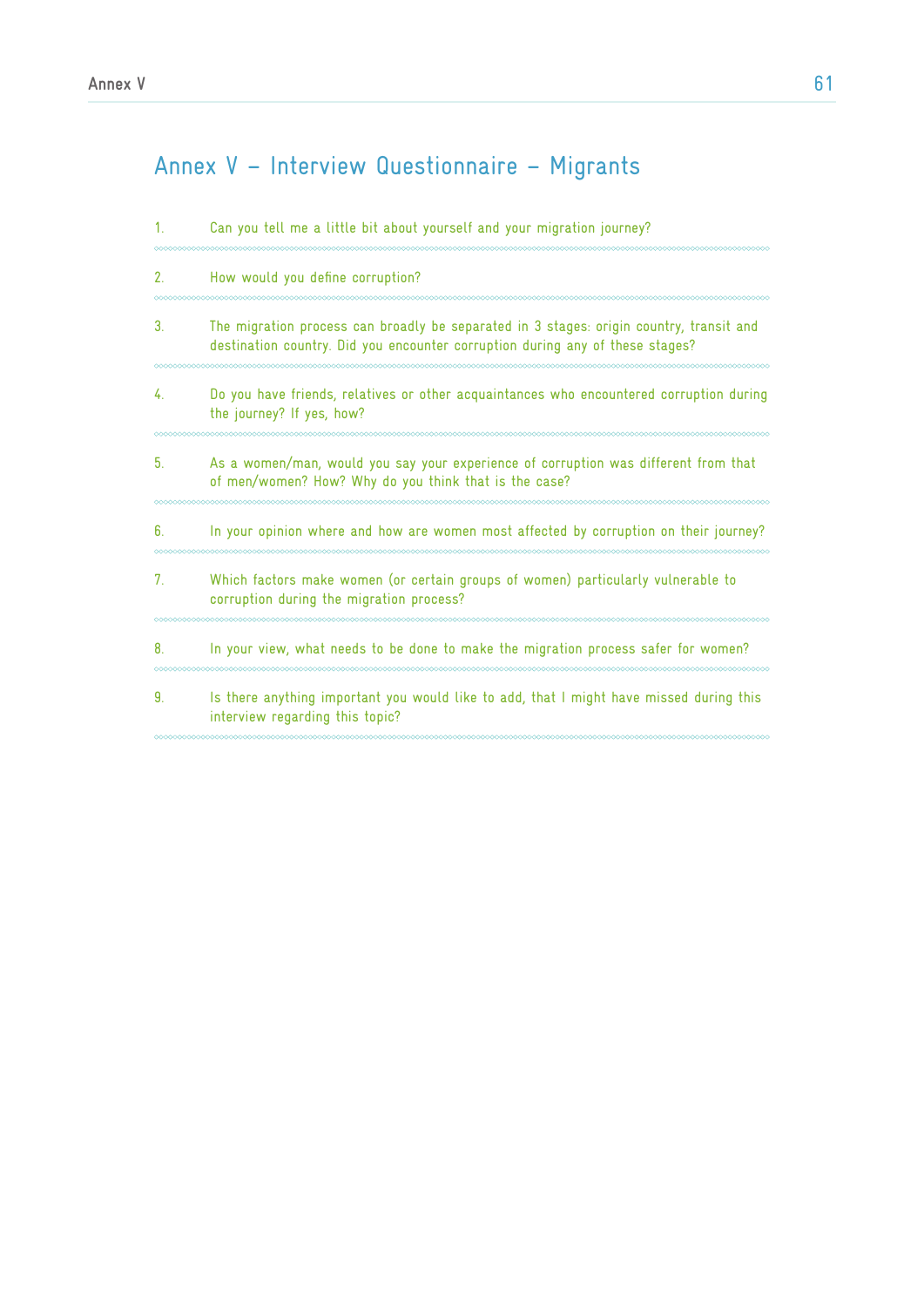As a federally owned enterprise, GIZ supports the German Government in achieving its objectives in the field of international cooperation for sustainable development.

**Published by:**  Deutsche Gesellschaft für Internationale Zusammenarbeit (GIZ) GmbH

Registered offices Bonn and Eschborn

Division Global Policy, Governance Section Governance, Human Rights Anti-Corruption and Integrity Programme

Friedrich-Ebert-Allee 36 53113 Bonn, Germany T +49 228 44 60-0 F +49 228 44 60-17 66

Dag-Hammarskjöld-Weg 1-5 65760 Eschborn, Germany T +49 61 96 79-0 F +49 61 96 79-11 15

E anticorruptionprogramme@giz.de I www.giz.de

**Responsible:** Nicole Botha | Anti-Corruption and Integrity Programme

**Contact:** Jan Duck | Anti-Corruption and Integrity Programme

**Design und Layout:** 

Barbara Reuter | Oberursel | barbarareuter-grafik@web.de

**URL links:**

This publication contains links to external websites. Responsibility for the content of the listed external sites always lies with their respective publishers. When the links to these sites were first posted, GIZ checked the third-party content to establish whether it could give rise to civil or criminal liability. However, the constant review of the links to external sites cannot reasonably be expected without concrete indication of a violation of rights. If GIZ itself becomes aware or is notified by a third party that an external site it has provided a link to gives rise to civil or criminal liability, it will remove the link to this site immediately. GIZ expressly dissociates itself from such content.

#### **Maps:**

The maps printed here are intended only for information purposes and in no way constitute recognition under international law of boundaries and territories. GIZ accepts no responsibility for these maps being entirely up to date, correct or complete. All liability for any damage, direct or indirect, resulting from their use is excluded.

#### **On behalf of**

German Federal Ministry for Economic Cooperation and Development (BMZ) Division 301: Sectoral and thematic policies; governance, democracy; rule of law Bonn

GIZ is responsible for the content of this publication.

Eschborn/Bonn September 2017